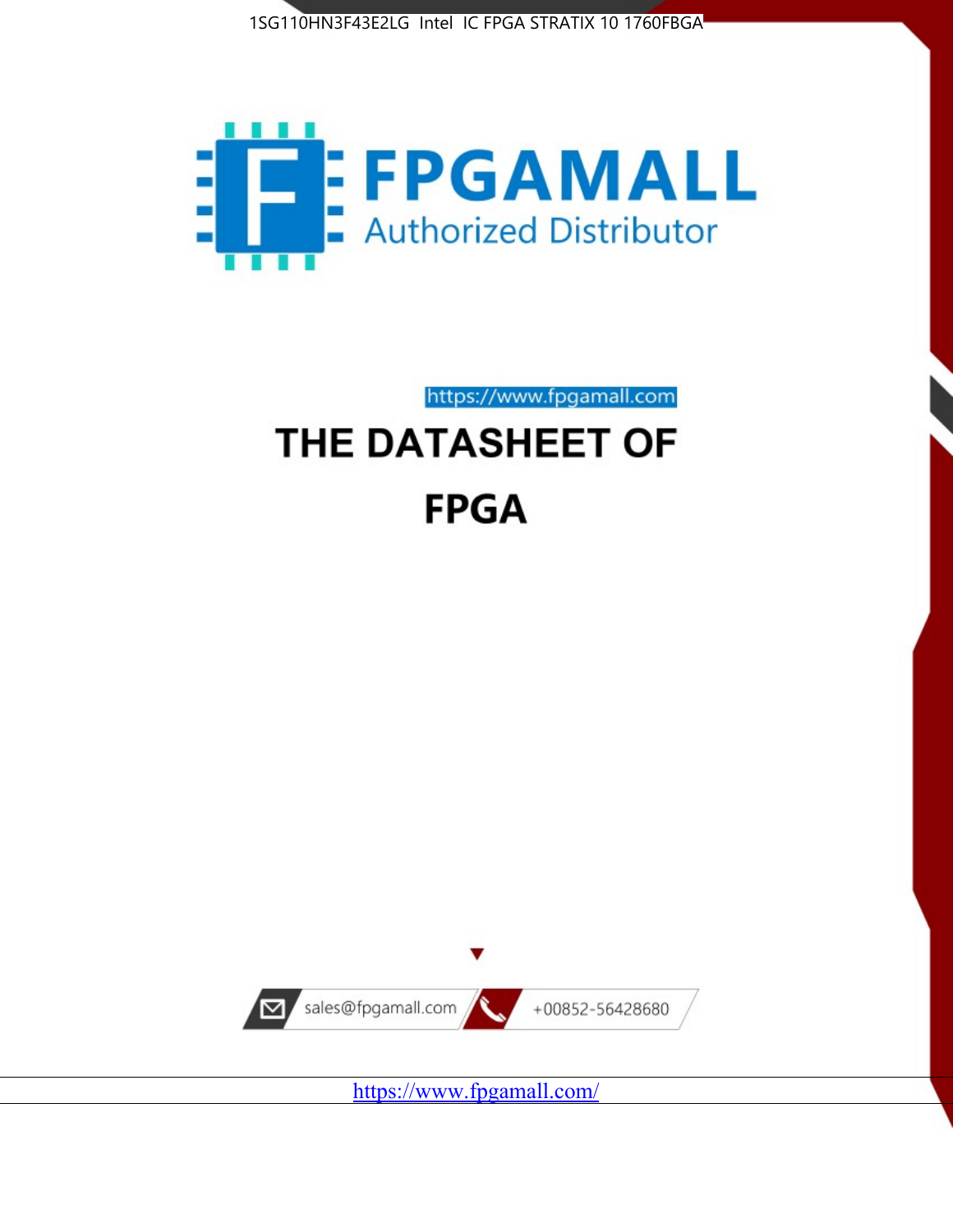1SG110HN3F43E2LG Intel IC FPGA STRATIX 10 1760FBGA



# **Intel® Stratix® 10 GX/SX Device Overview**



**S10-OVERVIEW | 2020.04.30** Latest document on the web: **[PDF](https://www.intel.com/content/dam/www/programmable/us/en/pdfs/literature/hb/stratix-10/s10-overview.pdf)** | **[HTML](https://www.intel.com/content/www/us/en/programmable/documentation/joc1442261161666.html)**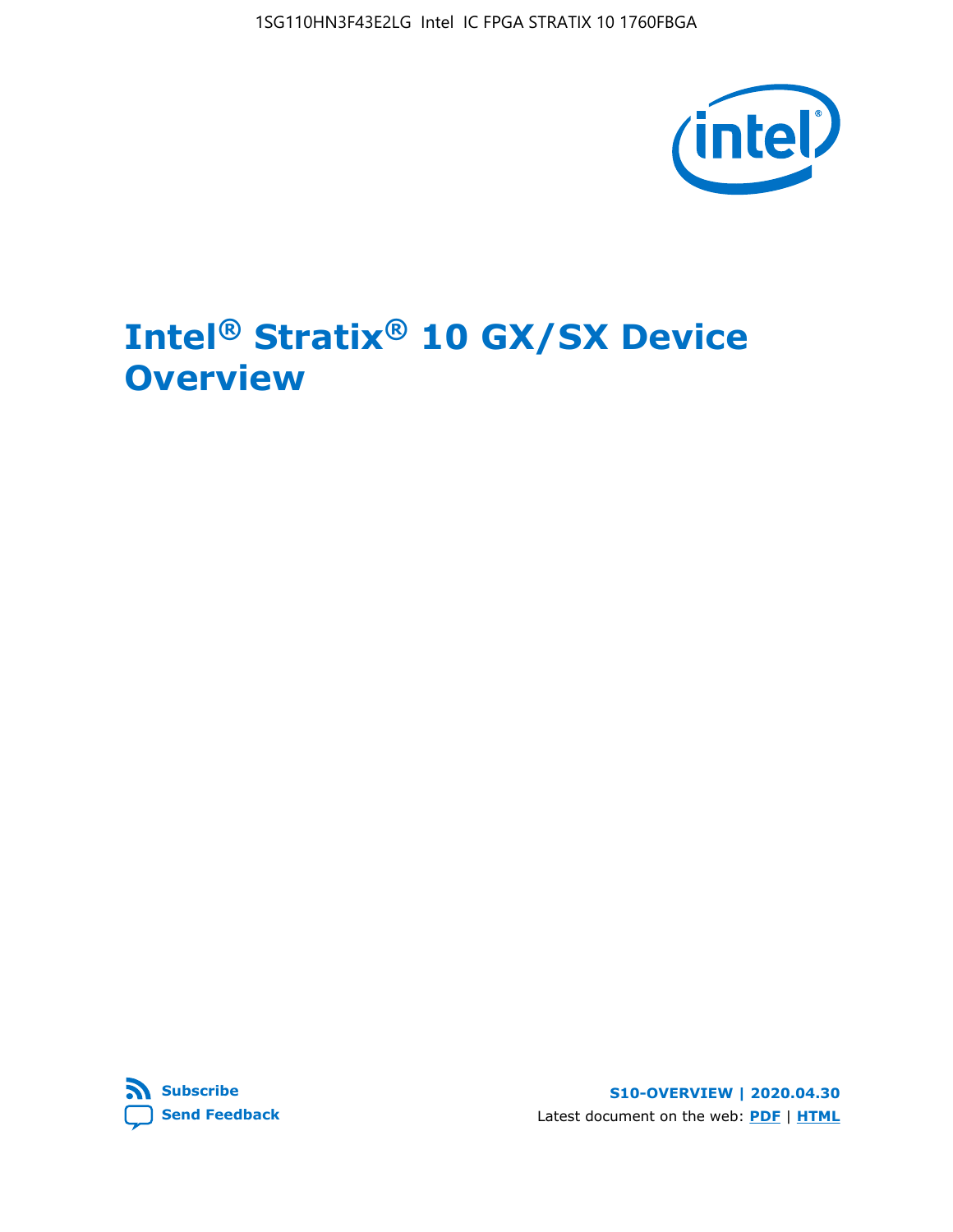

*Contents*

# **Contents**

| 1.26. Document Revision History for the Intel Stratix 10 GX/SX Device Overview36 |  |
|----------------------------------------------------------------------------------|--|

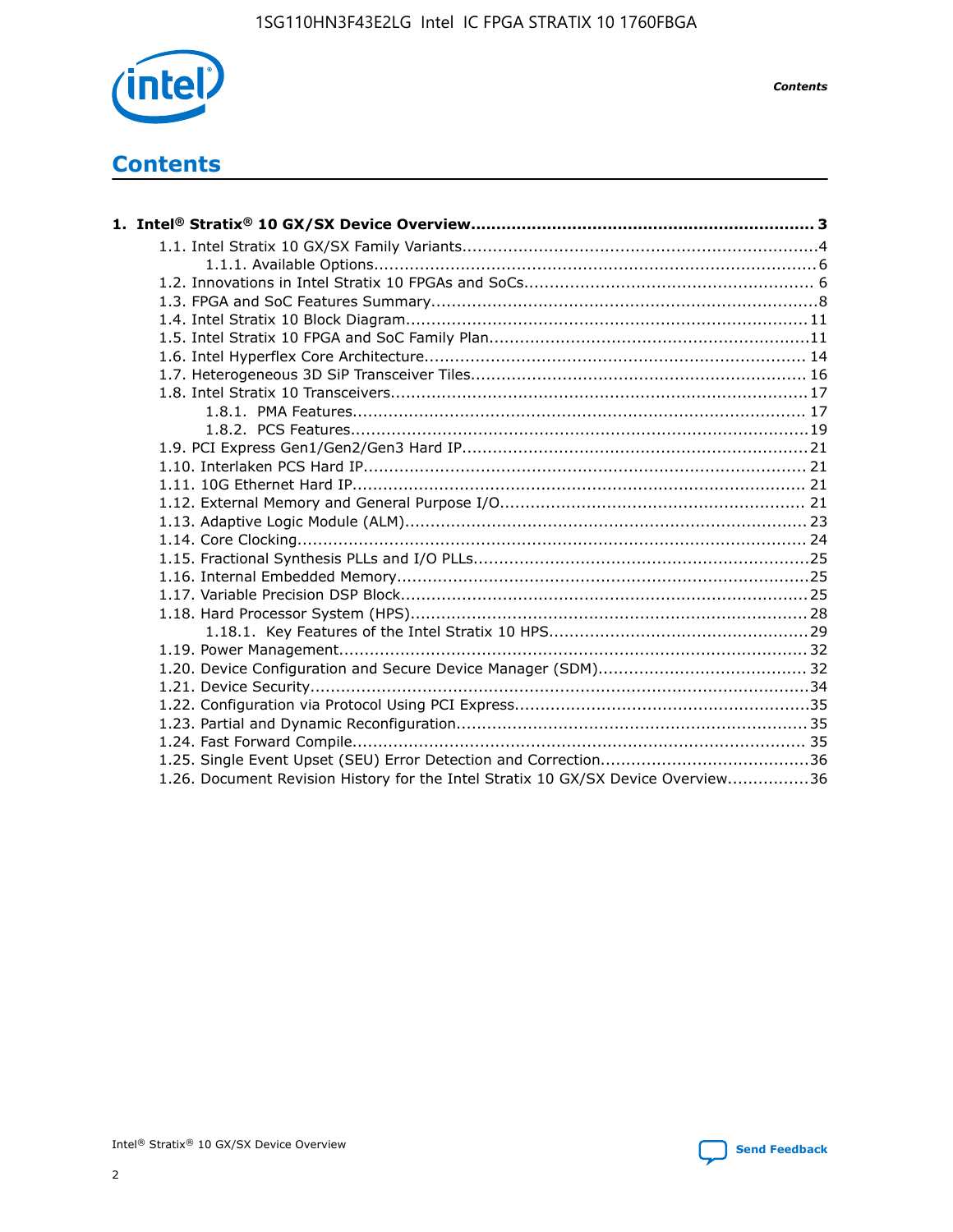**S10-OVERVIEW | 2020.04.30**

**[Send Feedback](mailto:FPGAtechdocfeedback@intel.com?subject=Feedback%20on%20Intel%20Stratix%2010%20GX/SX%20Device%20Overview%20(S10-OVERVIEW%202020.04.30)&body=We%20appreciate%20your%20feedback.%20In%20your%20comments,%20also%20specify%20the%20page%20number%20or%20paragraph.%20Thank%20you.)**



# **1. Intel® Stratix® 10 GX/SX Device Overview**

Intel's 14 nm Intel® Stratix® 10 GX FPGAs and SX SoCs deliver 2X the core performance and up to 70% lower power over previous generation high-performance FPGAs.

Featuring several groundbreaking innovations, including the all new Intel Hyperflex™ core architecture, this device family enables you to meet the demand for everincreasing bandwidth and processing performance in your most advanced applications, while meeting your power budget.

With an embedded hard processor system (HPS) based on a quad-core 64 bit Arm\* Cortex\*-A53, the Intel Stratix 10 SoC devices deliver power efficient, application-class processing and allow designers to extend hardware virtualization into the FPGA fabric. Intel Stratix 10 SoC devices demonstrate Intel's commitment to high-performance SoCs and extend Intel's leadership in programmable devices featuring an Arm-based processor system.

Important innovations in Intel Stratix 10 FPGAs and SoCs include:

- All new Intel Hyperflex core architecture delivering 2X the core performance compared to previous generation high-performance FPGAs
- Intel 14 nm tri-gate (FinFET) technology
- Heterogeneous 3D System-in-Package (SiP) technology
- Core fabric with up to 10.2 million logic elements (LEs)
- Up to 96 full duplex transceiver channels on heterogeneous 3D SiP transceiver tiles
- Transceiver data rates up to 28.3 Gbps chip-to-chip/module and backplane performance
- M20K (20 Kb) internal SRAM memory blocks
- Fractional synthesis and ultra-low jitter LC tank based transmit phase locked loops (PLLs)
- Hard PCI Express<sup>®</sup> Gen3 x16 intellectual property (IP) blocks
- Hard 10GBASE-KR/40GBASE-KR4 Forward Error Correction (FEC) in every transceiver channel
- Hard memory controllers and PHY supporting DDR4 rates up to 2666 Mbps per pin
- Hard fixed-point and IEEE 754 compliant hard floating-point variable precision digital signal processing (DSP) blocks with up to 10 TFLOP compute performance with a power efficiency of 80 GFLOP per Watt
- Quad-core 64 bit Arm Cortex-A53 embedded processor running up to 1.5 GHz in SoC family variants
- Programmable clock tree synthesis for flexible, low power, low skew clock trees

Intel Corporation. All rights reserved. Agilex, Altera, Arria, Cyclone, Enpirion, Intel, the Intel logo, MAX, Nios, Quartus and Stratix words and logos are trademarks of Intel Corporation or its subsidiaries in the U.S. and/or other countries. Intel warrants performance of its FPGA and semiconductor products to current specifications in accordance with Intel's standard warranty, but reserves the right to make changes to any products and services at any time without notice. Intel assumes no responsibility or liability arising out of the application or use of any information, product, or service described herein except as expressly agreed to in writing by Intel. Intel customers are advised to obtain the latest version of device specifications before relying on any published information and before placing orders for products or services. \*Other names and brands may be claimed as the property of others.

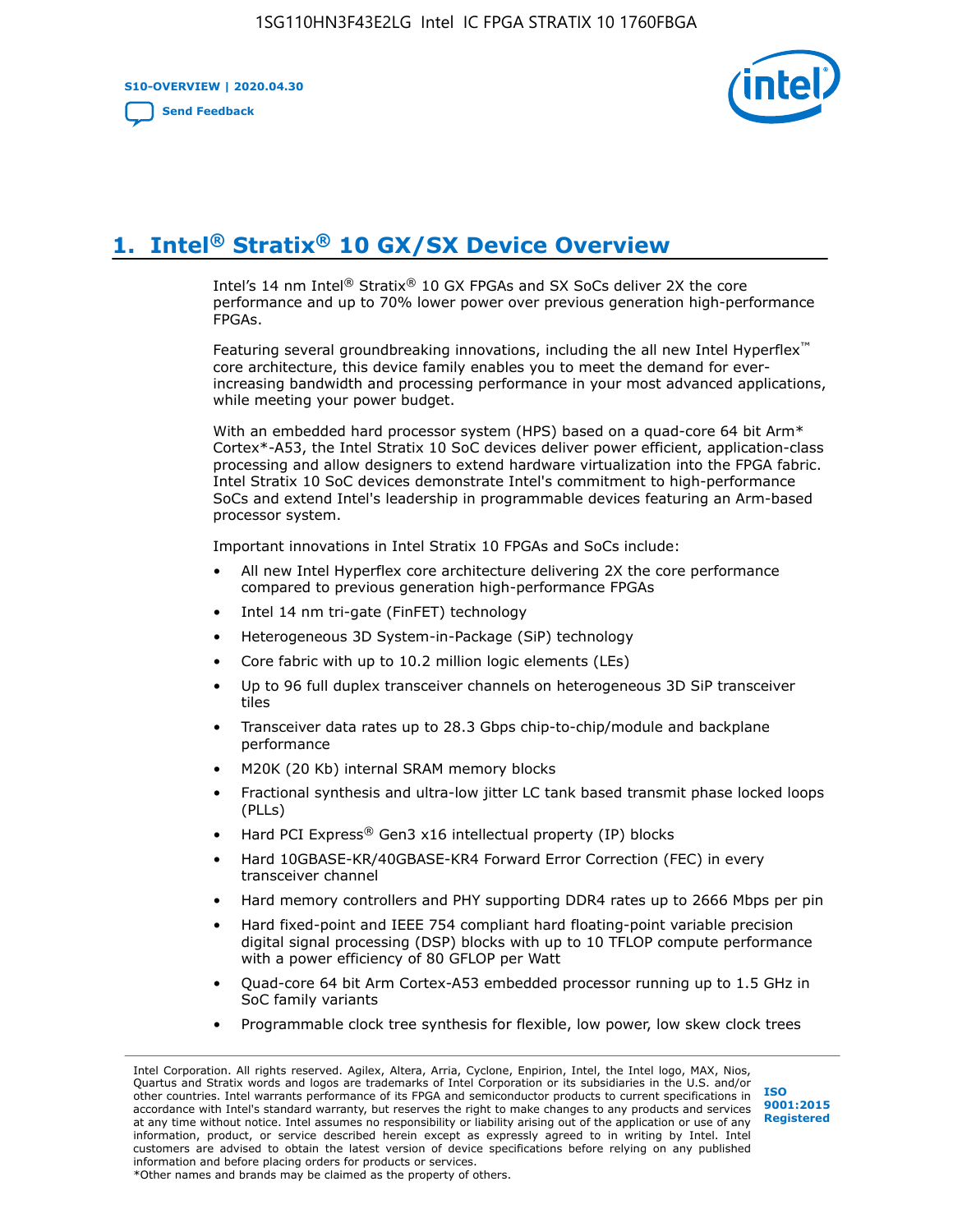

- Dedicated secure device manager (SDM) for:
	- Enhanced device configuration and security
	- AES-256, SHA-256/384 and ECDSA-256/384 encrypt/decrypt accelerators and authentication
	- Multi-factor authentication
	- Physically Unclonable Function (PUF) service and software programmable device configuration capability
- Comprehensive set of advanced power saving features delivering up to 70% lower power compared to previous generation high-performance FPGAs
- Non-destructive register state readback and writeback, to support ASIC prototyping and other applications

With these capabilities, Intel Stratix 10 FPGAs and SoCs are ideally suited for the most demanding applications in diverse markets such as:

- **Compute and Storage**—for custom servers, cloud computing and datacenter acceleration
- **Networking**—for Terabit, 400G and multi-100G bridging, aggregation, packet processing and traffic management
- **Optical Transport Networks**—for OTU4, 2xOTU4, 4xOTU4
- **Broadcast**—for high-end studio distribution, head end encoding/decoding, edge quadrature amplitude modulation (QAM)
- **Military**—for radar, electronic warfare, and secure communications
- **Medical**—for diagnostic scanners and diagnostic imaging
- **Test and Measurement**—for protocol and application testers
- **Wireless**—for next-generation 5G networks
- **ASIC Prototyping**—for designs that require the largest FPGA fabric with the highest I/O count

## **1.1. Intel Stratix 10 GX/SX Family Variants**

Intel Stratix 10 devices are available in FPGA (GX) and SoC (SX) variants.

- **Intel Stratix 10 GX** devices deliver up to 1 GHz core fabric performance and contain up to 10.2 million LEs in the fabric. They also feature up to 96 general purpose transceivers on separate transceiver tiles, and 2666 Mbps DDR4 external memory interface performance. The transceivers are capable of up to 28.3 Gbps short reach and across the backplane. These devices are optimized for FPGA applications that require the highest transceiver bandwidth and core fabric performance, with the power efficiency of Intel's 14 nm tri-gate process technology.
- **Intel Stratix 10 SX** devices have a feature set that is identical to Intel Stratix 10 GX devices, with the addition of an embedded quad-core 64 bit Arm Cortex A53 hard processor system.

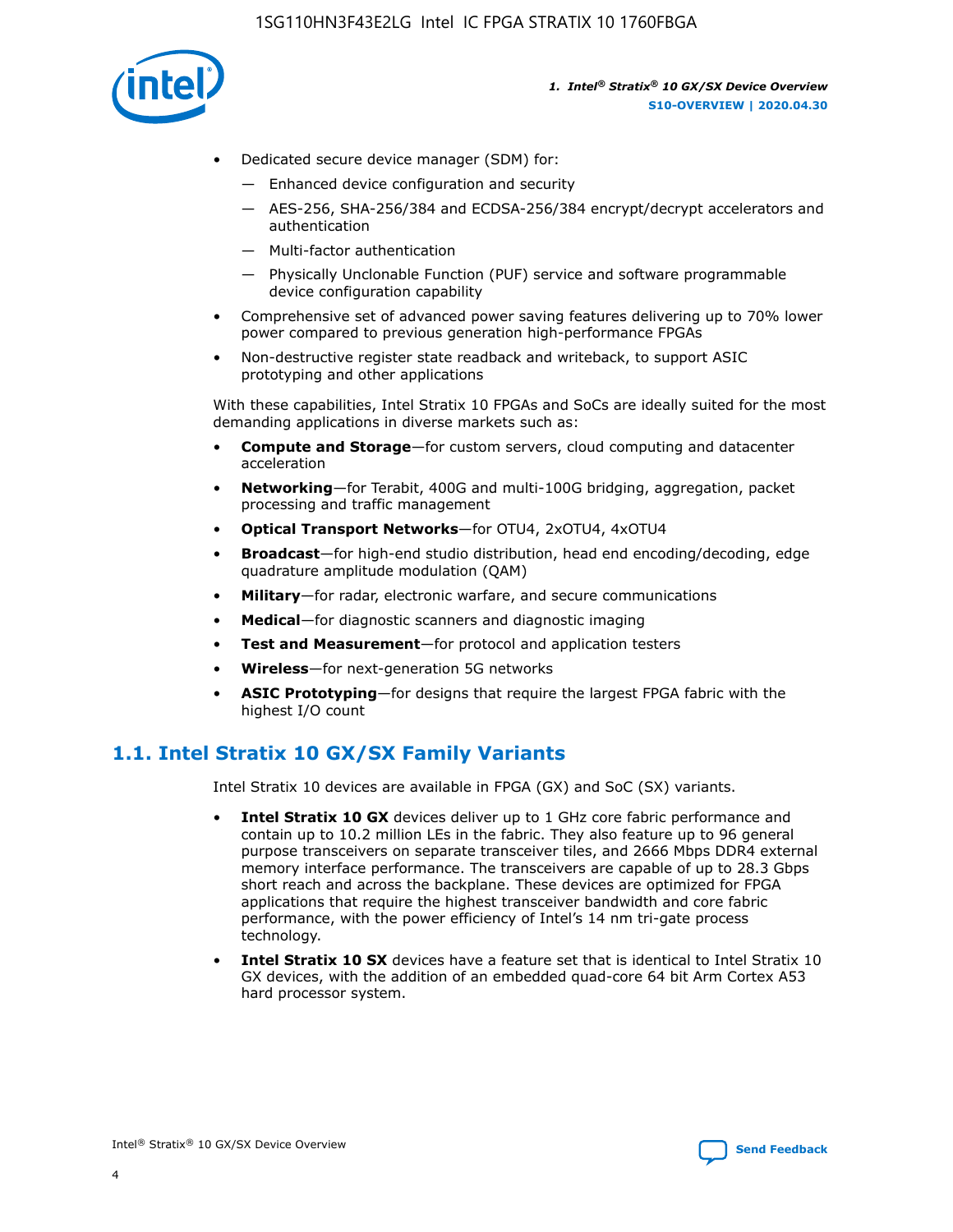

Common to all Intel Stratix 10 family variants is a high-performance fabric based on the new Intel Hyperflex core architecture that includes additional Hyper-Registers throughout the interconnect routing and at the inputs of all functional blocks. The core fabric also contains an enhanced logic array utilizing Intel's adaptive logic module (ALM) and a rich set of high performance building blocks including:

- M20K (20 Kb) embedded memory blocks
- Variable precision DSP blocks with hard IEEE 754 compliant floating-point units
- Fractional synthesis and integer PLLs
- Hard memory controllers and PHY for external memory interfaces
- General purpose IO cells

To clock these building blocks, Intel Stratix 10 devices use programmable clock tree synthesis, which uses dedicated clock tree routing to synthesize only those branches of the clock trees required for the application. All devices support in-system, finegrained partial reconfiguration of the logic array, allowing logic to be added and subtracted from the system while it is operating.

All family variants also contain high speed serial transceivers, containing both the physical medium attachment (PMA) and the physical coding sublayer (PCS), which can be used to implement a variety of industry standard and proprietary protocols. In addition to the hard PCS, Intel Stratix 10 devices contain multiple instantiations of PCI Express hard IP that supports Gen1/Gen2/Gen3 rates in x1/x2/x4/x8/x16 lane configurations, and hard 10GBASE-KR/40GBASE-KR4 FEC for every transceiver. The hard PCS, FEC, and PCI Express IP free up valuable core logic resources, save power, and increase your productivity.

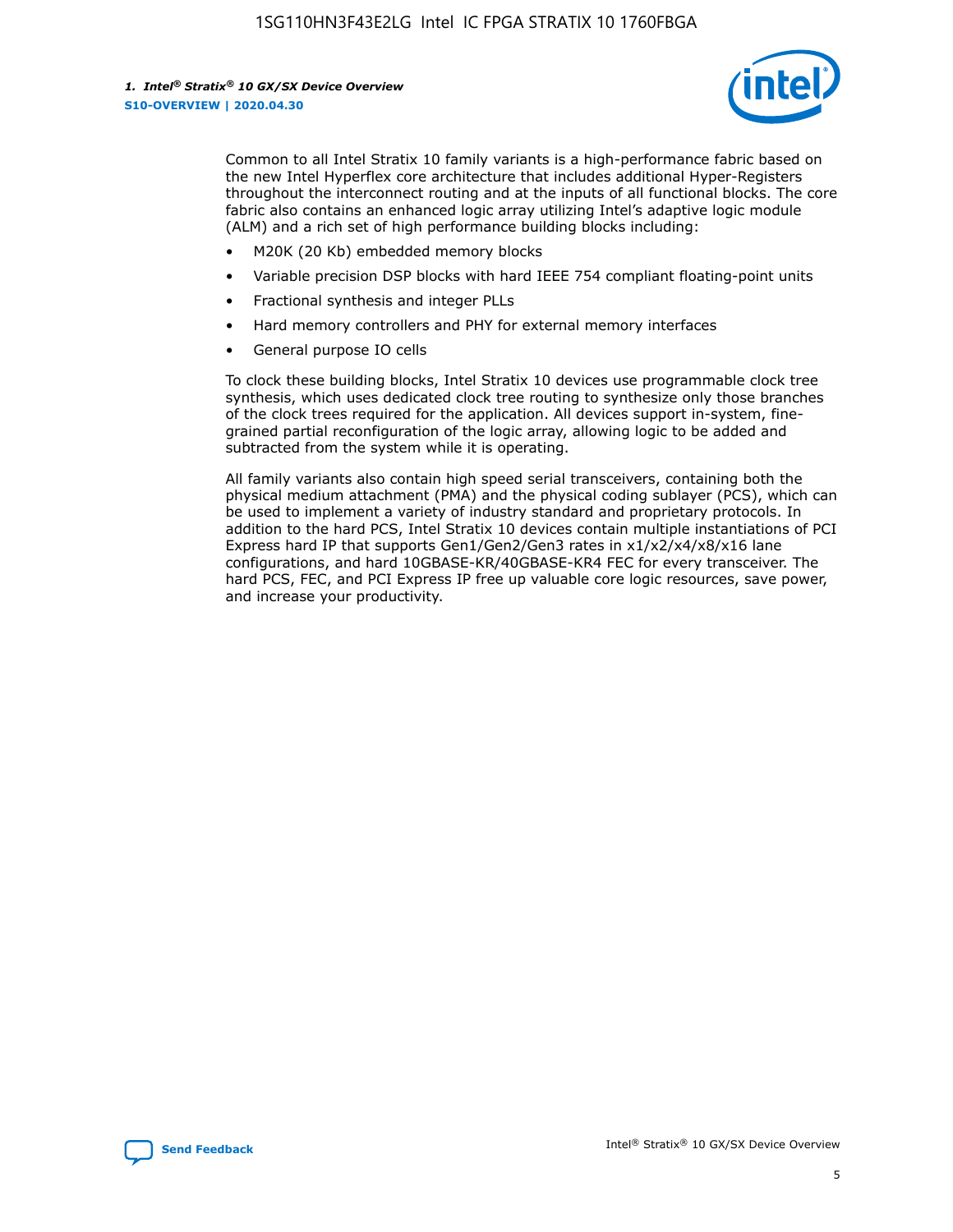

## **1.1.1. Available Options**

## **Figure 1. Sample Ordering Code and Available Options for Intel Stratix 10 Devices**



3. Contact My Intel support to order AS suffix devices.

#### **Related Information**

[My Intel Support](https://www.intel.com/content/www/us/en/programmable/my-intel/mal-home.html)

## **1.2. Innovations in Intel Stratix 10 FPGAs and SoCs**

Intel Stratix 10 FPGAs and SoCs deliver many significant improvements over the previous generation high-performance Stratix V FPGAs.

#### **Table 1. Key Features of Intel Stratix 10 Devices Compared to Stratix V Devices**

| <b>Feature</b>            | <b>Stratix V FPGAs</b>                                           | <b>Intel Stratix 10 FPGAs and SoCs</b>                                        |  |
|---------------------------|------------------------------------------------------------------|-------------------------------------------------------------------------------|--|
| <b>Process technology</b> | 28 nm TSMC (planar<br>transistor)                                | 14 nm Intel tri-gate (FinFET)                                                 |  |
| Hard processor core       | None                                                             | Quad-core 64 bit Arm Cortex-A53<br>(SoC only)                                 |  |
| Core architecture         | Conventional core architecture<br>with conventional interconnect | Intel Hyperflex core architecture with<br>Hyper-Registers in the interconnect |  |
|                           |                                                                  | continued                                                                     |  |

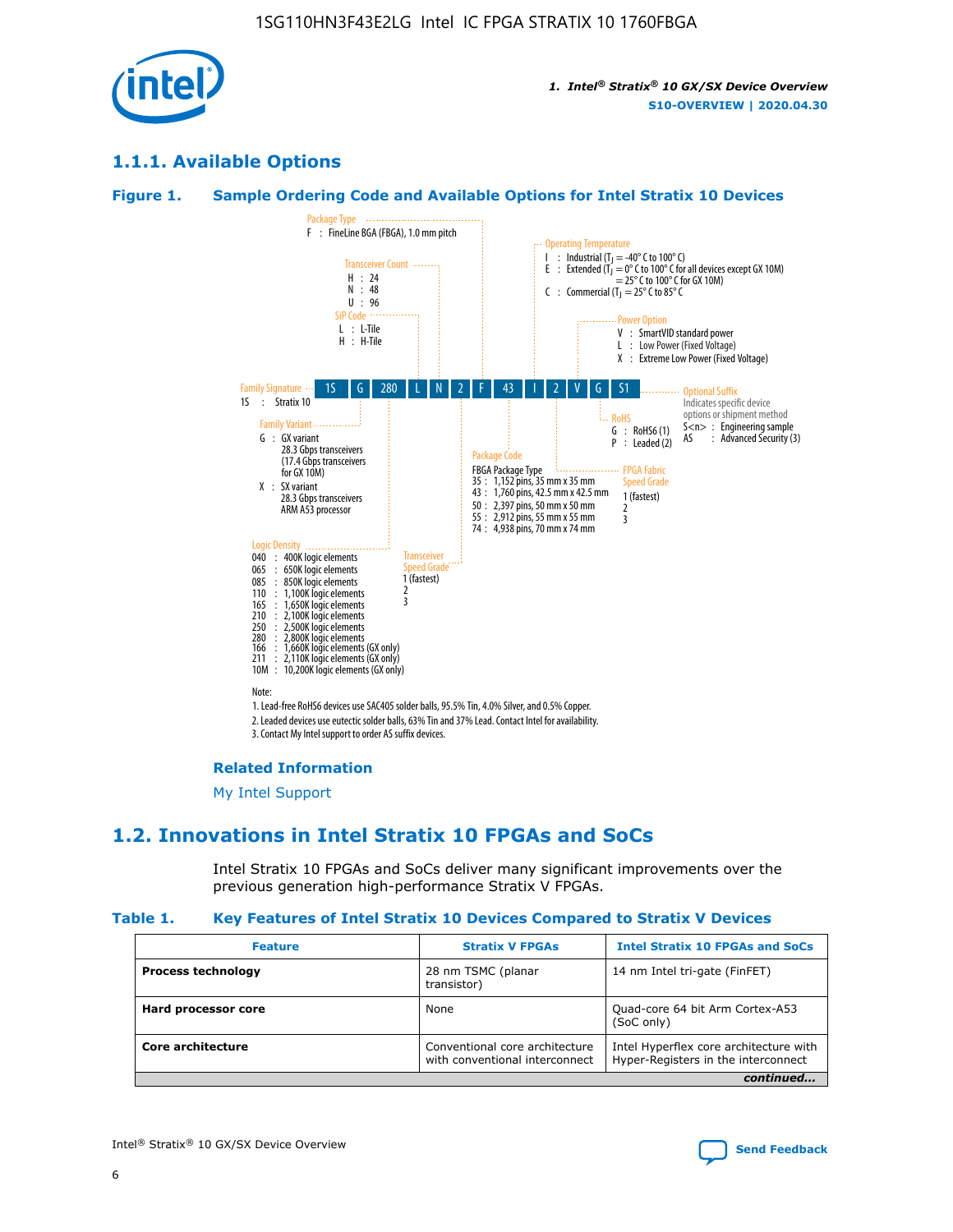

| <b>Feature</b>                                   | <b>Stratix V FPGAs</b>                                                              | <b>Intel Stratix 10 FPGAs and SoCs</b>                                                                                                       |
|--------------------------------------------------|-------------------------------------------------------------------------------------|----------------------------------------------------------------------------------------------------------------------------------------------|
| Core performance                                 | 500 MHz                                                                             | 1 GHz                                                                                                                                        |
| <b>Power dissipation</b>                         | 1x                                                                                  | As low as $0.3x$                                                                                                                             |
| Logic density                                    | <b>952 KLE</b>                                                                      | 10,200 KLE                                                                                                                                   |
| <b>Embedded memory (M20K)</b>                    | 52 Mbits                                                                            | 253 Mbits                                                                                                                                    |
| 18x19 multipliers                                | 3,926                                                                               | 11,520                                                                                                                                       |
|                                                  | Note: Multiplier is 18x18 in<br>Stratix V devices.                                  | Note: Multiplier is 18x19 in Intel<br>Stratix 10 devices.                                                                                    |
| <b>Floating point DSP capability</b>             | Up to 1 TFLOP, requires soft<br>floating point adder and<br>multiplier              | Up to 10 TFLOP, hard IEEE 754<br>compliant single precision floating<br>point adder and multiplier                                           |
| <b>Maximum transceivers</b>                      | 66                                                                                  | 96                                                                                                                                           |
| Maximum transceiver data rate (chip-to-<br>chip) | 28.05 Gbps                                                                          | 26.6 Gbps L-Tile<br>28.3 Gbps H-Tile                                                                                                         |
| Maximum transceiver data rate (backplane)        | 12.5 Gbps                                                                           | 12.5 Gbps L-Tile<br>28.3 Gbps H-Tile                                                                                                         |
| <b>Hard memory controller</b>                    | None                                                                                | DDR4 @ 1333 MHz/2666 Mbps<br>DDR3 @ 1067 MHz/2133 Mbps                                                                                       |
| <b>Hard protocol IP</b>                          | PCIe* Gen3 x8 (up to 4<br>instances)                                                | PCIe Gen3 x16 (up to 4 instances)<br>SR-IOV (4 physical functions / 2k<br>virtual functions) on H-Tile devices<br>10GBASE-KR/40GBASE-KR4 FEC |
| <b>Core clocking and PLLs</b>                    | Global, quadrant and regional<br>clocks supported by fractional-<br>synthesis fPLLs | Programmable clock tree synthesis<br>supported by fractional synthesis<br>fPLLs and integer IO PLLs                                          |
| Register state readback and writeback            | Not available                                                                       | Non-destructive register state<br>readback and writeback for ASIC<br>prototyping and other applications                                      |

These innovations result in the following improvements:

- **Improved Core Logic Performance**: The Intel Hyperflex core architecture combined with 14 nm Intel tri-gate technology allows Intel Stratix 10 devices to achieve 2X the core performance compared to the previous generation
- **Lower Power**: Intel Stratix 10 devices use up to 70% lower power compared to the previous generation, enabled by 14 nm Intel tri-gate technology, the Intel Hyperflex core architecture, and optional power saving features built into the architecture
- **Higher Density**: Intel Stratix 10 devices offer three times the level of integration, with up to 10.2 million logic elements (LEs), over 253 Mbits of embedded memory blocks (M20K), and 11,520 18x19 multipliers
- **Embedded Processing**: Intel Stratix 10 SoCs feature a Quad-Core 64 bit Arm Cortex-A53 processor optimized for power efficiency and software compatible with previous generation Arria® and Cyclone® SoC devices
- **Improved Transceiver Performance**: With up to 96 transceiver channels implemented in heterogeneous 3D SiP transceiver tiles, Intel Stratix 10 GX and SX devices support data rates up to 28.3 Gbps chip-to-chip and 28.3 Gbps across the backplane with signal conditioning circuits capable of equalizing over 30 dB of system loss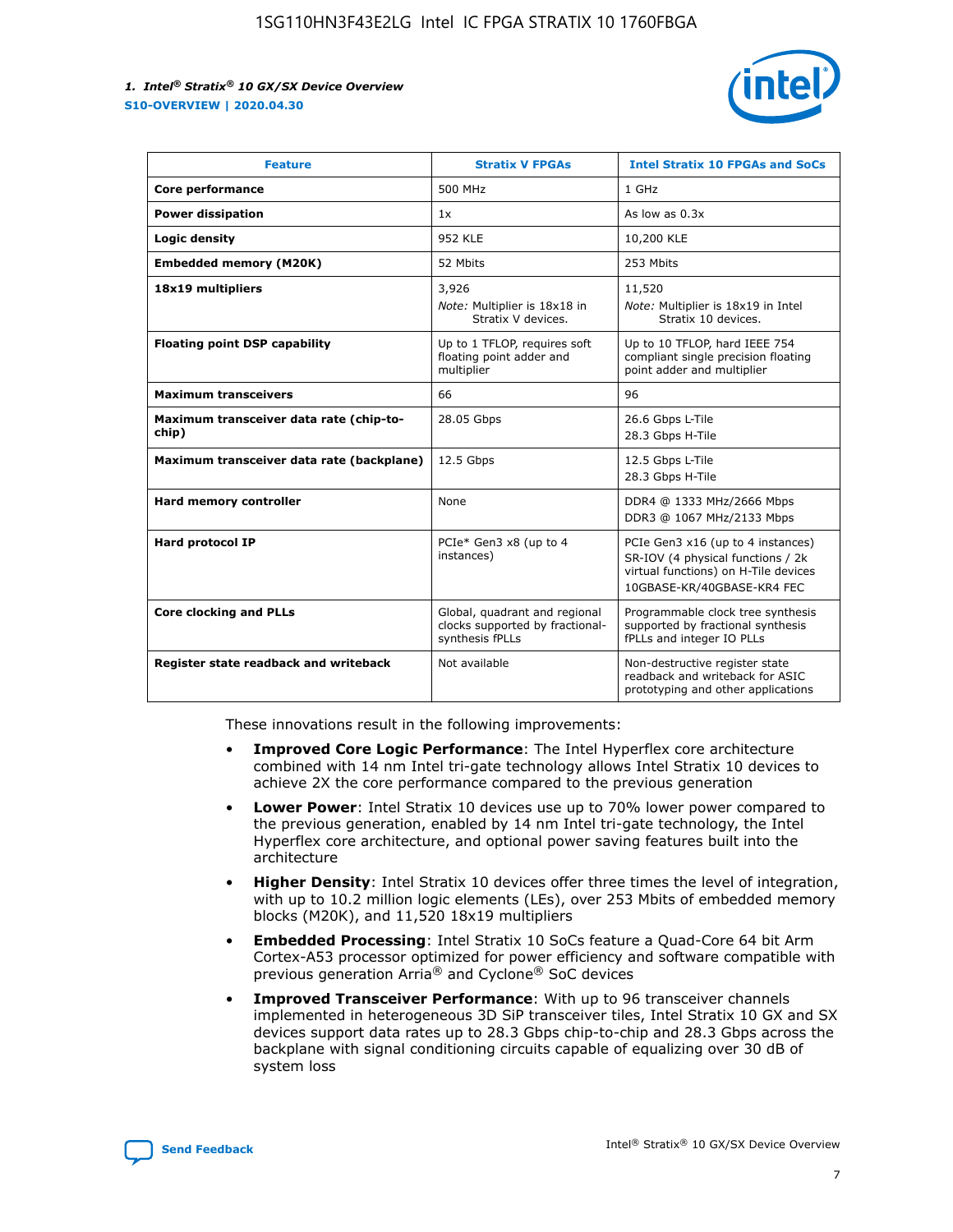

- **Improved DSP Performance**: The variable precision DSP block in Intel Stratix 10 devices features hard fixed and floating point capability, with up to 10 TFLOP IEEE754 single-precision floating point performance
- **Additional Hard IP**: Intel Stratix 10 devices include many more hard IP blocks than previous generation devices, with a hard memory controller included in each bank of 48 general purpose IOs, a hard PCIe Gen3 x16 full protocol stack in each transceiver tile, and a hard 10GBASE-KR/40GBASE-KR4 FEC in every transceiver channel
- **Enhanced Core Clocking**: Intel Stratix 10 devices feature programmable clock tree synthesis; clock trees are only synthesized where needed, increasing the flexibility and reducing the power dissipation of the clocking solution
- **Additional Core PLLs**: The core fabric in Intel Stratix 10 devices is supported by both integer IO PLLs and fractional synthesis fPLLs, resulting in a greater total number of PLLs available than the previous generation

# **1.3. FPGA and SoC Features Summary**

## **Table 2. Intel Stratix 10 FPGA and SoC Common Device Features**

| <b>Feature</b>                   | <b>Description</b>                                                                                                                                                                                                                                                                                                                                                                                                                                                                                                                                                                                                                                                                                  |
|----------------------------------|-----------------------------------------------------------------------------------------------------------------------------------------------------------------------------------------------------------------------------------------------------------------------------------------------------------------------------------------------------------------------------------------------------------------------------------------------------------------------------------------------------------------------------------------------------------------------------------------------------------------------------------------------------------------------------------------------------|
| Technology                       | 14 nm Intel tri-gate (FinFET) process technology<br>$\bullet$<br>SmartVID controlled core voltage, standard power devices<br>0.85-V fixed core voltage, low static power devices available<br>٠                                                                                                                                                                                                                                                                                                                                                                                                                                                                                                     |
| Low power serial<br>transceivers | Up to 96 total transceivers available<br>٠<br>Continuous operating range of 1 Gbps to 28.3 Gbps for Intel Stratix 10 GX/SX devices<br>Backplane support up to 28.3 Gbps for Intel Stratix 10 GX/SX devices<br>$\bullet$<br>Extended range down to 125 Mbps with oversampling<br>ATX transmit PLLs with user-configurable fractional synthesis capability<br>$\bullet$<br>XFP, SFP+, QSFP/QSFP28, CFP/CFP2/CFP4 optical module support<br>$\bullet$<br>• Adaptive linear and decision feedback equalization<br>Transmit pre-emphasis and de-emphasis<br>Dynamic partial reconfiguration of individual transceiver channels<br>On-chip instrumentation (Eye Viewer non-intrusive data eye monitoring) |
| General purpose I/Os             | Up to 2,304 total GPIO available<br>$\bullet$<br>1.6 Gbps LVDS-every pair can be configured as an input or output<br>1333 MHz/2666 Mbps DDR4 external memory interface<br>1067 MHz/2133 Mbps DDR3 external memory interface<br>• 1.2 V to 3.3 $V^{(1)}$ single-ended LVCMOS/LVTTL interfacing<br>• On-chip termination (OCT)                                                                                                                                                                                                                                                                                                                                                                        |
| Embedded hard IP                 | PCIe Gen1/Gen2/Gen3 complete protocol stack, x1/x2/x4/x8/x16 end point and root<br>$\bullet$<br>port<br>DDR4/DDR3 hard memory controller (RLDRAM3/QDR II+/QDR IV using soft memory<br>controller)<br>Multiple hard IP instantiations in each device<br>• Single Root I/O Virtualization (SR-IOV)                                                                                                                                                                                                                                                                                                                                                                                                    |
| Transceiver hard IP              | 10GBASE-KR/40GBASE-KR4 Forward Error Correction (FEC)<br>$\bullet$<br>10G Ethernet PCS<br>٠<br>PCI Express PIPE interface<br>continued                                                                                                                                                                                                                                                                                                                                                                                                                                                                                                                                                              |
|                                  |                                                                                                                                                                                                                                                                                                                                                                                                                                                                                                                                                                                                                                                                                                     |

<sup>(1)</sup> Available in some configurations only

8

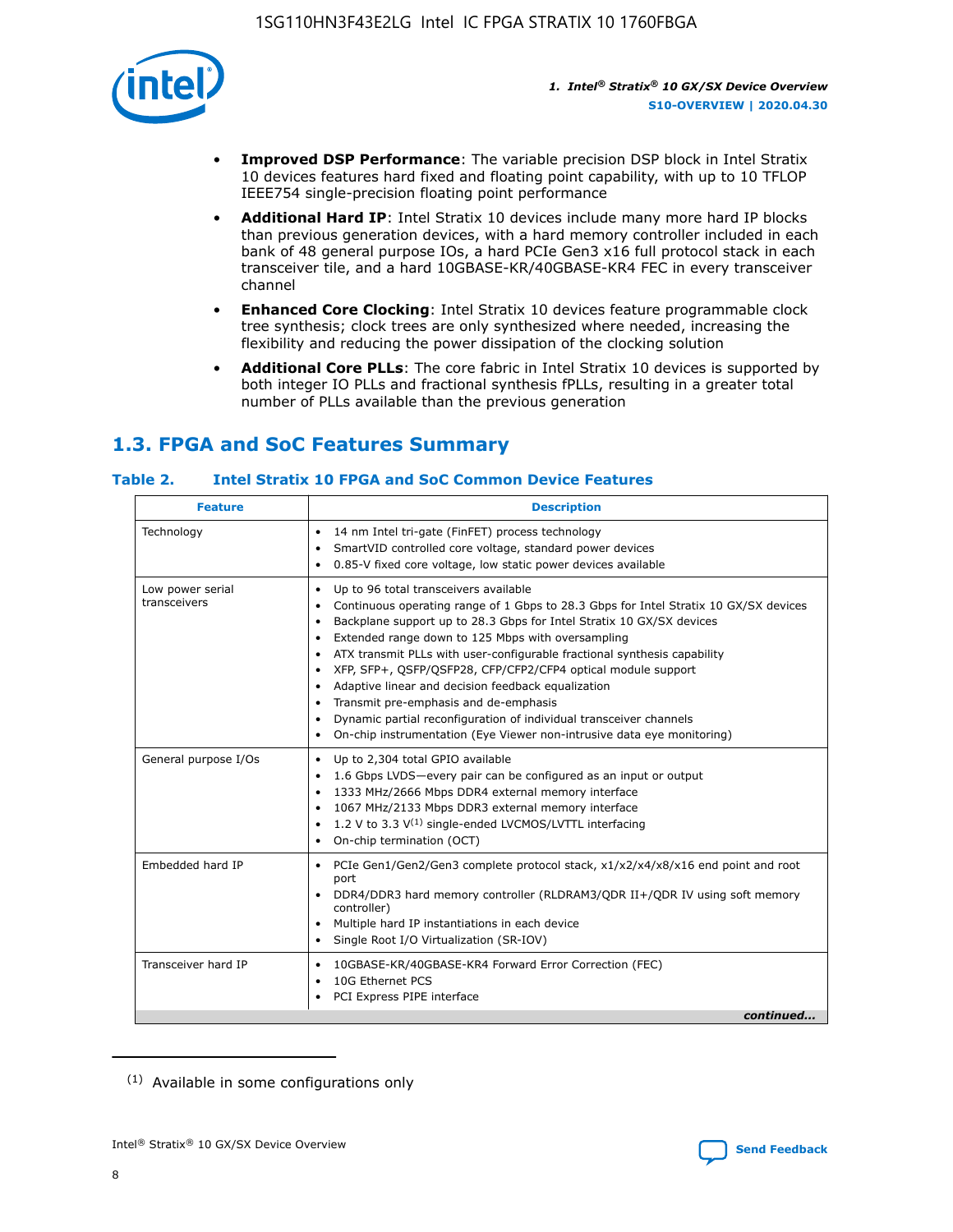

| <b>Feature</b>                   | <b>Description</b>                                                                                                                                                                                                                                                                                                                                                                                                                                                    |  |  |  |
|----------------------------------|-----------------------------------------------------------------------------------------------------------------------------------------------------------------------------------------------------------------------------------------------------------------------------------------------------------------------------------------------------------------------------------------------------------------------------------------------------------------------|--|--|--|
|                                  | Interlaken PCS<br>$\bullet$<br>Gigabit Ethernet PCS<br>$\bullet$<br>Deterministic latency support for Common Public Radio Interface (CPRI) PCS<br>$\bullet$<br>Fast lock-time support for Gigabit Passive Optical Networking (GPON) PCS<br>$\bullet$<br>8B/10B, 64B/66B, 64B/67B encoders and decoders<br>Custom mode support for proprietary protocols                                                                                                               |  |  |  |
| Power management                 | SmartVID controlled core voltage, standard power devices<br>$\bullet$<br>0.85-V fixed core voltage, low static power devices available<br>$\bullet$<br>Intel Quartus <sup>®</sup> Prime Pro Edition integrated power analysis<br>$\bullet$                                                                                                                                                                                                                            |  |  |  |
| High performance core fabric     | Intel Hyperflex core architecture with Hyper-Registers throughout the interconnect<br>routing and at the inputs of all functional blocks<br>Enhanced adaptive logic module (ALM)<br>$\bullet$<br>Improved multi-track routing architecture reduces congestion and improves compile<br>times<br>Hierarchical core clocking architecture with programmable clock tree synthesis<br>$\bullet$<br>Fine-grained partial reconfiguration                                    |  |  |  |
| Internal memory blocks           | M20K-20 Kb with hard ECC support<br>$\bullet$<br>MLAB-640 bit distributed LUTRAM<br>$\bullet$                                                                                                                                                                                                                                                                                                                                                                         |  |  |  |
| Variable precision DSP<br>blocks | IEEE 754-compliant hard single-precision floating point capability<br>$\bullet$<br>Supports signal processing with precision ranging from 18x19 up to 54x54<br>$\bullet$<br>Native 27x27 and 18x19 multiply modes<br>$\bullet$<br>64 bit accumulator and cascade for systolic FIRs<br>Internal coefficient memory banks<br>Pre-adder/subtractor improves efficiency<br>$\bullet$<br>Additional pipeline register increases performance and reduces power<br>$\bullet$ |  |  |  |
| Phase locked loops (PLL)         | Fractional synthesis PLLs (fPLL) support both fractional and integer modes<br>$\bullet$<br>Fractional mode with third-order delta-sigma modulation<br>Precision frequency synthesis<br>$\bullet$<br>Integer PLLs adjacent to general purpose I/Os, support external memory, and LVDS<br>$\bullet$<br>interfaces, clock delay compensation, zero delay buffering                                                                                                       |  |  |  |
| Core clock networks              | 1 GHz fabric clocking<br>$\bullet$<br>667 MHz external memory interface clocking, supports 2666 Mbps DDR4 interface<br>٠<br>800 MHz LVDS interface clocking, supports 1600 Mbps LVDS interface<br>$\bullet$<br>Programmable clock tree synthesis, backwards compatible with global, regional and<br>$\bullet$<br>peripheral clock networks<br>Clocks only synthesized where needed, to minimize dynamic power<br>continued                                            |  |  |  |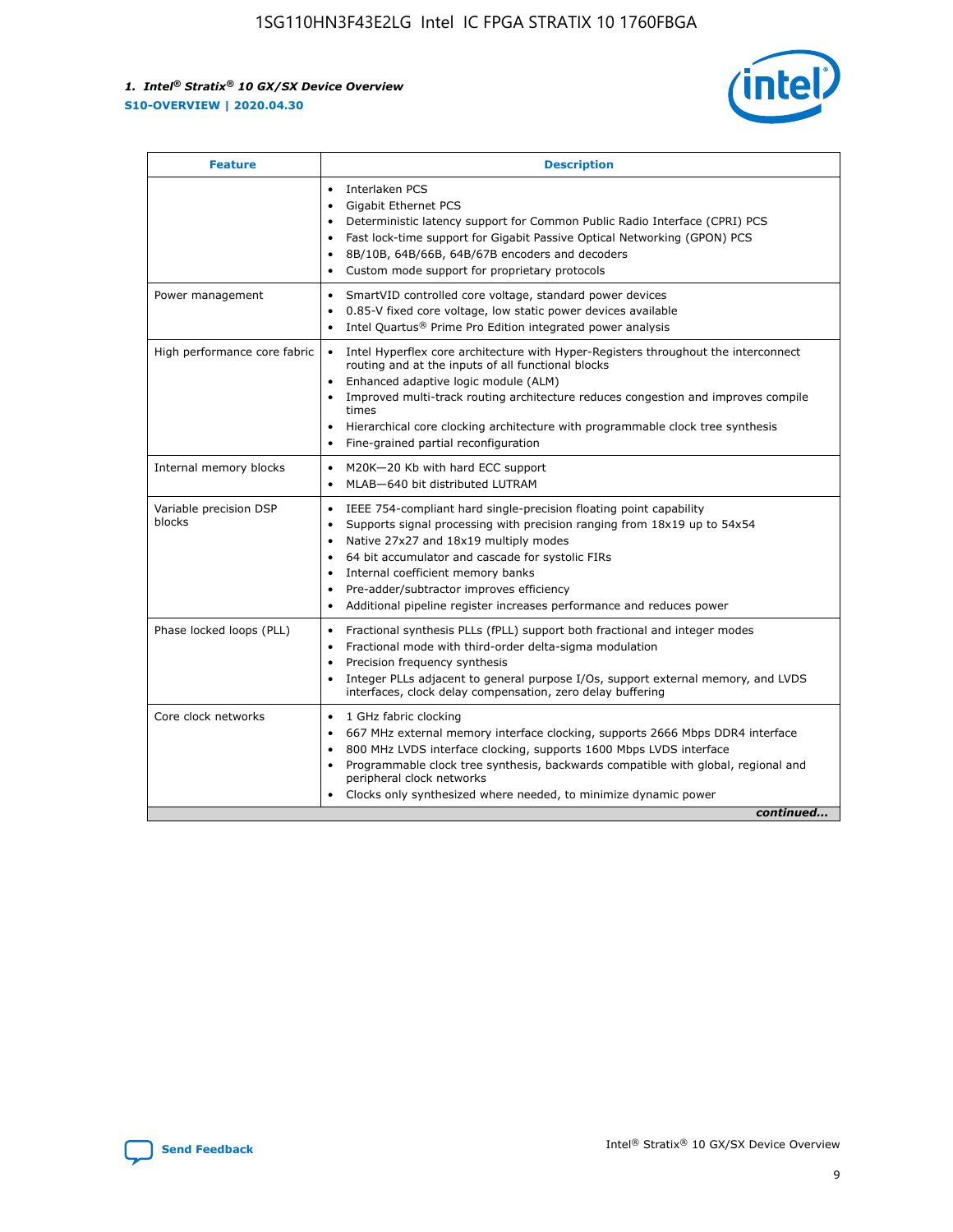

| <b>Feature</b>     | <b>Description</b>                                                                                                                                                                                                                                                                                                                                                                                                                                                                                                    |
|--------------------|-----------------------------------------------------------------------------------------------------------------------------------------------------------------------------------------------------------------------------------------------------------------------------------------------------------------------------------------------------------------------------------------------------------------------------------------------------------------------------------------------------------------------|
| Configuration      | Dedicated Secure Device Manager<br>٠<br>Software programmable device configuration<br>٠<br>Serial and parallel flash interface<br>٠<br>Configuration via protocol (CvP) using PCI Express Gen1/Gen2/Gen3<br>Fine-grained partial reconfiguration of core fabric<br>Dynamic reconfiguration of transceivers and PLLs<br>٠<br>Comprehensive set of security features including AES-256, SHA-256/384, and<br>ECDSA-256/384 accelerators, and multi-factor authentication<br>Physically Unclonable Function (PUF) service |
| Packaging          | Intel Embedded Multi-die Interconnect Bridge (EMIB) packaging technology<br>٠<br>Multiple devices with identical package footprints allows seamless migration across<br>٠<br>different device densities<br>1.0 mm ball-pitch FBGA packaging<br>٠<br>Lead and lead-free package options                                                                                                                                                                                                                                |
| Software and tools | Intel Quartus Prime Pro Edition design suite with new compiler and Hyper-Aware design<br>flow<br>Fast Forward compiler to allow Intel Hyperflex architecture performance exploration<br>٠<br>Transceiver toolkit<br>Platform designer integration tool<br>DSP Builder advanced blockset<br>OpenCL <sup>™</sup> support<br>SoC Embedded Design Suite (EDS)                                                                                                                                                             |

## **Table 3. Intel Stratix 10 SoC Specific Device Features**

| <b>SoC Subsystem</b>            | <b>Feature</b>                                  | <b>Description</b>                                                                                                                                                                                                                                                 |
|---------------------------------|-------------------------------------------------|--------------------------------------------------------------------------------------------------------------------------------------------------------------------------------------------------------------------------------------------------------------------|
| <b>Hard Processor</b><br>System | Multi-processor unit (MPU) core                 | Quad-core Arm Cortex-A53 MPCore processor with Arm<br>$\bullet$<br>CoreSight* debug and trace technology<br>Scalar floating-point unit supporting single and double<br>$\bullet$<br>precision<br>Arm Neon* media processing engine for each processor<br>$\bullet$ |
|                                 | <b>System Controllers</b>                       | System Memory Management Unit (SMMU)<br>$\bullet$<br>Cache Coherency Unit (CCU)<br>$\bullet$                                                                                                                                                                       |
|                                 | Layer 1 Cache                                   | 32 KB L1 instruction cache with parity<br>٠<br>32 KB L1 data cache with ECC<br>$\bullet$                                                                                                                                                                           |
|                                 | Layer 2 Cache                                   | 1 MB Shared L2 Cache with ECC<br>$\bullet$                                                                                                                                                                                                                         |
|                                 | On-Chip Memory                                  | 256 KB On-Chip RAM<br>$\bullet$                                                                                                                                                                                                                                    |
|                                 | Direct memory access (DMA) controller           | 8-Channel DMA<br>$\bullet$                                                                                                                                                                                                                                         |
|                                 | Ethernet media access controller<br>(EMAC)      | Three 10/100/1000 EMAC with integrated DMA<br>$\bullet$                                                                                                                                                                                                            |
|                                 | USB On-The-Go controller (OTG)                  | 2 USB OTG with integrated DMA<br>$\bullet$                                                                                                                                                                                                                         |
|                                 | <b>UART</b> controller                          | 2 UART 16550 compatible<br>$\bullet$                                                                                                                                                                                                                               |
|                                 | Serial Peripheral Interface (SPI)<br>controller | 4 SPI<br>$\bullet$                                                                                                                                                                                                                                                 |
|                                 | $I2C$ controller                                | 5 <sup>2</sup> C controllers<br>$\bullet$                                                                                                                                                                                                                          |
|                                 | SD/SDIO/MMC controller                          | 1 eMMC version 4.5 with DMA and CE-ATA support<br>$\bullet$<br>SD, including eSD, version 3.0<br>$\bullet$<br>SDIO, including eSDIO, version 3.0<br>CE-ATA - version 1.1<br>continued                                                                              |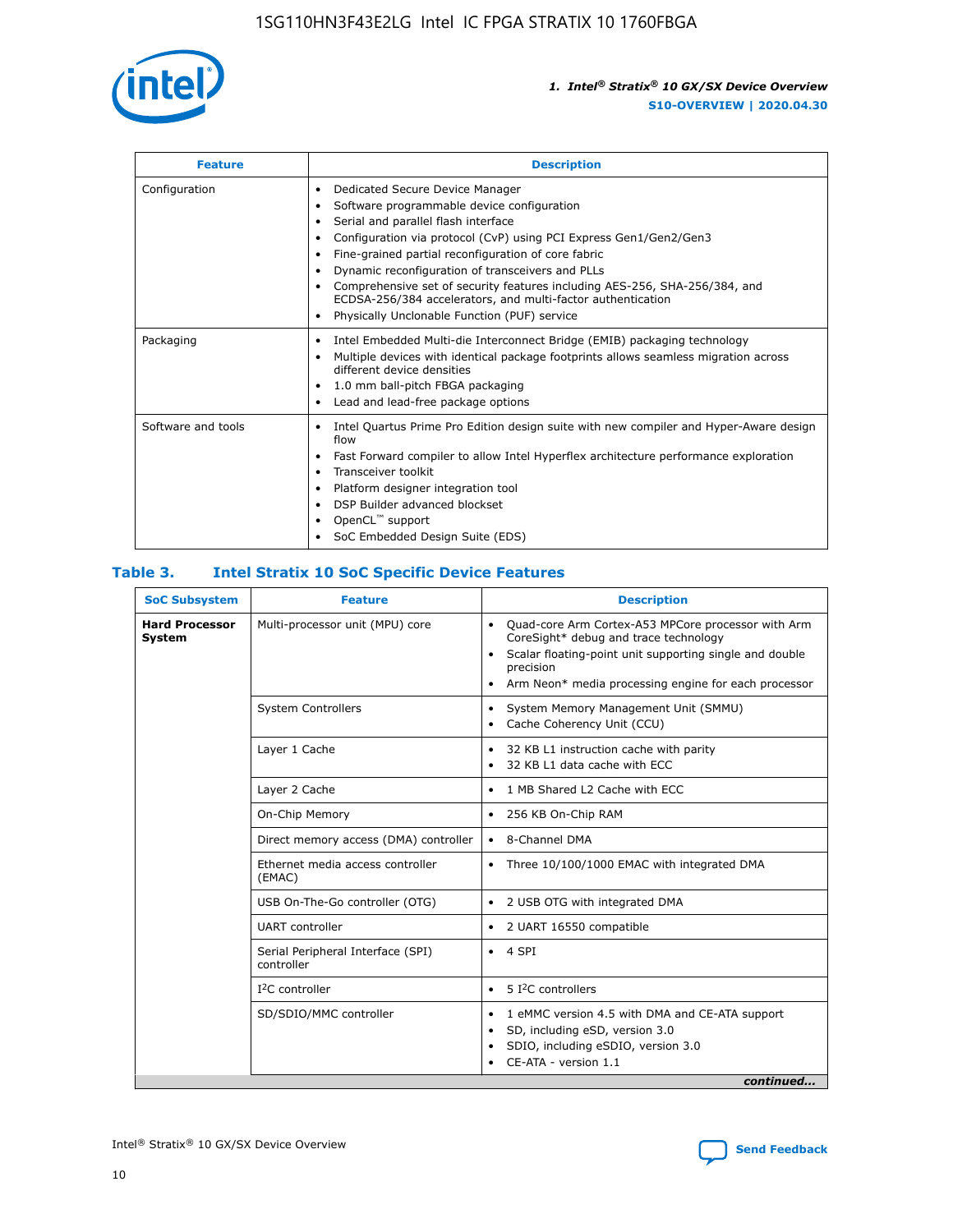

| <b>SoC Subsystem</b>                   | <b>Feature</b>             | <b>Description</b>                                                                                    |  |  |
|----------------------------------------|----------------------------|-------------------------------------------------------------------------------------------------------|--|--|
|                                        | NAND flash controller      | 1 ONFI 1.0, 8- and 16-bit support<br>$\bullet$                                                        |  |  |
|                                        | General-purpose I/O (GPIO) | Maximum of 48 software programmable GPIO<br>$\bullet$                                                 |  |  |
|                                        | Timers                     | 4 general-purpose timers<br>4 watchdog timers<br>٠                                                    |  |  |
| <b>Secure Device</b><br>Manager        | Security                   | Secure boot<br>$\bullet$<br>Advanced Encryption Standard (AES) and authentication<br>٠<br>(SHA/ECDSA) |  |  |
| External<br>Memory<br><b>Interface</b> | External Memory Interface  | Hard Memory Controller with DDR4 and DDR3<br>$\bullet$                                                |  |  |

## **1.4. Intel Stratix 10 Block Diagram**

## **Figure 2. Intel Stratix 10 FPGA and SoC Architecture Block Diagram**



HPS: Quad ARM Cortex-A53 Hard Processor System SDM: Secure Device Manager

# **1.5. Intel Stratix 10 FPGA and SoC Family Plan**

<sup>(2)</sup> The number of 27x27 multipliers is one-half the number of 18x19 multipliers.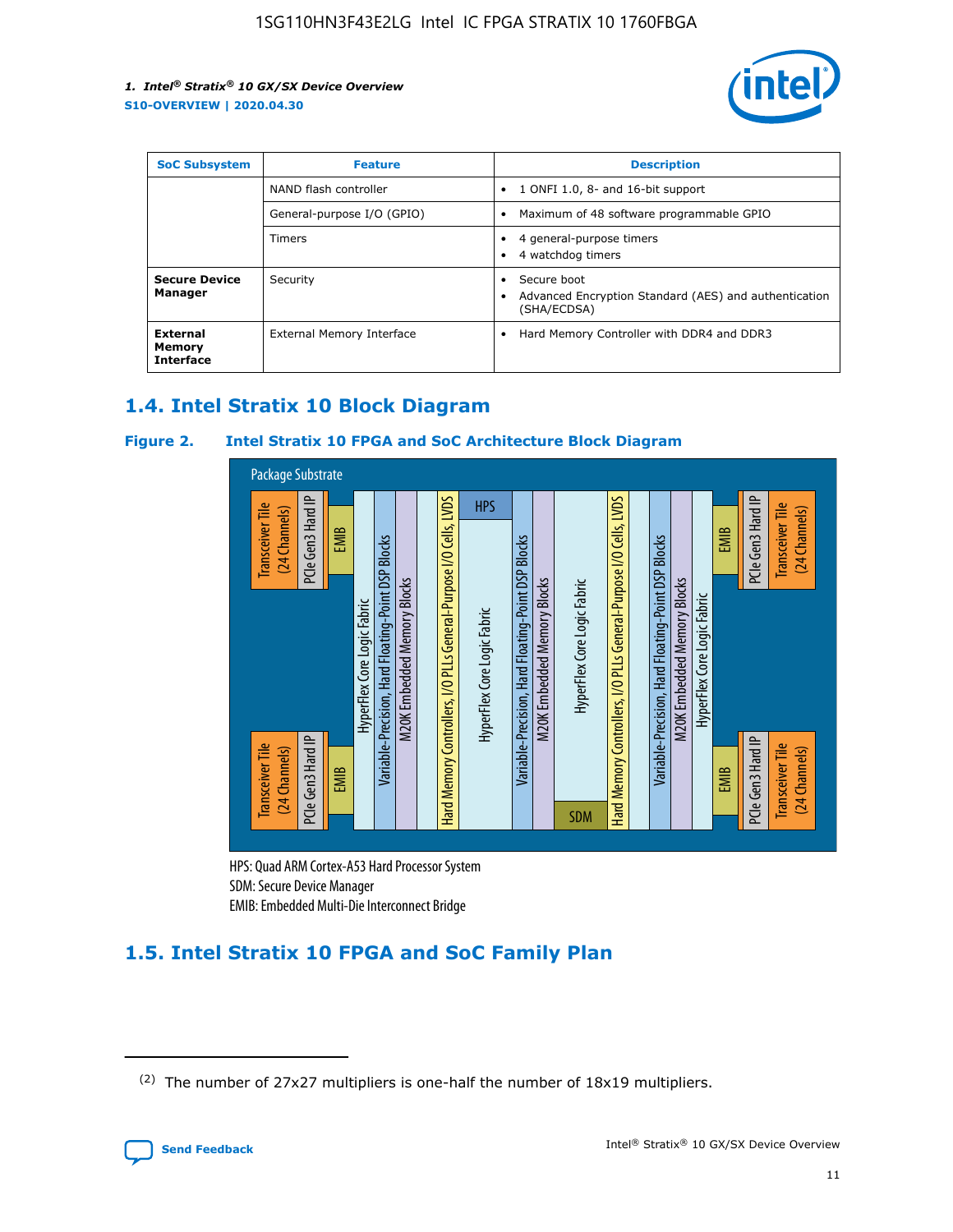

## **Table 4. Intel Stratix 10 GX/SX FPGA and SoC Family Plan—FPGA Core (part 1)**

| <b>Intel Stratix 10</b><br><b>GX/SX Device</b><br><b>Name</b> | <b>Logic Elements</b><br>(KLE) | <b>M20K Blocks</b> | <b>M20K Mbits</b> | <b>MLAB Counts</b> | <b>MLAB Mbits</b> | 18x19 Multi-<br>pliers <sup>(2)</sup> |
|---------------------------------------------------------------|--------------------------------|--------------------|-------------------|--------------------|-------------------|---------------------------------------|
| GX 400/<br>SX 400                                             | 378                            | 1,537              | 30                | 3,276              | $\overline{2}$    | 1,296                                 |
| GX 650/<br>SX 650                                             | 612                            | 2,489              | 49                | 5,364              | 3                 | 2,304                                 |
| GX 850/<br>SX 850                                             | 841                            | 3,477              | 68                | 7,124              | $\overline{4}$    | 4,032                                 |
| GX 1100/<br>SX 1100                                           | 1,325                          | 5,461              | 107               | 11,556             | $\overline{7}$    | 5,184                                 |
| GX 1650/<br>SX 1650                                           | 1,624                          | 5,851              | 114               | 13,764             | 8                 | 6,290                                 |
| GX 2100/<br>SX 2100                                           | 2,005                          | 6,501              | 127               | 17,316             | 11                | 7,488                                 |
| GX 2500/<br>SX 2500                                           | 2,422                          | 9,963              | 195               | 20,529             | 13                | 10,022                                |
| GX 2800/<br>SX 2800                                           | 2,753                          | 11,721             | 229               | 23,796             | 15                | 11,520                                |
| GX 1660                                                       | 1,679                          | 6,162              | 120               | 14,230             | 9                 | 6,652                                 |
| GX 2110                                                       | 2,073                          | 6,847              | 134               | 17,856             | 11                | 7,920                                 |
| <b>GX 10M</b>                                                 | 10,200                         | 12,950             | 253               | 87,984             | 55                | 6,912                                 |

#### **Table 5. Intel Stratix 10 GX/SX FPGA and SoC Family Plan—Interconnects, PLLs and Hard IP (part 2)**

| <b>Intel Stratix 10</b>            | <b>Interconnects</b> |                     |              | <b>PLLs</b> | <b>Hard IP</b>                       |  |
|------------------------------------|----------------------|---------------------|--------------|-------------|--------------------------------------|--|
| <b>GX/SX Device</b><br><b>Name</b> | <b>Maximum GPIOs</b> | <b>Maximum XCVR</b> | <b>fPLLs</b> | I/O PLLs    | <b>PCIe Hard IP</b><br><b>Blocks</b> |  |
| GX 400/<br>SX 400                  | 374                  | 24                  | 8            | 8           | $\mathbf{1}$                         |  |
| GX 650/<br>SX 650                  | 392                  | 24                  | 8            | 8           | $\mathbf{1}$                         |  |
| GX 850/<br>SX 850                  | 688                  | 48                  | 16           | 16          | 2                                    |  |
| GX 1100/<br>SX 1100                | 688                  | 48                  | 16           | 16          | 2                                    |  |
| GX 1650/<br>SX 1650                | 704                  | 96                  | 32           | 24          | $\overline{4}$                       |  |
| GX 2100/<br>SX 2100                | 704                  | 96                  | 32           | 24          | 4                                    |  |
| GX 2500/<br>SX 2500                | 1,160                | 96                  | 32           | 24          | $\overline{4}$                       |  |
| GX 2800/<br>SX 2800                | 1,160                | 96                  | 32           | 24          | $\overline{4}$                       |  |
| continued                          |                      |                     |              |             |                                      |  |

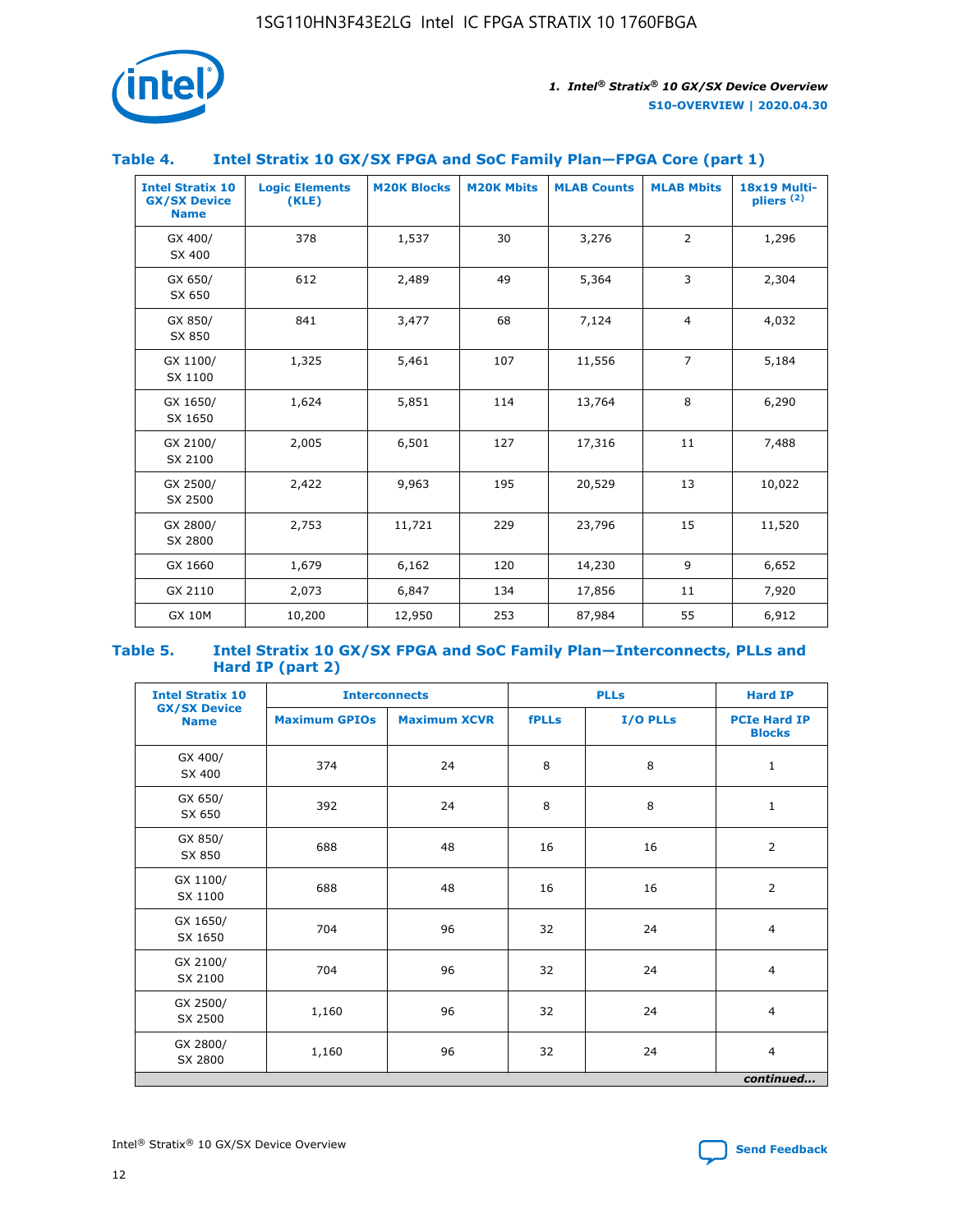

| <b>Intel Stratix 10</b>            | <b>Interconnects</b> |                     |              | <b>Hard IP</b>  |                                      |
|------------------------------------|----------------------|---------------------|--------------|-----------------|--------------------------------------|
| <b>GX/SX Device</b><br><b>Name</b> | <b>Maximum GPIOs</b> | <b>Maximum XCVR</b> | <b>fPLLs</b> | <b>I/O PLLs</b> | <b>PCIe Hard IP</b><br><b>Blocks</b> |
| GX 1660                            | 688                  | 48                  | 16           | 16              |                                      |
| GX 2110                            | 688                  | 48                  | 16           | 16              |                                      |
| <b>GX 10M</b>                      | 2,304                | 48                  | 24           | 48              | 4                                    |

## **Table 6. Intel Stratix 10 GX/SX FPGA and SoC Family Package Plan**

Cell legend: General Purpose I/Os, High-Voltage I/Os, LVDS Pairs, Transceivers (3) (4) (5) (6) (7) (8)

| <b>Intel Stratix 10</b><br><b>GX/SX Device</b><br><b>Name</b> | F1152<br><b>HF35</b><br>$(35x35)$ mm <sup>2</sup> ) | <b>F1760</b><br><b>NF43</b><br>(42.5x42.5<br>$mm2$ ) | F2397<br><b>UF50</b><br>$(50x50 \text{ mm}^2)$ | F2912<br><b>HF55</b><br>$(55x55 \text{ mm}^2)$ | F4938<br><b>NF74</b><br>$(70x74)$ mm <sup>2</sup> |
|---------------------------------------------------------------|-----------------------------------------------------|------------------------------------------------------|------------------------------------------------|------------------------------------------------|---------------------------------------------------|
| GX 400/<br>SX 400                                             | 374, 56, 120, 24 <sup>(9)</sup>                     | $\overline{\phantom{a}}$                             | $\overline{\phantom{a}}$                       |                                                |                                                   |
| GX 650/<br>SX 650                                             | 392, 8, 192, 24                                     | ٠                                                    | $\qquad \qquad \blacksquare$                   |                                                |                                                   |
| GX 850/<br>SX 850                                             | $\overline{\phantom{a}}$                            | 688, 16, 336, 48                                     | $\overline{\phantom{a}}$                       |                                                |                                                   |
| GX 1100/<br>SX 1100                                           | -                                                   | 688, 16, 336, 48                                     |                                                |                                                |                                                   |
| GX 1650/<br>SX 1650                                           |                                                     | 688, 16, 336, 48                                     | 704, 32, 336, 96                               | $\overline{\phantom{a}}$                       | $\overline{\phantom{0}}$                          |
| GX 2100/<br>SX 2100                                           |                                                     | 688, 16, 336, 48                                     | 704, 32, 336, 96                               | $\overline{\phantom{a}}$                       | ٠                                                 |
| GX 2500/<br>SX 2500                                           |                                                     | 688, 16, 336, 48                                     | 704, 32, 336, 96                               | 1160, 8, 576, 24                               |                                                   |
| GX 2800/                                                      | -                                                   | 688, 16, 336, 48                                     | 704, 32, 336, 96                               | 1160, 8, 576, 24                               | continued                                         |

- (3) All packages are ball grid arrays with 1.0 mm pitch.
- (4) High-Voltage I/O pins are used for 3 V and 2.5 V interfacing.
- $(5)$  Each LVDS pair can be configured as either a differential input or a differential output.
- $(6)$  High-Voltage I/O pins and LVDS pairs are included in the General Purpose I/O count. Transceivers are counted separately.
- $(7)$  Each package column offers pin migration (common circuit board footprint) for all devices in the column.
- $(8)$  Intel Stratix 10 GX devices are pin migratable with Intel Stratix 10 SX devices in the same package.
- $(9)$  The Intel Stratix 10 SX/GX 400 device has a level shifter, and this imposes some restrictions on the number of LVDS pairs and I/O banks available (see "Intel Stratix 10 SX/GX 400 Device Level Shifter Details").

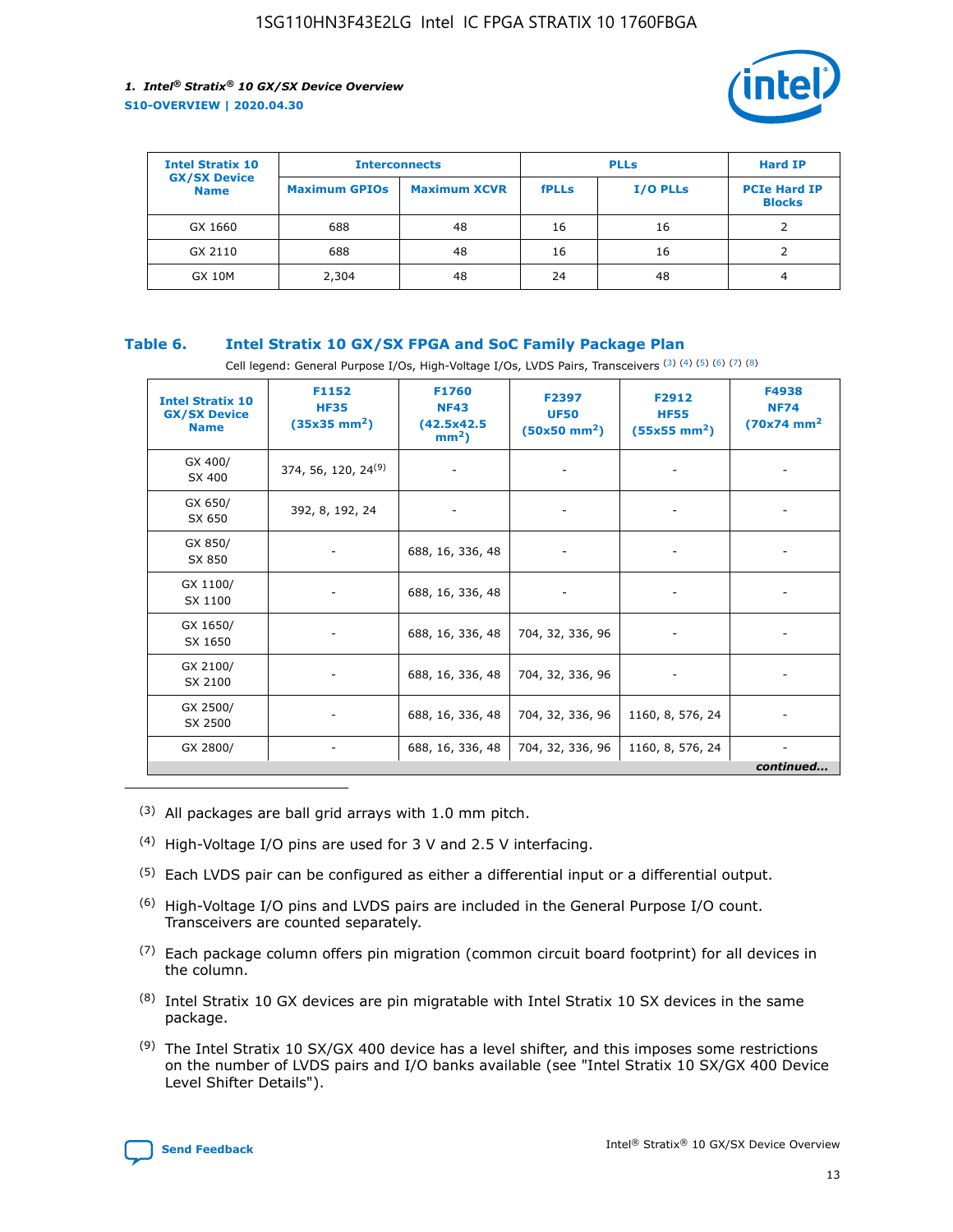

| <b>Intel Stratix 10</b><br><b>GX/SX Device</b><br><b>Name</b> | F1152<br><b>HF35</b><br>$(35x35)$ mm <sup>2</sup> ) | F1760<br><b>NF43</b><br>(42.5x42.5<br>$mm2$ ) | F2397<br><b>UF50</b><br>$(50x50 \text{ mm}^2)$ | F2912<br><b>HF55</b><br>$(55x55$ mm <sup>2</sup> ) | F4938<br><b>NF74</b><br>$(70x74)$ mm <sup>2</sup> |
|---------------------------------------------------------------|-----------------------------------------------------|-----------------------------------------------|------------------------------------------------|----------------------------------------------------|---------------------------------------------------|
| SX 2800                                                       |                                                     |                                               |                                                |                                                    |                                                   |
| GX 1660                                                       | -                                                   | 688, 16, 336, 48                              | $\overline{\phantom{a}}$                       |                                                    |                                                   |
| GX 2110                                                       |                                                     | 688, 16, 336, 48                              | $\overline{\phantom{a}}$                       |                                                    |                                                   |
| <b>GX 10M</b>                                                 | ۰                                                   |                                               |                                                |                                                    | 2304, 32, 1152,<br>48                             |





## **1.6. Intel Hyperflex Core Architecture**

Intel Stratix 10 FPGAs and SoCs are based on a core fabric featuring the new Intel Hyperflex core architecture. The Intel Hyperflex core architecture delivers 2X the clock frequency performance and up to 70% lower power compared to previous generation high-end FPGAs. Along with this performance breakthrough, the Intel Hyperflex core architecture delivers a number of advantages including:

- **Higher Throughput**—Capitalizes on 2X core clock frequency performance to obtain throughput breakthroughs
- **Improved Power Efficiency**—Uses reduced IP size, enabled by Intel Hyperflex, to consolidate designs which previously spanned multiple devices into a single device, thereby reducing power by up to 70% versus previous generation devices
- **Greater Design Functionality**—Uses faster clock frequency to reduce bus widths and reduce IP size, freeing up additional FPGA resources to add greater functionality
- **Increased Designer Productivity**—Boosts performance with less routing congestion and fewer design iterations using Hyper-Aware design tools, obtaining greater timing margin for more rapid timing closure

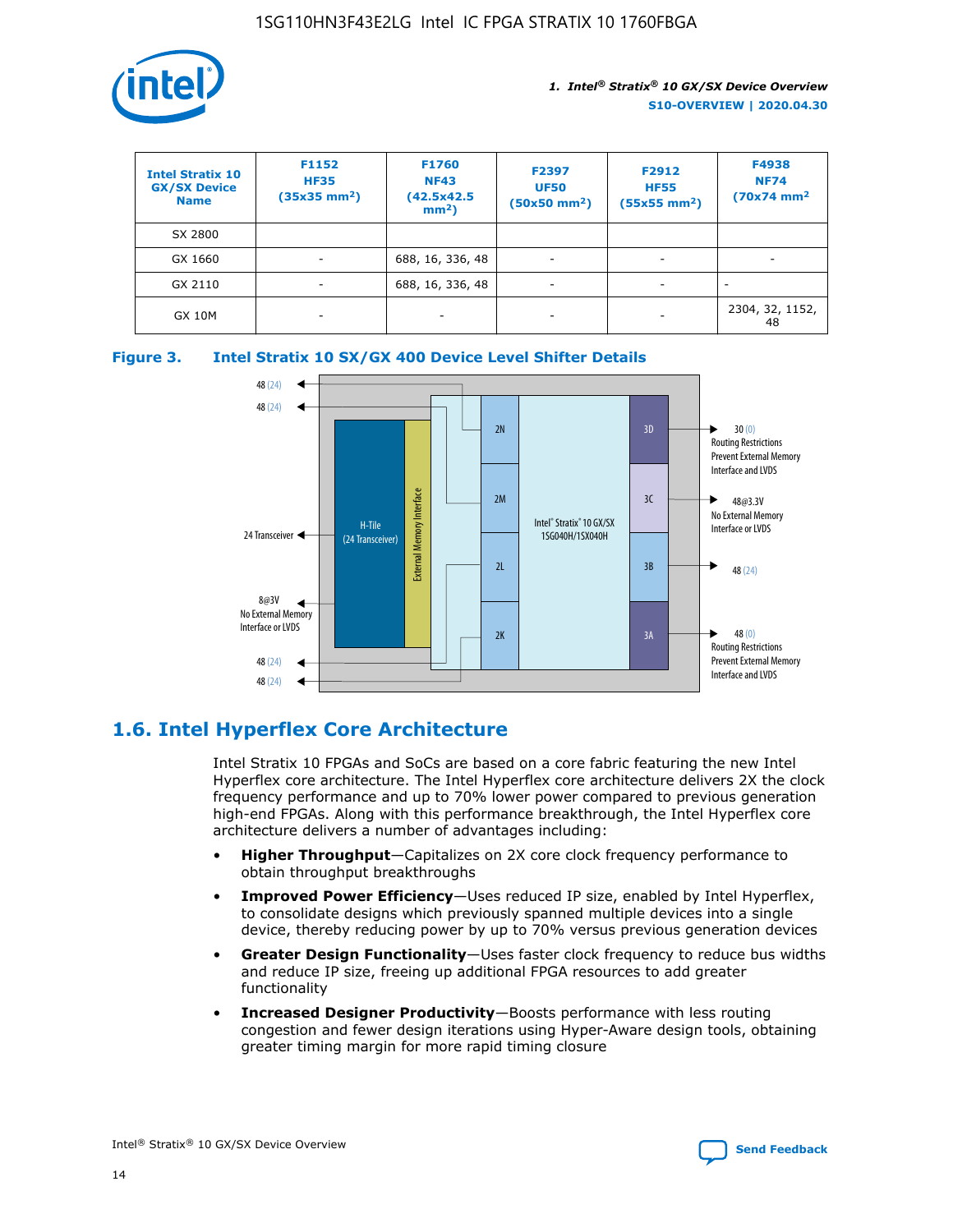

In addition to the traditional user registers found in the Adaptive Logic Modules (ALM), the Intel Hyperflex core architecture introduces additional bypassable registers everywhere throughout the fabric of the FPGA. These additional registers, called Hyper-Registers are available on every interconnect routing segment and at the inputs of all functional blocks.

#### **Figure 4. Bypassable Hyper-Register**



The Hyper-Registers enable the following key design techniques to achieve the 2X core performance increases:

- Fine grain Hyper-Retiming to eliminate critical paths
- Zero latency Hyper-Pipelining to eliminate routing delays
- Flexible Hyper-Optimization for best-in-class performance

By implementing these techniques in your design, the Hyper-Aware design tools automatically make use of the Hyper-Registers to achieve maximum core clock frequency.



## **Figure 5. Intel Hyperflex Core Architecture**

New Hyper-Registers throughout the core fabric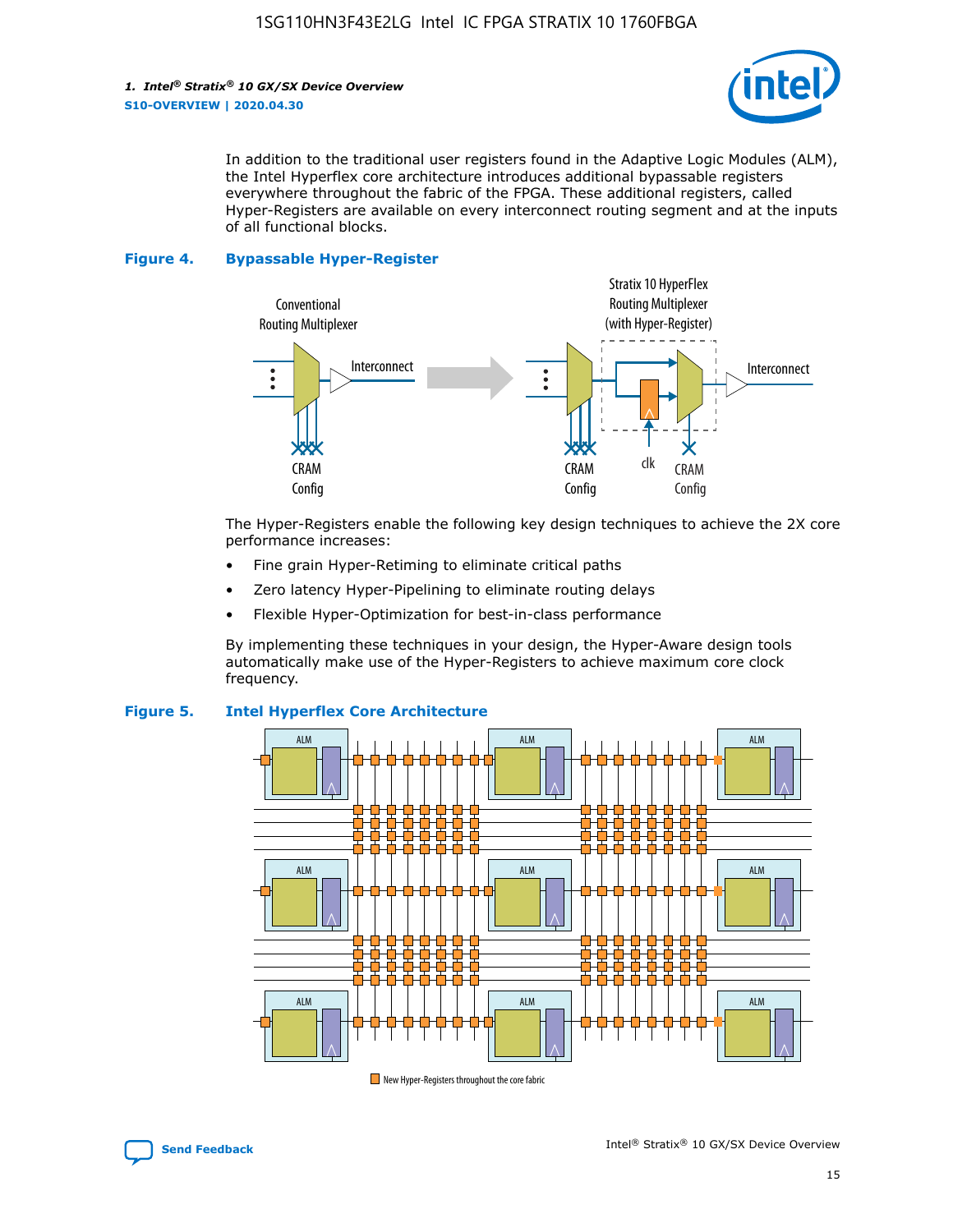

## **1.7. Heterogeneous 3D SiP Transceiver Tiles**

Intel Stratix 10 FPGAs and SoCs feature power efficient, high bandwidth, low latency transceivers. The transceivers are implemented on heterogeneous 3D System-in-Package (SiP) transceiver tiles, each containing 24 full-duplex transceiver channels. In addition to providing a high-performance transceiver solution to meet current connectivity needs, this allows for future flexibility and scalability as data rates, modulation schemes, and protocol IPs evolve.

## **Figure 6. Monolithic Core Fabric and Heterogeneous 3D SiP Transceiver Tiles**



## **Figure 7. Dual Core Fabric and Heterogeneous 3D SiP Transceiver Tiles (for the Intel Stratix 10 GX 10M Variant Only)**



Each transceiver tile contains:

- 24 full-duplex transceiver channels (PMA and PCS) $(10)$
- Reference clock distribution network
- Transmit PLLs
- High-speed clocking and bonding networks
- One instance of PCI Express hard IP

 $(10)$  12 full-duplex transceiver channels for the Intel Stratix 10 GX 10M variant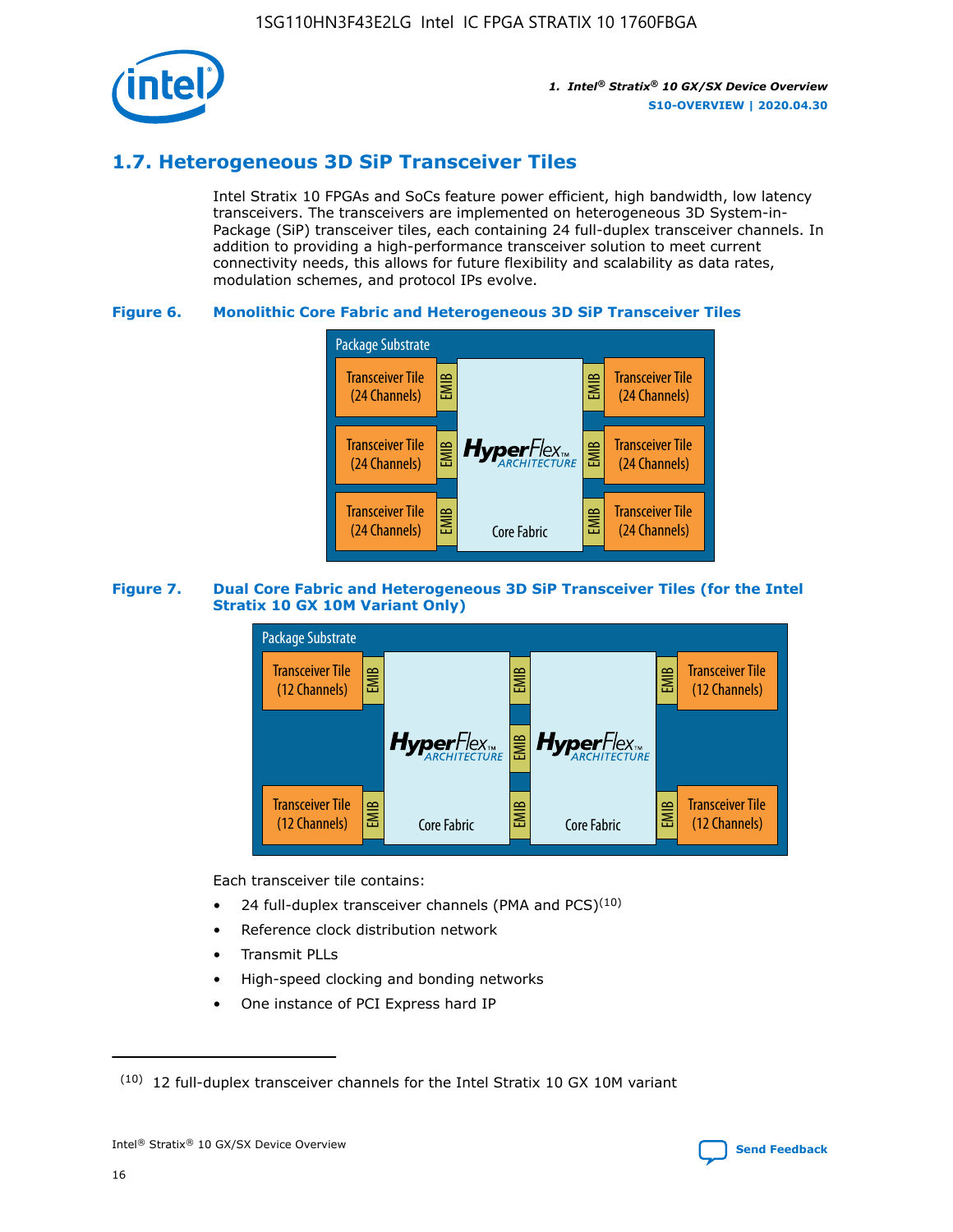



## **Figure 8. Heterogeneous 3D SiP Transceiver Tile Architecture**

## **1.8. Intel Stratix 10 Transceivers**

Intel Stratix 10 devices offer up to 96 total full-duplex transceiver channels. These channels provide continuous data rates from 1 Gbps to 28.3 Gbps for chip-to-chip, chip-to-module, and backplane applications. In each device,two thirds of the transceivers can be configured up to the maximum data rate of 28.3 Gbps to drive 100G interfaces and C form-factor pluggable CFP2/CFP4 optical modules. For longerreach backplane driving applications, advanced adaptive equalization circuits are used to equalize over 30 dB of system loss.

All transceiver channels feature a dedicated Physical Medium Attachment (PMA) and a hardened Physical Coding Sublayer (PCS).

- The PMA provides primary interfacing capabilities to physical channels.
- The PCS typically handles encoding/decoding, word alignment, and other preprocessing functions before transferring data to the FPGA core fabric.

Within each transceiver tile, the transceivers are arranged in four banks of six PMA-PCS groups. A wide variety of bonded and non-bonded data rate configurations are possible within each bank, and within each tile, using a highly configurable clock distribution network.

## **1.8.1. PMA Features**

PMA channels are comprised of transmitter (TX), receiver (RX), and high speed clocking resources.

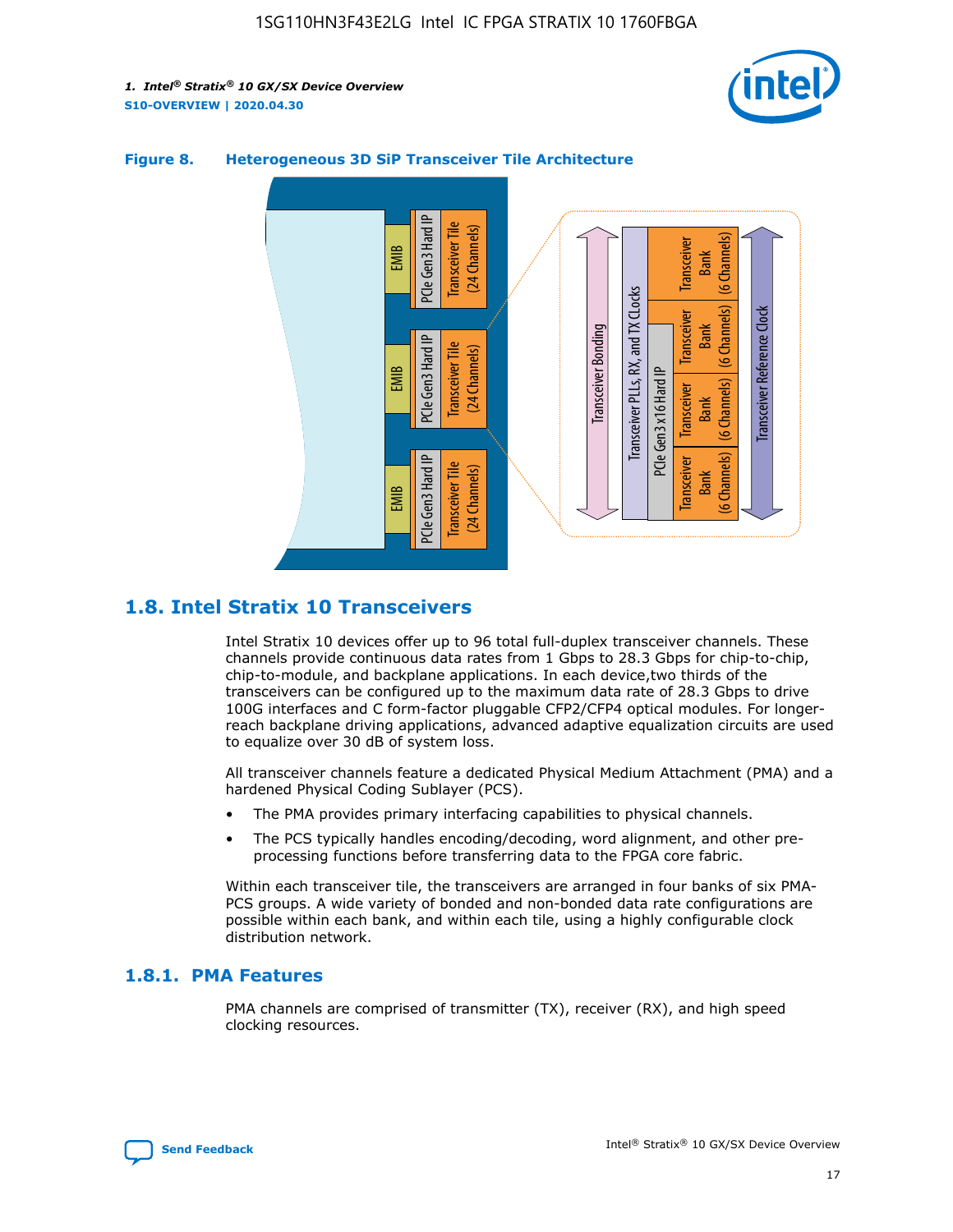

Intel Stratix 10 device features provide exceptional signal integrity at data rates up to 28.3 Gbps. Clocking options include ultra-low jitter LC tank-based (ATX) PLLs with optional fractional synthesis capability, channel PLLs operating as clock multiplier units (CMUs), and fractional synthesis PLLs (fPLLs).

- **ATX PLL**—can be configured in integer mode, or optionally, in a new fractional synthesis mode. Each ATX PLL spans the full frequency range of the supported data rate range providing a stable, flexible clock source with the lowest jitter.
- **CMU PLL**—when not being used as a transceiver, select PMA channels can be configured as channel PLLs operating as CMUs to provide an additional master clock source within the transceiver bank.
- **fPLL**—In addition, dedicated fPLLs are available with precision frequency synthesis capabilities. fPLLs can be used to synthesize multiple clock frequencies from a single reference clock source and replace multiple reference oscillators for multiprotocol and multi-rate applications.

On the receiver side, each PMA has an independent channel PLL that allows analog tracking for clock-data recovery. Each PMA also has advanced equalization circuits that compensate for transmission losses across a wide frequency spectrum.

- **Variable Gain Amplifier (VGA)**—to optimize the receiver's dynamic range
- **Continuous Time Linear Equalizer (CTLE)**—to compensate for channel losses with lowest power dissipation
- **Decision Feedback Equalizer (DFE)**—to provide additional equalization capability on backplanes even in the presence of crosstalk and reflections
- **On-Die Instrumentation (ODI)**—to provide on-chip eye monitoring capabilities (Eye Viewer). This capability helps to optimize link equalization parameters during board bring-up and supports in-system link diagnostics and equalization margin testing

### **Figure 9. Intel Stratix 10 Receiver Block Features**



All link equalization parameters feature automatic adaptation using the new Advanced Digital Adaptive Parametric Tuning (ADAPT) circuit. This circuit is used to dynamically set DFE tap weights, adjust CTLE parameters, and optimize VGA gain and threshold voltage. Finally, optimal and consistent signal integrity is ensured by using the new



Intel<sup>®</sup> Stratix<sup>®</sup> 10 GX/SX Device Overview **[Send Feedback](mailto:FPGAtechdocfeedback@intel.com?subject=Feedback%20on%20Intel%20Stratix%2010%20GX/SX%20Device%20Overview%20(S10-OVERVIEW%202020.04.30)&body=We%20appreciate%20your%20feedback.%20In%20your%20comments,%20also%20specify%20the%20page%20number%20or%20paragraph.%20Thank%20you.)** Send Feedback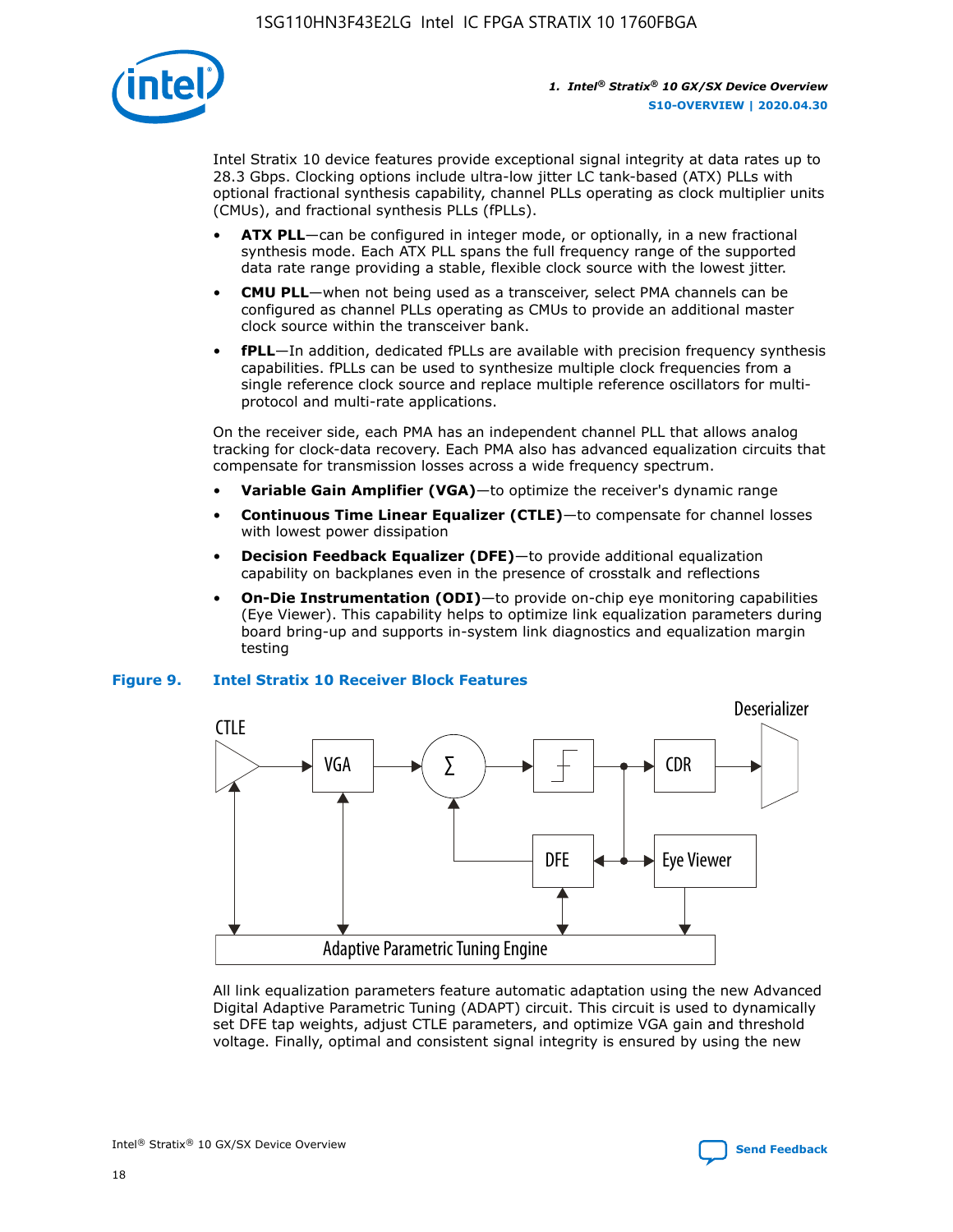

hardened Precision Signal Integrity Calibration Engine (PreSICE) to automatically calibrate all transceiver circuit blocks on power-up. This gives the most link margin and ensures robust, reliable, and error-free operation.

#### **Table 7. Transceiver PMA Features**

| <b>Feature</b>                                                       | <b>Capability</b>                                                                                                                                                                                         |
|----------------------------------------------------------------------|-----------------------------------------------------------------------------------------------------------------------------------------------------------------------------------------------------------|
| Chip-to-Chip Data Rates                                              | 1 Gbps (11) to 28.3 Gbps (Intel Stratix 10 GX/SX devices)                                                                                                                                                 |
| <b>Backplane Support</b>                                             | Drive backplanes at data rates up to 28.3 Gbps, including 10GBASE-KR compliance                                                                                                                           |
| Optical Module Support                                               | SFP+/SFP, XFP, CXP, QSFP/QSFP28, QSFPDD, CFP/CFP2/CFP4                                                                                                                                                    |
| Cable Driving Support                                                | SFP+ Direct Attach, PCI Express over cable, eSATA                                                                                                                                                         |
| <b>Transmit Pre-Emphasis</b>                                         | 5-tap transmit pre-emphasis and de-emphasis to compensate for system channel loss                                                                                                                         |
| Continuous Time Linear<br>Equalizer (CTLE)                           | Dual mode, high-gain, and high-data rate, linear receive equalization to compensate for<br>system channel loss                                                                                            |
| Decision Feedback Equalizer<br>(DFE)                                 | 15 fixed tap DFE to equalize backplane channel loss in the presence of crosstalk and noisy<br>environments                                                                                                |
| Advanced Digital Adaptive<br>Parametric Tuning (ADAPT)               | Fully digital adaptation engine to automatically adjust all link equalization parameters-<br>including CTLE, DFE, and VGA blocks-that provide optimal link margin without intervention<br>from user logic |
| Precision Signal Integrity<br>Calibration Engine (PreSICE)           | Hardened calibration controller to quickly calibrate all transceiver control parameters on<br>power-up, which provides the optimal signal integrity and jitter performance                                |
| <b>ATX Transmit PLLs</b>                                             | Low jitter ATX (inductor-capacitor) transmit PLLs with continuous tuning range to cover a<br>wide range of standard and proprietary protocols, with optional fractional frequency<br>synthesis capability |
| <b>Fractional PLLs</b>                                               | On-chip fractional frequency synthesizers to replace on-board crystal oscillators and reduce<br>system cost                                                                                               |
| Digitally Assisted Analog<br>CDR.                                    | Superior jitter tolerance with fast lock time                                                                                                                                                             |
| On-Die Instrumentation-<br>Eye Viewer and Jitter Margin<br>Tool      | Simplify board bring-up, debug, and diagnostics with non-intrusive, high-resolution eye<br>monitoring (Eye Viewer). Also inject jitter from transmitter to test link margin in system.                    |
| Dynamic Reconfiguration                                              | Allows for independent control of each transceiver channel Avalon memory-mapped<br>interface for the most transceiver flexibility.                                                                        |
| Multiple PCS-PMA and PCS-<br>Core to FPGA fabric interface<br>widths | 8, 10, 16, 20, 32, 40, or 64 bit interface widths for flexibility of deserialization width,<br>encoding, and reduced latency                                                                              |

## **1.8.2. PCS Features**

Intel Stratix 10 PMA channels interface with core logic through configurable and bypassable PCS interface layers.

The PCS contains multiple gearbox implementations to decouple the PMA and PCS interface widths. This feature provides the flexibility to implement a wide range of applications with 8, 10, 16, 20, 32, 40, or 64 bit interface width between each transceiver and the core logic.

<sup>(11)</sup> Stratix 10 transceivers can support data rates below 1 Gbps with over sampling.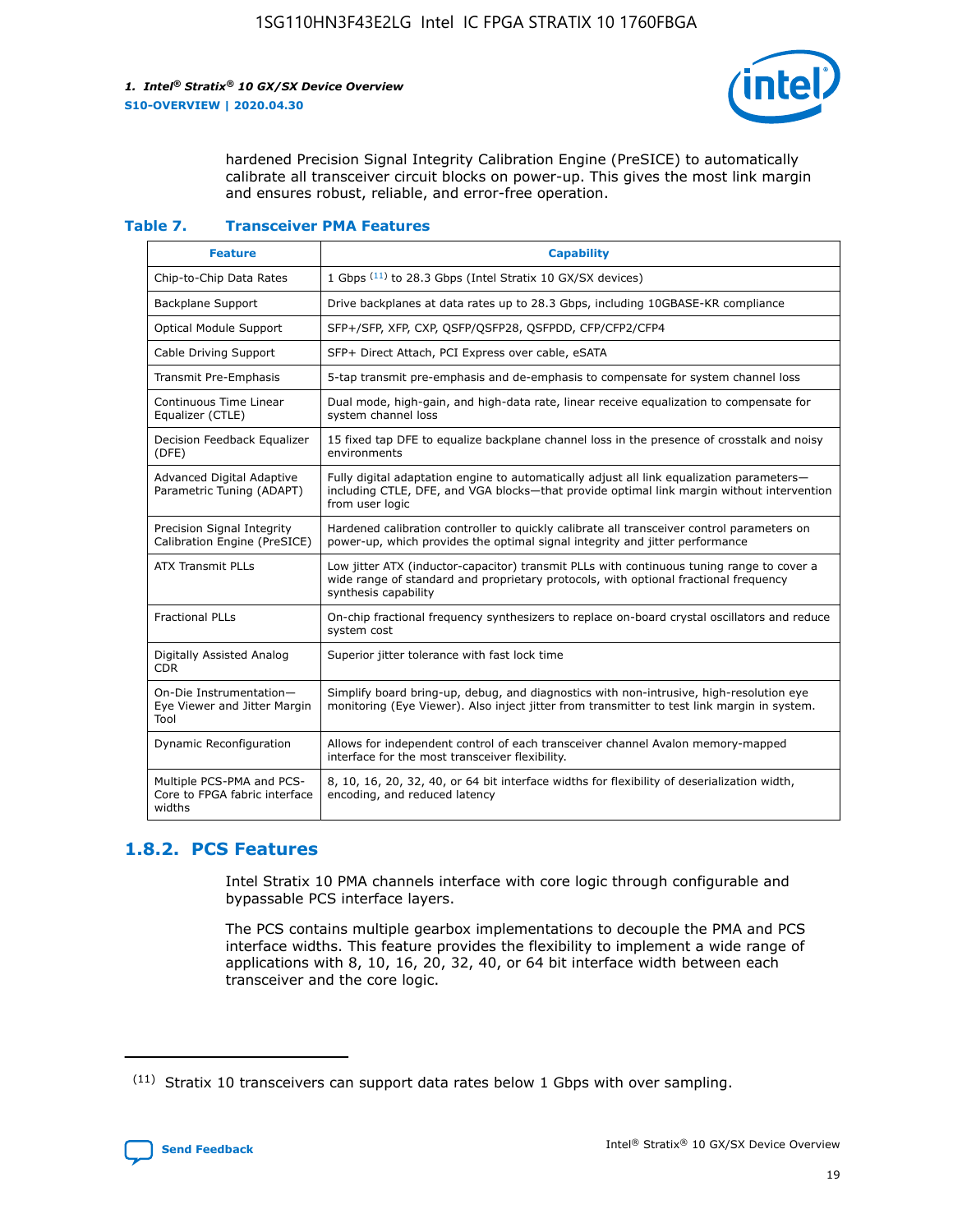

The PCS also contains hard IP to support a variety of standard and proprietary protocols across a wide range of data rates and encoding schemes. The Standard PCS mode provides support for 8B/10B encoded applications up to 12.5 Gbps. The Enhanced PCS mode supports 64B/66B and 64B/67B encoded applications up to 17.4 Gbps. The enhanced PCS mode also includes an integrated 10GBASE-KR/40GBASE-KR4 Forward Error Correction (FEC) circuit. For highly customized implementations, a PCS Direct mode provides an interface up to 64 bits wide to allow for custom encoding and support for data rates up to 28.3 Gbps.

For more information about the PCS-Core interface or the double rate transfer mode, refer to the *Intel Stratix 10 L- and H-Tile Transceiver PHY User Guide*, and the *Intel Stratix 10 E-Tile Transceiver PHY User Guide*.

| <b>PCS Protocol</b><br><b>Support</b>           | <b>Data Rate (Gbps)</b> | <b>Transmitter Data Path</b>                                                                                                                                              | <b>Receiver Data Path</b>                                                                                                                                                                                      |
|-------------------------------------------------|-------------------------|---------------------------------------------------------------------------------------------------------------------------------------------------------------------------|----------------------------------------------------------------------------------------------------------------------------------------------------------------------------------------------------------------|
| Standard PCS                                    | 1 to 12.5               | Phase compensation FIFO, byte<br>serializer, 8B/10B encoder, bit-slipper,<br>channel bonding                                                                              | Rate match FIFO, word-aligner, 8B/10B<br>decoder, byte deserializer, byte<br>ordering                                                                                                                          |
| PCI Express<br>Gen1/Gen2 x1,<br>x2, x4, x8, x16 | $2.5$ and $5.0$         | Same as Standard PCS plus PIPE 2.0<br>interface to core                                                                                                                   | Same as Standard PCS plus PIPE 2.0<br>interface to core                                                                                                                                                        |
| PCI Express Gen3<br>x1, x2, x4, x8,<br>x16      | 8.0                     | Phase compensation FIFO, byte<br>serializer, encoder, scrambler, bit-<br>slipper, gear box, channel bonding, and<br>PIPE 3.0 interface to core, auto speed<br>negotiation | Rate match FIFO (0-600 ppm mode),<br>word-aligner, decoder, descrambler,<br>phase compensation FIFO, block sync,<br>byte deserializer, byte ordering, PIPE<br>3.0 interface to core, auto speed<br>negotiation |
| CPRI                                            | 0.6144 to 9.8           | Same as Standard PCS plus<br>deterministic latency serialization                                                                                                          | Same as Standard PCS plus<br>deterministic latency deserialization                                                                                                                                             |
| <b>Enhanced PCS</b>                             | 2.5 to 17.4             | FIFO, channel bonding, bit-slipper, and<br>gear box                                                                                                                       | FIFO, block sync, bit-slipper, and gear<br>box                                                                                                                                                                 |
| 10GBASE-R                                       | 10.3125                 | FIFO, 64B/66B encoder, scrambler,<br>FEC, and gear box                                                                                                                    | FIFO, 64B/66B decoder, descrambler,<br>block sync, FEC, and gear box                                                                                                                                           |
| Interlaken                                      | 4.9 to 17.4             | FIFO, channel bonding, frame<br>generator, CRC-32 generator,<br>scrambler, disparity generator, bit-<br>slipper, and gear box                                             | FIFO, CRC-32 checker, frame sync,<br>descrambler, disparity checker, block<br>sync, and gear box                                                                                                               |
| SFI-S/SFI-5.2                                   | 11.3                    | FIFO, channel bonding, bit-slipper, and<br>gear box                                                                                                                       | FIFO, bit-slipper, and gear box                                                                                                                                                                                |
| <b>IEEE 1588</b>                                | 1.25 to 10.3125         | FIFO (fixed latency), 64B/66B encoder,<br>scrambler, and gear box                                                                                                         | FIFO (fixed latency), 64B/66B decoder,<br>descrambler, block sync, and gear box                                                                                                                                |
| SDI                                             | up to 12.5              | FIFO and gear box                                                                                                                                                         | FIFO, bit-slipper, and gear box                                                                                                                                                                                |
| GigE                                            | 1.25                    | Same as Standard PCS plus GigE state<br>machine                                                                                                                           | Same as Standard PCS plus GigE state<br>machine                                                                                                                                                                |
| <b>PCS Direct</b>                               | up to 28.3              | Custom                                                                                                                                                                    | Custom                                                                                                                                                                                                         |

## **Table 8. Transceiver PCS Features**

### **Related Information**

[Intel Stratix 10 L- and H-Tile Transceiver PHY User Guide](https://www.altera.com/documentation/wry1479165198810.html)

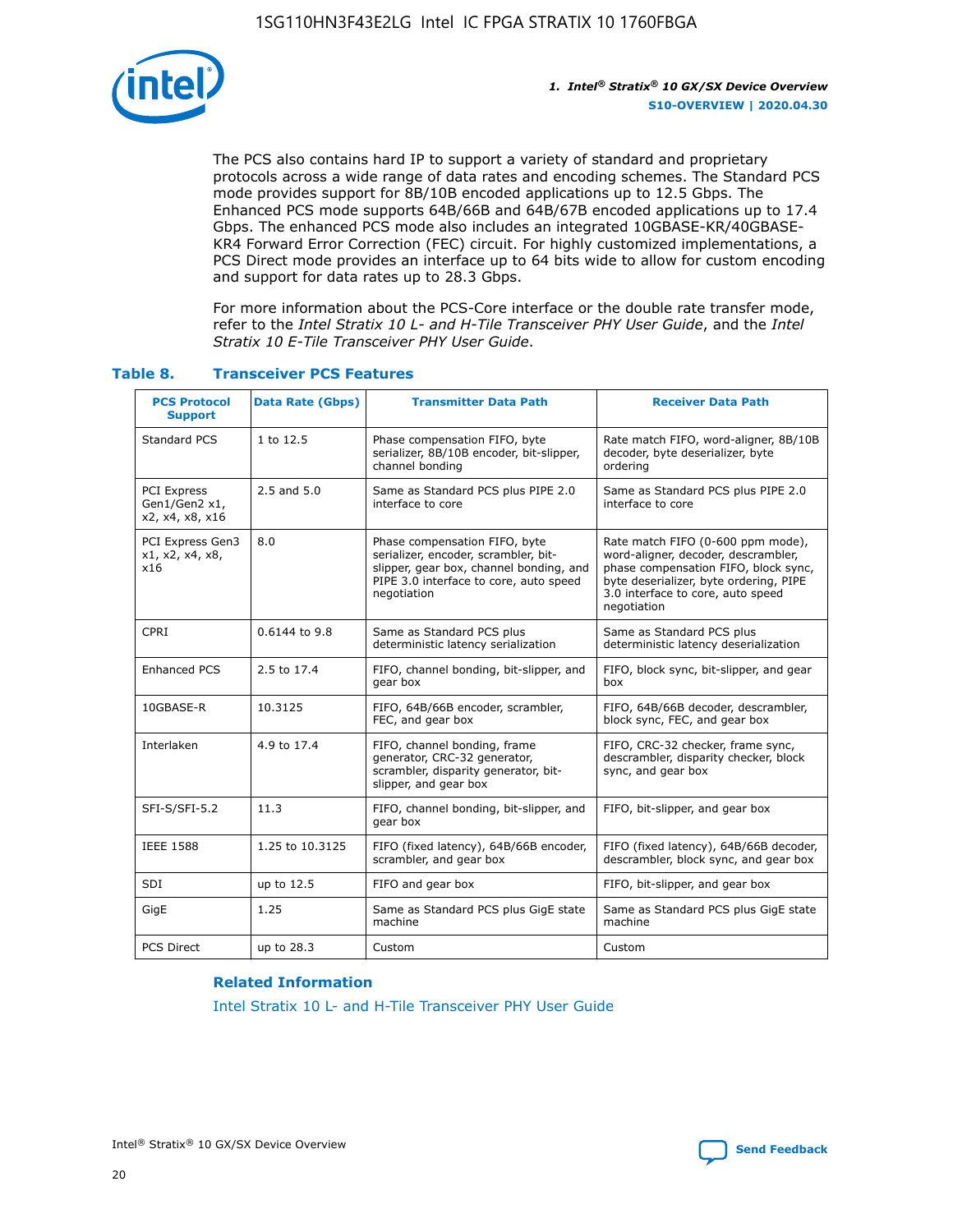

## **1.9. PCI Express Gen1/Gen2/Gen3 Hard IP**

Intel Stratix 10 devices contain embedded PCI Express hard IP designed for performance, ease-of-use, increased functionality, and designer productivity.

The PCI Express hard IP consists of the PHY, Data Link, and Transaction layers. It also supports PCI Express Gen1/Gen2/Gen3 end point and root port, in x1/x2/x4/x8/x16 lane configurations. The PCI Express hard IP is capable of operating independently from the core logic (autonomous mode). This feature allows the PCI Express link to power up and complete link training in less than 100 ms, while the rest of the device is still in the process of being configured. The hard IP also provides added functionality, which makes it easier to support emerging features such as Single Root I/O Virtualization (SR-IOV) and optional protocol extensions.

The PCI Express hard IP has improved end-to-end data path protection using Error Checking and Correction (ECC). In addition, the hard IP supports configuration of the device via protocol (CvP) across the PCI Express bus at Gen1/Gen2/Gen3 rates.

## **1.10. Interlaken PCS Hard IP**

Intel Stratix 10 devices have integrated Interlaken PCS hard IP supporting rates up to 17.4 Gbps per lane.

The Interlaken PCS hard IP is based on the proven functionality of the PCS developed for Intel's previous generation FPGAs, which has demonstrated interoperability with Interlaken ASSP vendors and third-party IP suppliers. The Interlaken PCS hard IP is present in every transceiver channel in Intel Stratix 10 devices.

## **1.11. 10G Ethernet Hard IP**

Intel Stratix 10 devices include IEEE 802.3 10-Gbps Ethernet (10GbE) compliant 10GBASE-R PCS and PMA hard IP. The scalable 10GbE hard IP supports multiple independent 10GbE ports while using a single PLL for all the 10GBASE-R PCS instantiations, which saves on core logic resources and clock networks.

The integrated serial transceivers simplify multi-port 10GbE systems compared to 10 GbE Attachment Unit Interface (XAUI) interfaces that require an external XAUI-to-10G PHY. Furthermore, the integrated transceivers incorporate signal conditioning circuits, which enable direct connection to standard 10G XFP and SFP+ pluggable optical modules. The transceivers also support backplane Ethernet applications and include a hard 10GBASE-KR/40GBASE-KR4 Forward Error Correction (FEC) circuit that can be used for both 10G and 40G applications. The integrated 10G Ethernet hard IP and 10G transceivers save external PHY cost, board space and system power. The 10G Ethernet PCS hard IP and 10GBASE-KR FEC are present in every transceiver channel.

## **1.12. External Memory and General Purpose I/O**

Intel Stratix 10 devices offer substantial external memory bandwidth, with up to ten 72 bit wide DDR4 memory interfaces running at up to 2666 Mbps. For external memory interface and LVDS restrictions, see [AN 906: Intel Stratix 10 GX 400, SX 400,](https://www.intel.com/content/www/us/en/programmable/documentation/sjf1574667190623.html#bft1574667627484) [and TX 400 Routing and Designing Floorplan Guidelines.](https://www.intel.com/content/www/us/en/programmable/documentation/sjf1574667190623.html#bft1574667627484)

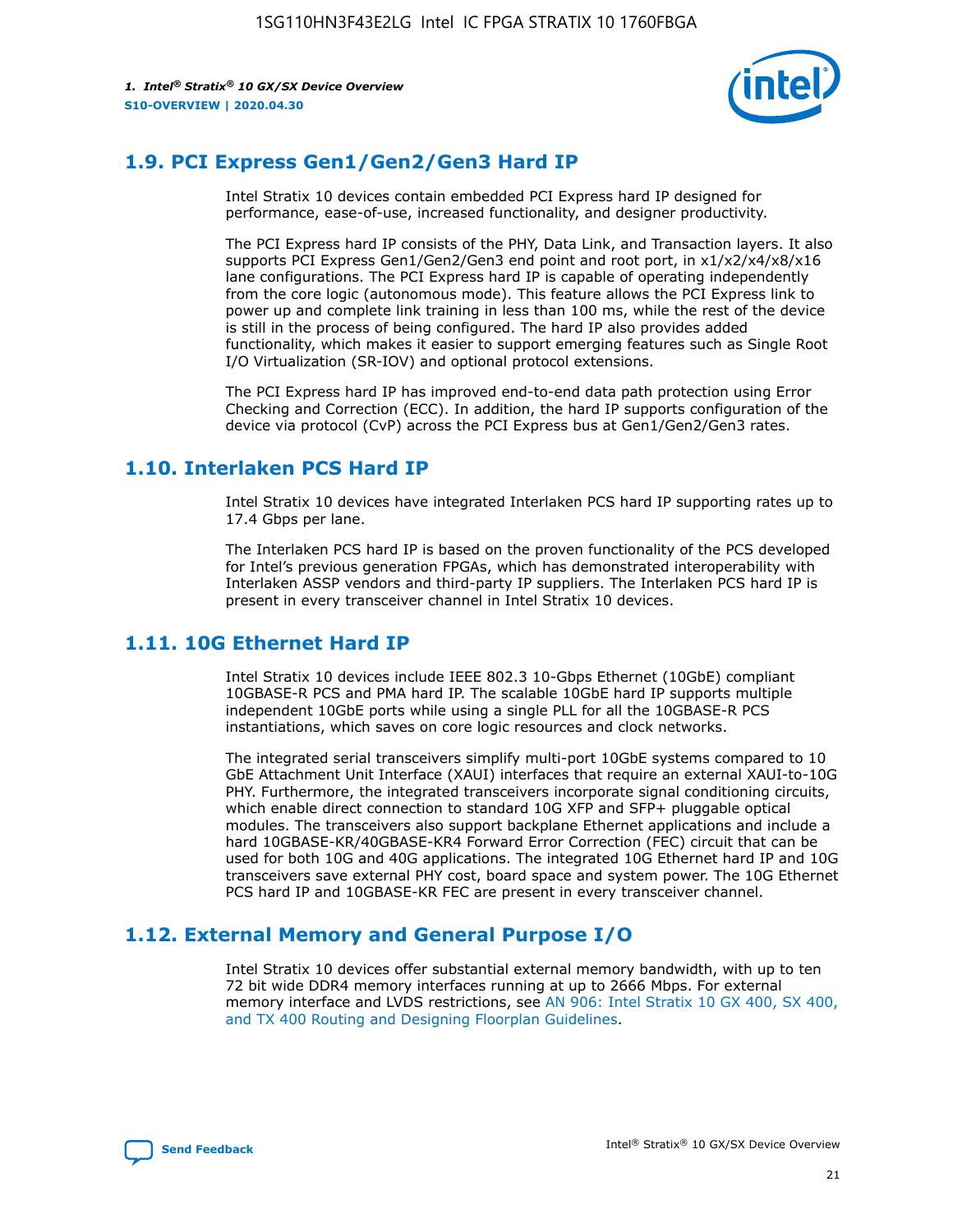

This bandwidth is provided along with the ease of design, lower power, and resource efficiencies of hardened high-performance memory controllers. The external memory interfaces can be configured up to a maximum width of 144 bits when using either hard or soft memory controllers.

## **Figure 10. Hard Memory Controller**



Each I/O bank contains 48 general purpose I/Os and a high-efficiency hard memory controller capable of supporting many different memory types, each with different performance capabilities. The hard memory controller is also capable of being bypassed and replaced by a soft controller implemented in user logic. The I/Os each have a hardened double data rate (DDR) read/write path (PHY) capable of performing key memory interface functionality such as:

- Read/write leveling
- FIFO buffering to lower latency and improve margin
- Timing calibration
- On-chip termination

The timing calibration is aided by the inclusion of hard microcontrollers based on Intel's Nios® II technology, specifically tailored to control the calibration of multiple memory interfaces. This calibration allows the Intel Stratix 10 device to compensate for any changes in process, voltage, or temperature either within the Intel Stratix 10 device itself, or within the external memory device. The advanced calibration algorithms ensure maximum bandwidth and robust timing margin across all operating conditions.

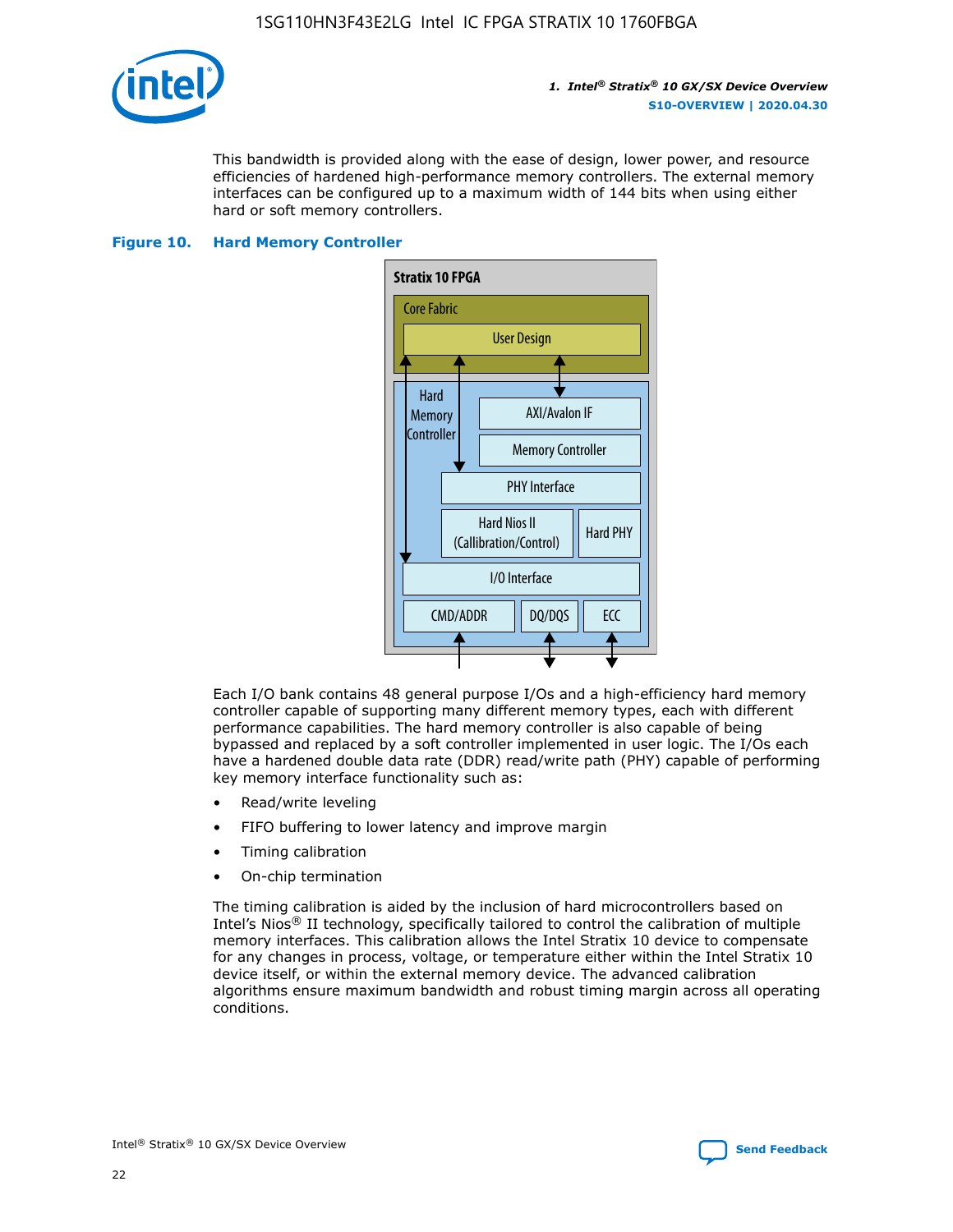

### **Table 9. External Memory Interface Performance**

The listed speeds are for the 1-rank case.

| <b>Interface</b> | <b>Controller Type</b> | <b>Performance</b><br>(maximum rate possible) |
|------------------|------------------------|-----------------------------------------------|
| DDR4             | Hard                   | 2666 Mbps                                     |
| DDR <sub>3</sub> | Hard                   | 2133 Mbps                                     |
| QDRII+           | Soft                   | 1,100 Mtps                                    |
| QDRII+ Xtreme    | Soft                   | 1,266 Mtps                                    |
| <b>ODRIV</b>     | Soft                   | 2,133 Mtps                                    |
| RLDRAM III       | Soft                   | 2400 Mbps                                     |
| <b>RLDRAM II</b> | Soft                   | 533 Mbps                                      |

In addition to parallel memory interfaces, Intel Stratix 10 devices support serial memory technologies such as the Hybrid Memory Cube (HMC). The HMC is supported by the Intel Stratix 10 high-speed serial transceivers, which connect up to four HMC links, with each link running at data rates of 15 Gbps (HMC short reach specification).

Intel Stratix 10 devices also feature general purpose I/Os capable of supporting a wide range of single-ended and differential I/O interfaces. LVDS rates up to 1.6 Gbps are supported, with each pair of pins having both a differential driver and a differential input buffer. This enables configurable direction for each LVDS pair.

## **1.13. Adaptive Logic Module (ALM)**

Intel Stratix 10 devices use a similar adaptive logic module (ALM) as the previous generation Intel Arria 10 and Stratix V FPGAs, allowing for efficient implementation of logic functions and easy conversion of IP between the devices.

The ALM block diagram shown in the following figure has eight inputs with a fracturable look-up table (LUT), two dedicated embedded adders, and four dedicated registers.

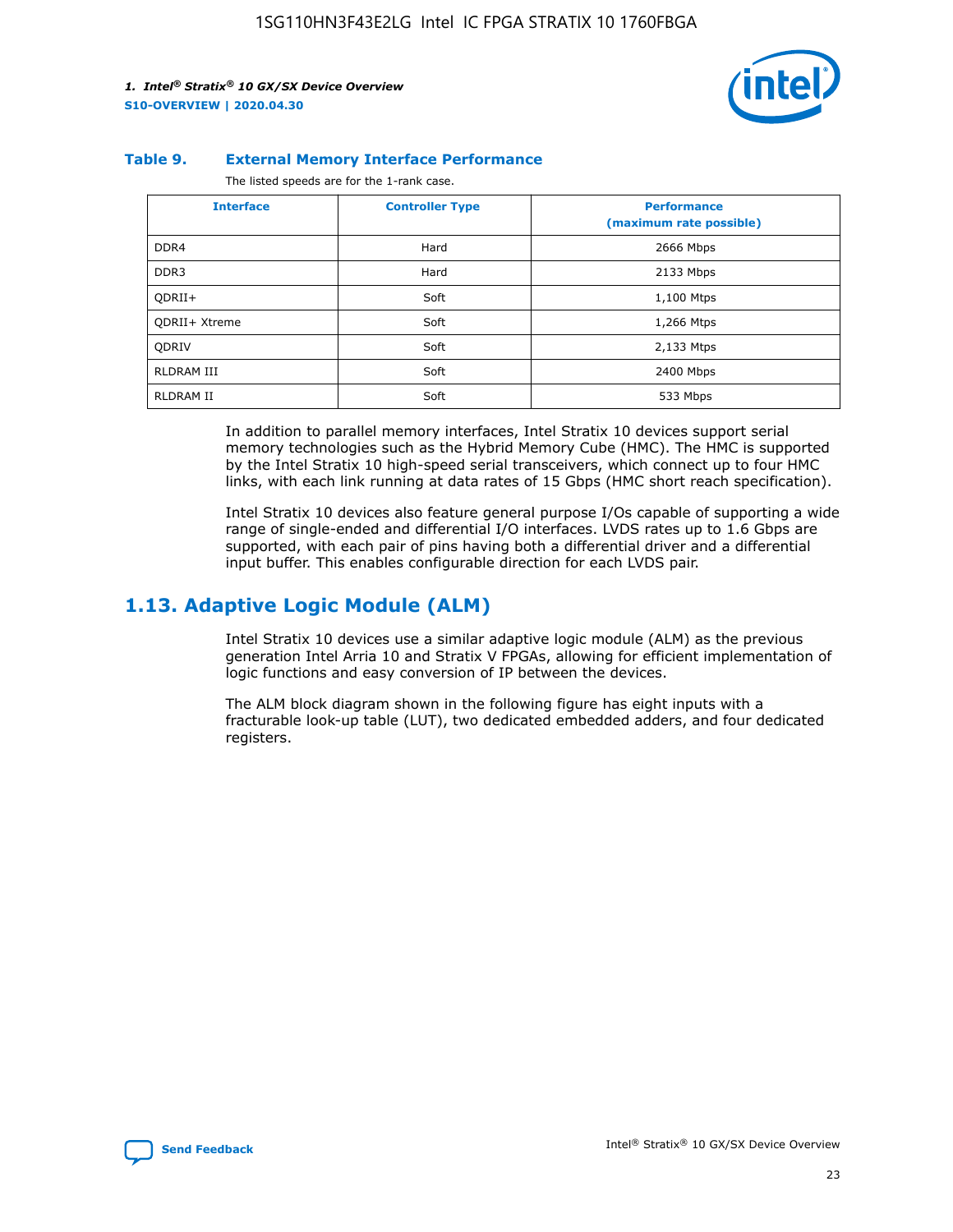

## **Figure 11. Intel Stratix 10 FPGA and SoC ALM Block Diagram**



Key features and capabilities of the ALM include:

- High register count with 4 registers per 8-input fracturable LUT, operating in conjunction with the new Intel Hyperflex architecture, enables Intel Stratix 10 devices to maximize core performance at very high core logic utilization
- Implements select 7-input logic functions, all 6-input logic functions, and two independent functions consisting of smaller LUT sizes (such as two independent 4 input LUTs) to optimize core logic utilization

The Intel Quartus Prime software takes advantage of the ALM logic structure to deliver the highest performance, optimal logic utilization, and lowest compile times. The Intel Quartus Prime software simplifies design reuse as it automatically maps legacy designs into the Intel Stratix 10 ALM architecture.

## **1.14. Core Clocking**

Core clocking in Intel Stratix 10 devices makes use of programmable clock tree synthesis.

This technique uses dedicated clock tree routing and switching circuits, and allows the Intel Quartus Prime software to create the exact clock trees required for your design. Clock tree synthesis minimizes clock tree insertion delay, reduces dynamic power dissipation in the clock tree and allows greater clocking flexibility in the core while still maintaining backwards compatibility with legacy global and regional clocking schemes.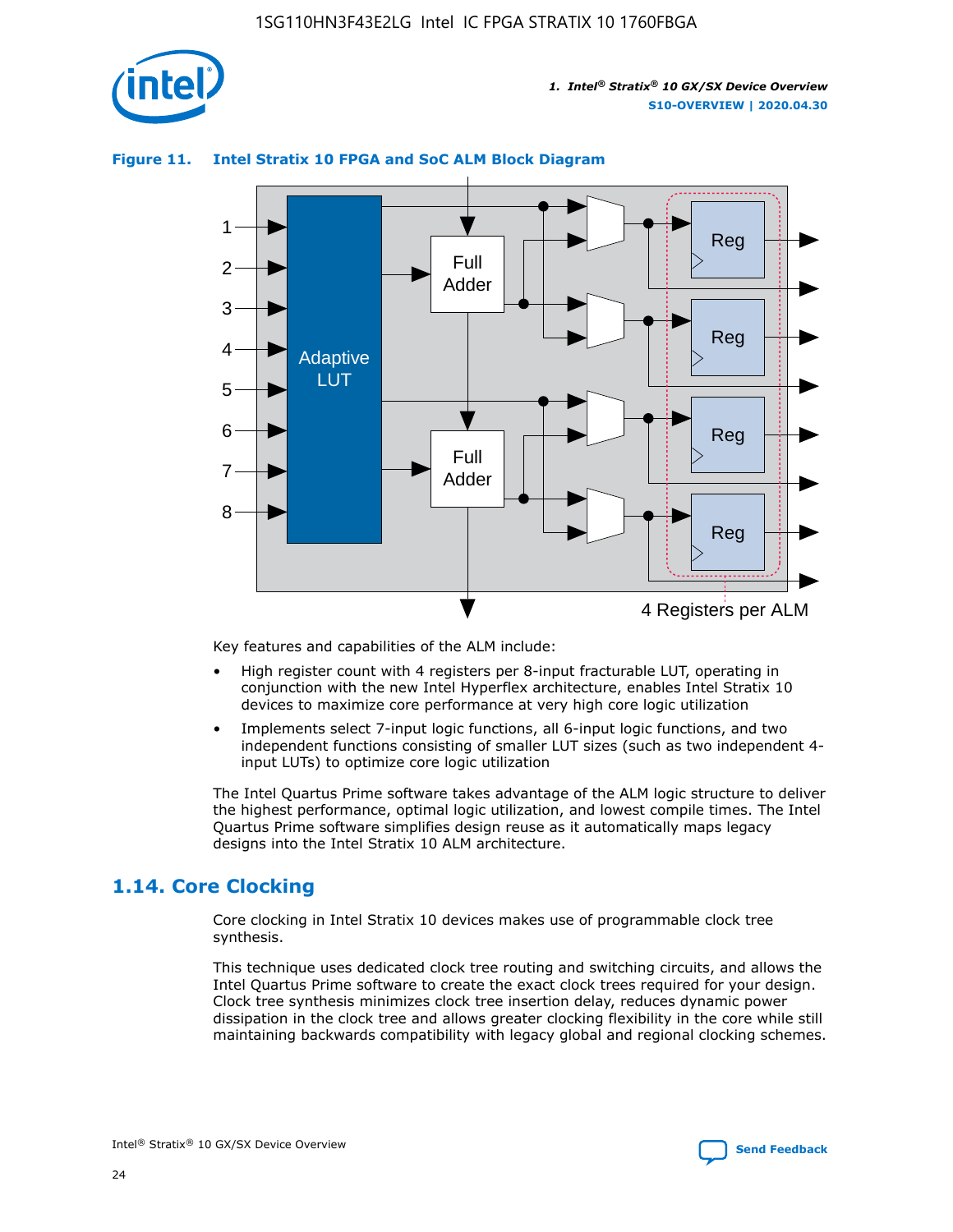

The core clock network in Intel Stratix 10 devices supports the new Intel Hyperflex core architecture at clock rates up to 1 GHz. It also supports the hard memory controllers up to 2666 Mbps with a quarter rate transfer to the core. The core clock network is supported by dedicated clock input pins, fractional clock synthesis PLLs, and integer I/O PLLs.

## **1.15. Fractional Synthesis PLLs and I/O PLLs**

Intel Stratix 10 devices have up to 32 fractional synthesis PLLs (fPLL) available for use with transceivers or in the core fabric.

The fPLLs are located in the 3D SiP transceiver L-tiles and H-tiles, eight per tile, adjacent to the transceiver channels. The fPLLs can be used to reduce both the number of oscillators required on the board and the number of clock pins required, by synthesizing multiple clock frequencies from a single reference clock source. In addition to synthesizing reference clock frequencies for the transceiver transmit PLLs, the fPLLs can also be used directly for transmit clocking. Each fPLL can be independently configured for conventional integer mode, or enhanced fractional synthesis mode with third-order delta-sigma modulation.

In addition to the fPLLs, Intel Stratix 10 devices contain up to 24 integer I/O PLLs (IOPLLs) available for general purpose use in the core fabric and for simplifying the design of external memory interfaces and high-speed LVDS interfaces. The IOPLLs are located in each bank of 48 general purpose I/O, 1 per I/O bank, adjacent to the hard memory controllers and LVDS SerDes in each I/O bank. This makes it easier to close timing because the IOPLLs are tightly coupled with the I/Os that need to use them. The IOPLLs can be used for general purpose applications in the core such as clock network delay compensation and zero-delay clock buffering.

## **1.16. Internal Embedded Memory**

Intel Stratix 10 devices contain two types of embedded memory blocks: M20K (20 Kb) and MLAB (640 bit).

The M20K and MLAB blocks are familiar block sizes carried over from previous Intel device families. The MLAB blocks are ideal for wide and shallow memories, while the M20K blocks are intended to support larger memory configurations and include hard ECC. Both M20K and MLAB embedded memory blocks can be configured as a singleport or dual-port RAM, FIFO, ROM, or shift register. These memory blocks are highly flexible and support a number of memory configurations as shown in Table 10 on page 25.

### **Table 10. Internal Embedded Memory Block Configurations**

| MLAB (640 bits)                                                | <b>M20K (20 Kb)</b>                                                                    |
|----------------------------------------------------------------|----------------------------------------------------------------------------------------|
| $64 \times 10$ (supported through emulation)<br>$32 \times 20$ | $2K \times 10$ (or $x8$ )<br>$1K \times 20$ (or $x16$ )<br>$512 \times 40$ (or $x32$ ) |

## **1.17. Variable Precision DSP Block**

The Intel Stratix 10 DSP blocks are based upon the Variable Precision DSP Architecture used in Intel's previous generation devices. They feature hard fixed point and IEEE 754 compliant floating point capability.

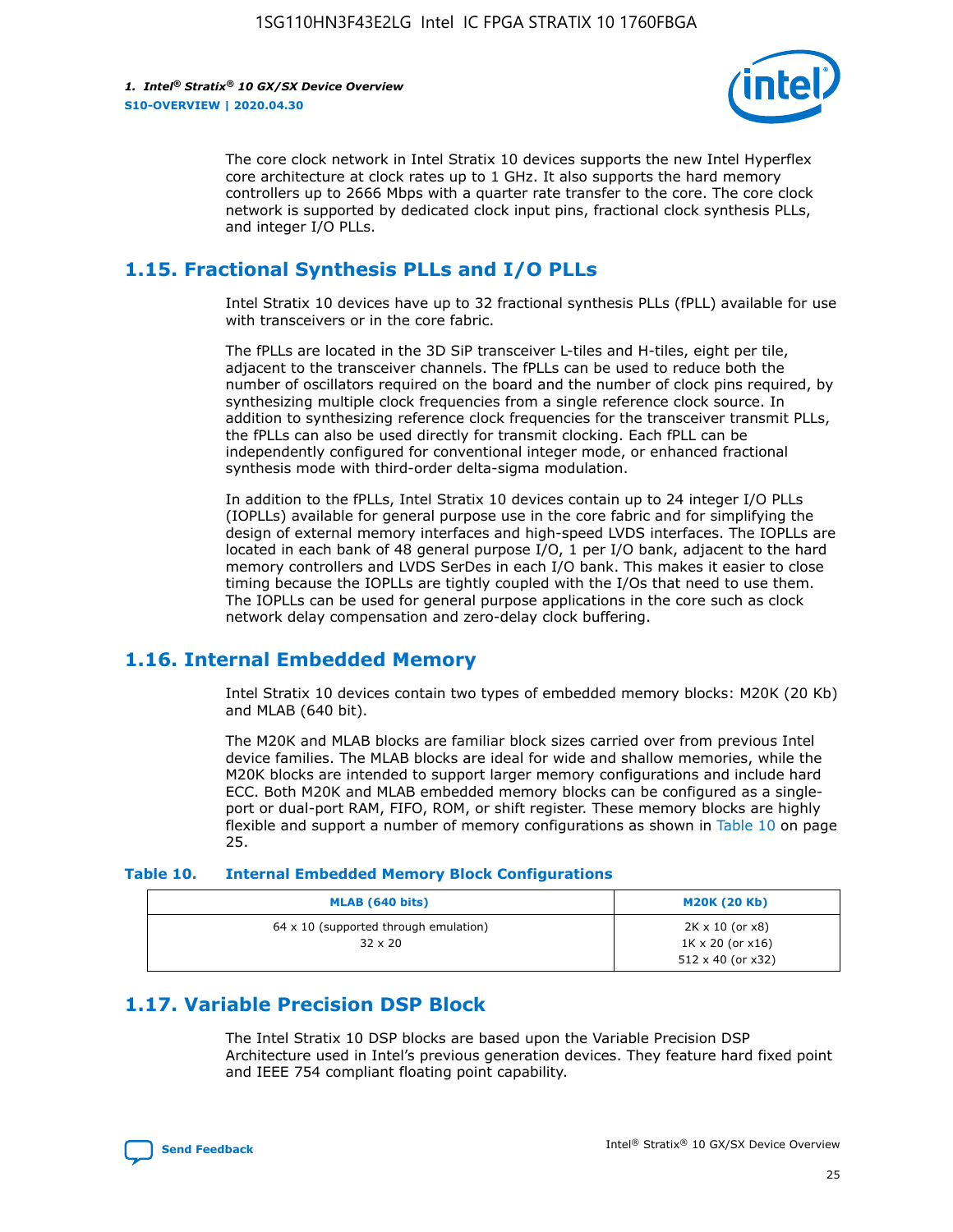

The DSP blocks can be configured to support signal processing with precision ranging from 18x19 up to 54x54. A pipeline register has been added to increase the maximum operating frequency of the DSP block and reduce power consumption.





#### **Figure 13. DSP Block: High Precision Fixed Point Mode**

![](_page_26_Figure_7.jpeg)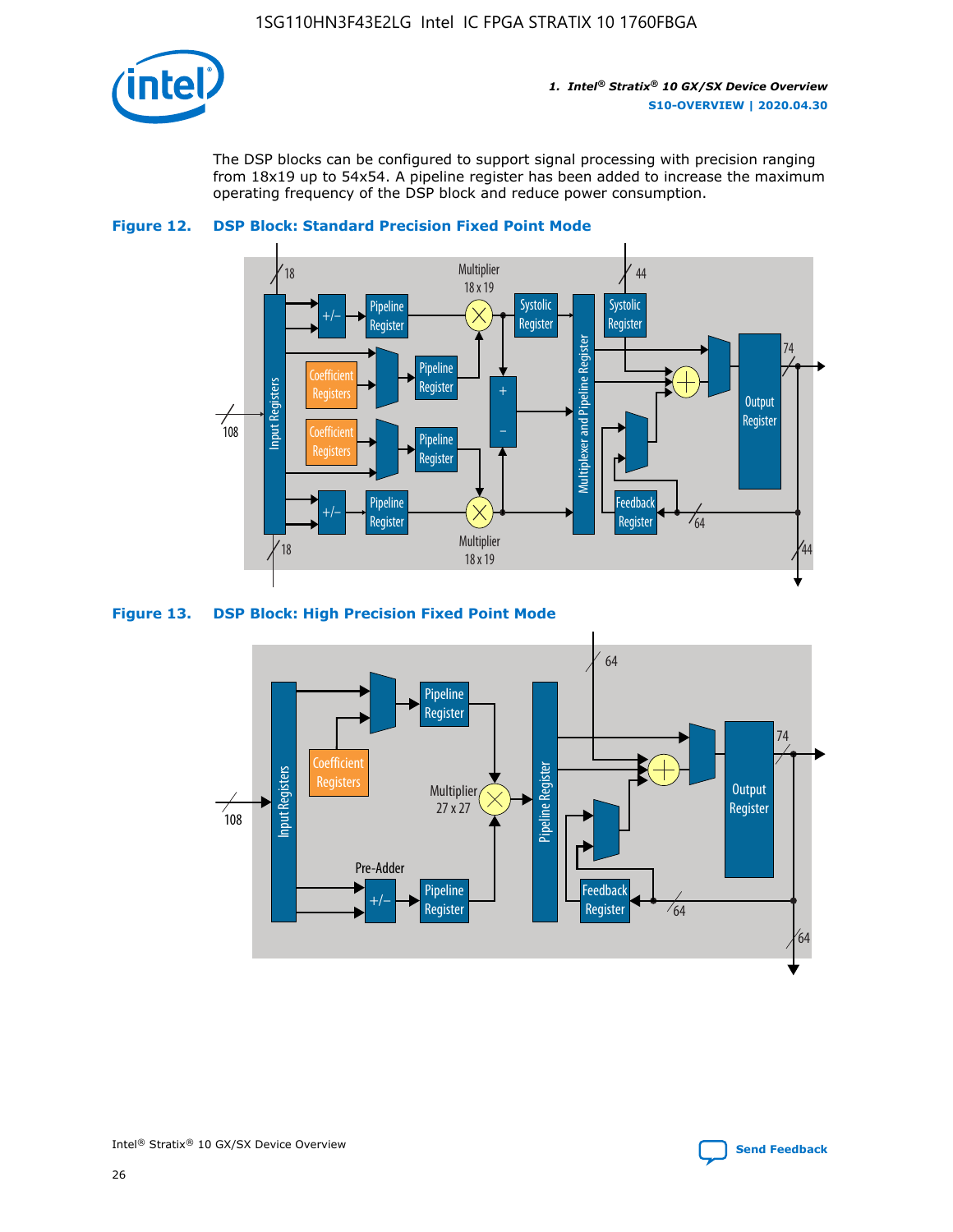![](_page_27_Picture_2.jpeg)

![](_page_27_Figure_3.jpeg)

## **Figure 14. DSP Block: Single Precision Floating Point Mode**

Each DSP block can be independently configured at compile time as either dual 18x19 or a single 27x27 multiply accumulate. With a dedicated 64 bit cascade bus, multiple variable precision DSP blocks can be cascaded to implement even higher precision DSP functions efficiently.

In floating point mode, each DSP block provides one single precision floating point multiplier and adder. Floating point additions, multiplications, mult-adds and multaccumulates are supported.

The following table shows how different precisions are accommodated within a DSP block, or by utilizing multiple blocks.

| <b>Multiplier Size</b>             | <b>DSP Block Resources</b>                                                               | <b>Expected Usage</b>           |
|------------------------------------|------------------------------------------------------------------------------------------|---------------------------------|
| $18x19$ bits                       | 1/2 of Variable Precision DSP Block                                                      | Medium precision fixed point    |
| 27x27 bits                         | 1 Variable Precision DSP Block                                                           | High precision fixed point      |
| $19x36$ bits                       | 1 Variable Precision DSP Block with external<br>adder                                    | Fixed point FFTs                |
| 36x36 bits                         | 2 Variable Precision DSP Blocks with external<br>adder                                   | Very high precision fixed point |
| 54x54 bits                         | 4 Variable Precision DSP Blocks with external<br>adder                                   | Double Precision floating point |
| Single Precision<br>floating point | 1 Single Precision floating point adder, 1 Single<br>Precision floating point multiplier | Floating point                  |

#### **Table 11. Variable Precision DSP Block Configurations**

![](_page_27_Picture_10.jpeg)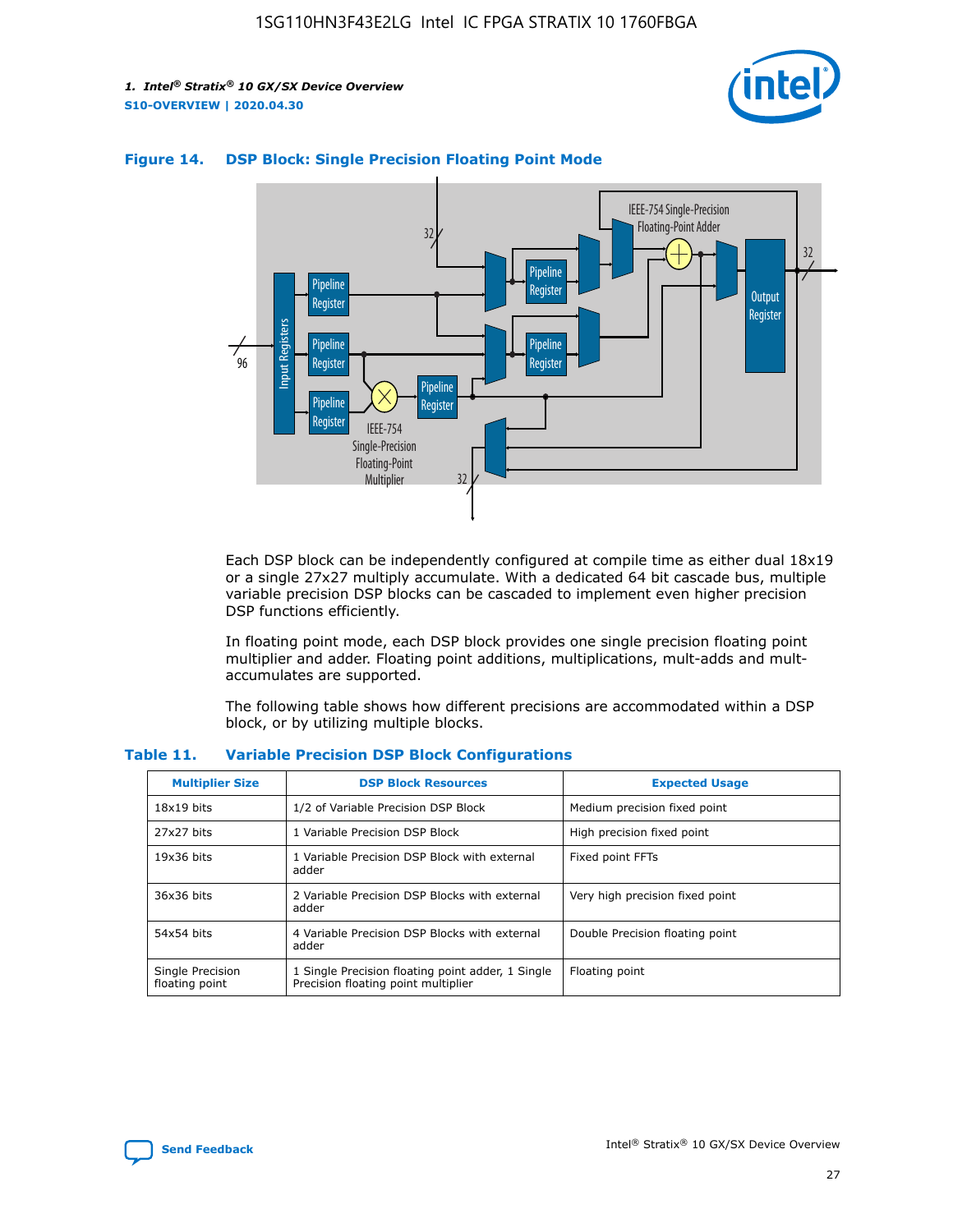![](_page_28_Picture_1.jpeg)

Complex multiplication is very common in DSP algorithms. One of the most popular applications of complex multipliers is the FFT algorithm. This algorithm has the characteristic of increasing precision requirements on only one side of the multiplier. The Variable Precision DSP block supports the FFT algorithm with proportional increase in DSP resources as the precision grows.

## **Table 12. Complex Multiplication With Variable Precision DSP Block**

| <b>Complex Multiplier</b><br><b>Size</b> | <b>DSP Block Resources</b>      | <b>FFT Usage</b>       |
|------------------------------------------|---------------------------------|------------------------|
| $18x19$ bits                             | 2 Variable Precision DSP Blocks | Resource optimized FFT |
| $27x27$ bits                             | 4 Variable Precision DSP Blocks | Highest precision FFT  |

For FFT applications with high dynamic range requirements, the Intel FFT IP Core offers an option of single precision floating point implementation with resource usage and performance similar to high precision fixed point implementations.

Other features of the DSP block include:

- Hard 18 bit and 25 bit pre-adders
- Hard floating point multipliers and adders
- 64 bit dual accumulator (for separate I, Q product accumulations)
- Cascaded output adder chains for 18 and 27 bit FIR filters
- Embedded coefficient registers for 18 and 27 bit coefficients
- Fully independent multiplier outputs
- Inferability using HDL templates supplied by the Intel Quartus Prime software for most modes

The Variable Precision DSP block is ideal to support the growing trend towards higher bit precision in high performance DSP applications. At the same time, it can efficiently support the many existing 18 bit DSP applications, such as high definition video processing and remote radio heads. With the Variable Precision DSP block architecture and hard floating point multipliers and adders, Intel Stratix 10 devices can efficiently support many different precision levels up to and including floating point implementations. This flexibility can result in increased system performance, reduced power consumption, and reduce architecture constraints on system algorithm designers.

## **1.18. Hard Processor System (HPS)**

The Intel Stratix 10 SoC Hard Processor System (HPS) is Intel's third generation HPS. Leveraging the performance of Intel 14 nm tri-gate technology, Intel Stratix 10 SoC devices more than double the performance of previous generation SoCs with an integrated quad-core 64-bit Arm Cortex-A53. The HPS also enables system-wide hardware virtualization capabilities by adding a system memory management unit. These architecture improvements ensure that Intel Stratix 10 SoCs meet the requirements of current and future embedded markets, including wireless and wireline communications, datacenter acceleration, and numerous military applications.

![](_page_28_Picture_18.jpeg)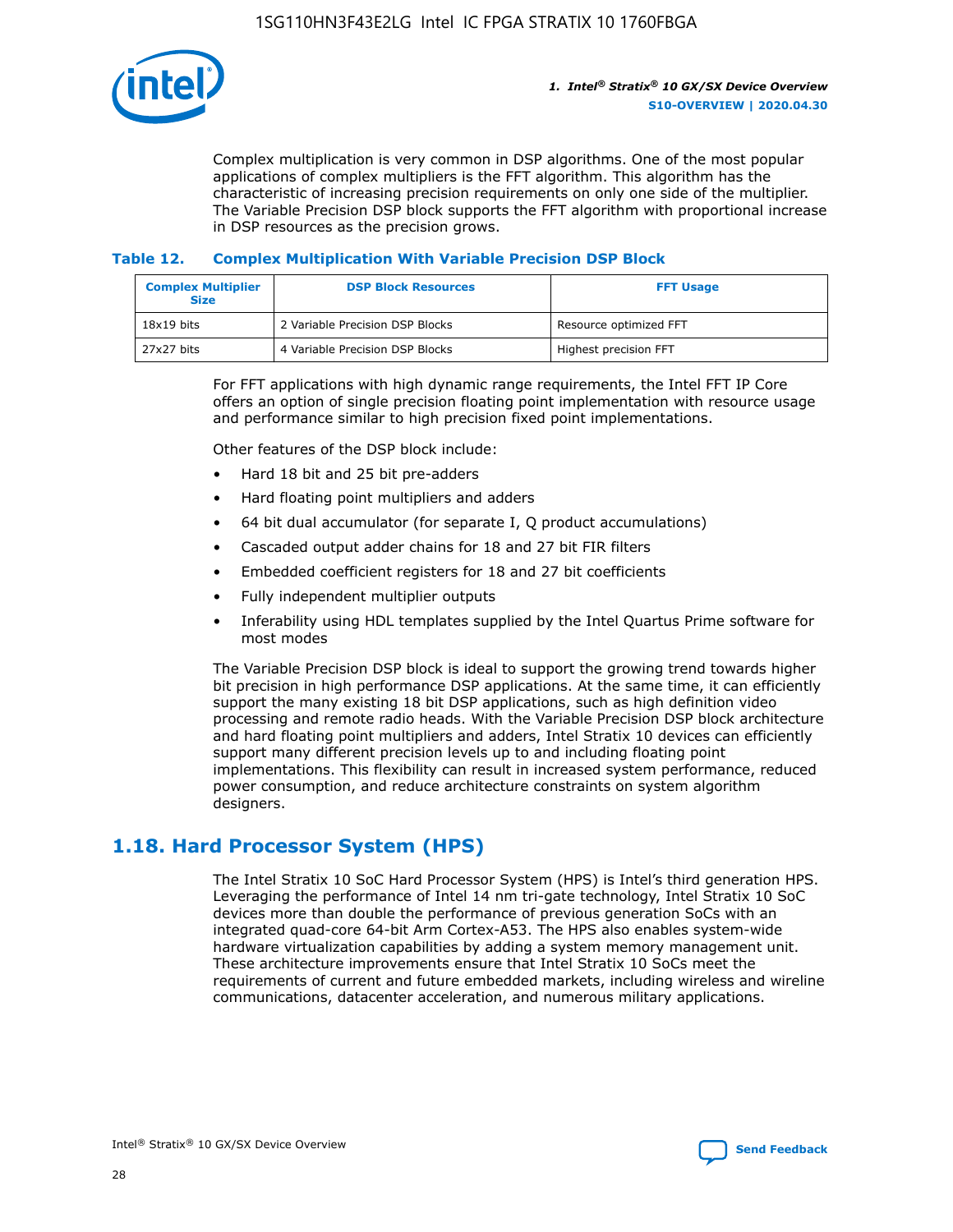![](_page_29_Picture_2.jpeg)

## **Figure 15. HPS Block Diagram**

| Quad Arm Cortex-A53-Based Hard Processor System                            |  |                           |                              |                                     |                              |                          |                                         |          |
|----------------------------------------------------------------------------|--|---------------------------|------------------------------|-------------------------------------|------------------------------|--------------------------|-----------------------------------------|----------|
| <b>Arm Cortex - A53</b>                                                    |  |                           | Arm Cortex - A53             |                                     |                              |                          |                                         | SD/SDIO/ |
| <b>NEON</b>                                                                |  | <b>FPU</b>                | <b>NEON</b>                  |                                     | <b>FPU</b>                   | USB OTG                  | $MMC$ <sup>1,2</sup>                    |          |
| 32 KB I-Cache                                                              |  | 32 KB D-Cache<br>with ECC | 32 KB I-Cache                |                                     | 32 KB D - Cache<br>with ECC  | $(x2)^{1,2}$             |                                         |          |
| with Parity                                                                |  |                           | with Parity                  |                                     |                              |                          | <b>DMA</b>                              |          |
| Arm Cortex - A53                                                           |  |                           |                              | Arm Cortex - A53                    |                              | UART (x2)                | $(8$ Channel) $^2$                      |          |
| <b>NEON</b>                                                                |  | <b>FPU</b>                | <b>NEON</b>                  |                                     | <b>FPU</b>                   |                          |                                         |          |
| 32 KB I-Cache<br>with Parity                                               |  | 32 KB D-Cache<br>with ECC | 32 KB I-Cache<br>with Parity |                                     | 32 KB D-Cache<br>with ECC    | I <sup>2</sup> C(x5)     | <b>HPS 10</b>                           |          |
| 1 MB L2 Cache with ECC<br><b>System MMU</b><br><b>Cache Coherency Unit</b> |  |                           | <b>EMAC</b> $(x3)^{1,2}$     | <b>NAND</b><br>Flash <sup>1,2</sup> |                              |                          |                                         |          |
| JTAG Debug<br>or Trace                                                     |  |                           | 256 KB<br>RAM <sup>2</sup>   |                                     | <b>Timers</b><br>(x8)        |                          | SPI(x4)                                 |          |
| Lightweight HPS-to-<br><b>FPGA BRIDGE</b>                                  |  |                           | HPS-to-FPGA<br><b>BRIDGE</b> |                                     | FPGA-to-HPS<br><b>BRIDGE</b> | HPS-to-SDM<br>SDM-to-HPS | <b>SDRAM</b><br>Scheduler <sup>3</sup>  |          |
|                                                                            |  |                           |                              |                                     |                              |                          |                                         |          |
| <b>FPGA Fabric</b>                                                         |  |                           |                              |                                     |                              | <b>SDM</b>               | <b>Hard Memory</b><br><b>Controller</b> |          |

Notes:

1. Integrated direct memory access (DMA)

2. Integrated error correction code (ECC)

3. Multiport front-end interface to hard memory controller

## **1.18.1. Key Features of the Intel Stratix 10 HPS**

## **Table 13. Key Features of the Intel Stratix 10 GX/SX HPS**

| <b>Feature</b>                                    | <b>Description</b>                                                                                                                                                                                                                                                                                                                                     |
|---------------------------------------------------|--------------------------------------------------------------------------------------------------------------------------------------------------------------------------------------------------------------------------------------------------------------------------------------------------------------------------------------------------------|
| Quad-core Arm Cortex-A53<br>MPCore processor unit | 2.3 MIPS/MHz instruction efficiency<br>$\bullet$<br>CPU frequency up to 1.5 GHz<br>٠<br>At 1.5 GHz total performance of 13,800 MIPS<br>Army8-A architecture<br>Runs 64 bit and 32 bit Arm instructions<br>16 bit and 32 bit Thumb instructions for 30% reduction in memory footprint<br>Jazelle* RCT execution architecture with 8 bit Java byte codes |
|                                                   |                                                                                                                                                                                                                                                                                                                                                        |

![](_page_29_Picture_12.jpeg)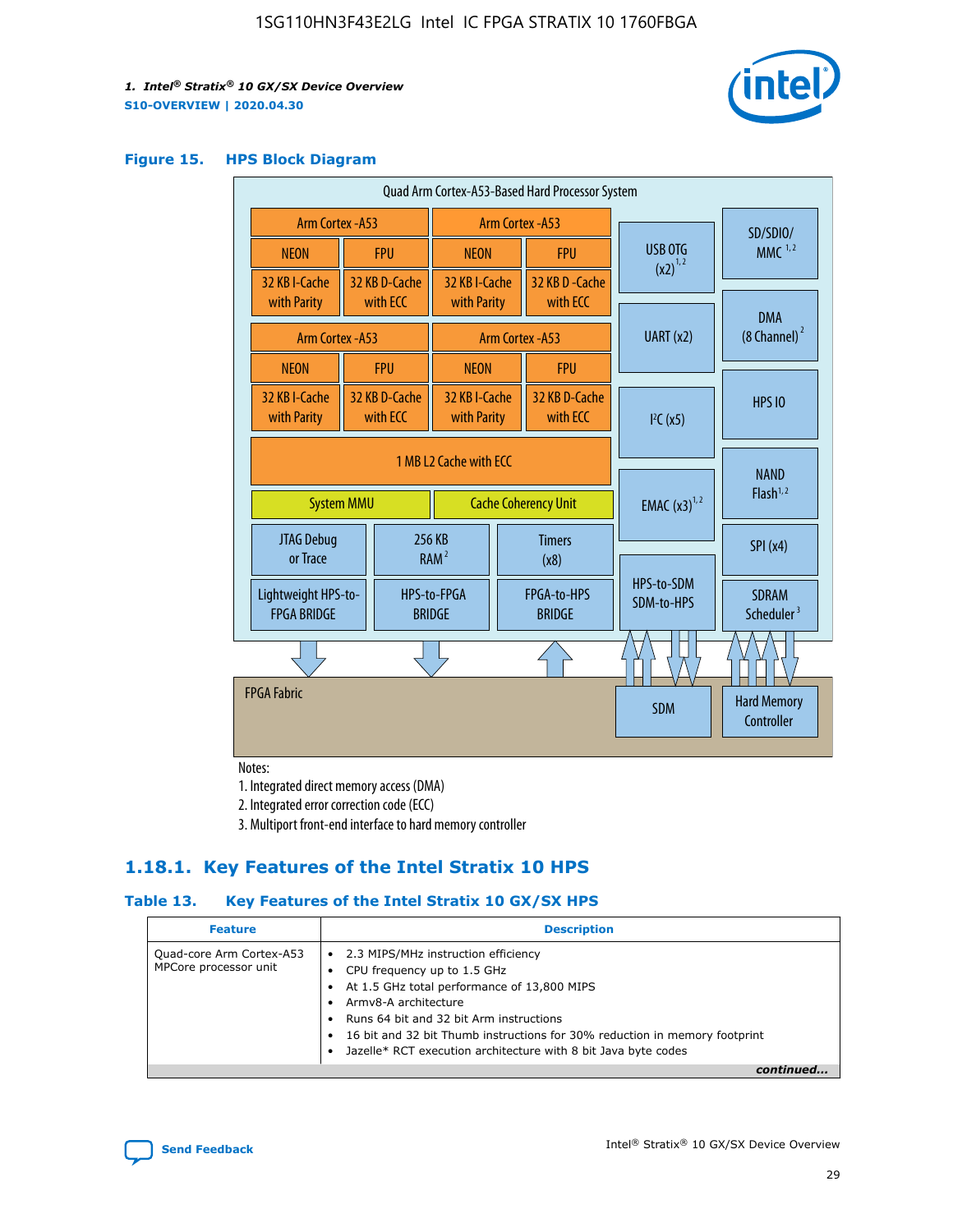![](_page_30_Picture_1.jpeg)

| <b>Feature</b>                                        | <b>Description</b>                                                                                                                                                                                                                                                                                                                                                                                                                                                                                                                                                                                                                                                                                                                                                                                                                                                                                                                                                                                                                                                                                                                                                                                               |
|-------------------------------------------------------|------------------------------------------------------------------------------------------------------------------------------------------------------------------------------------------------------------------------------------------------------------------------------------------------------------------------------------------------------------------------------------------------------------------------------------------------------------------------------------------------------------------------------------------------------------------------------------------------------------------------------------------------------------------------------------------------------------------------------------------------------------------------------------------------------------------------------------------------------------------------------------------------------------------------------------------------------------------------------------------------------------------------------------------------------------------------------------------------------------------------------------------------------------------------------------------------------------------|
|                                                       | Superscalar, variable length, out-of-order pipeline with dynamic branch prediction<br>Improved Arm Neon* media processing engine<br>Single- and double-precision floating-point unit<br>Arm CoreSight* debug and trace technology<br>$\bullet$                                                                                                                                                                                                                                                                                                                                                                                                                                                                                                                                                                                                                                                                                                                                                                                                                                                                                                                                                                   |
| <b>System Memory</b><br>Management Unit               | Enables a unified memory model and extends hardware virtualization into peripherals<br>implemented in the FPGA fabric                                                                                                                                                                                                                                                                                                                                                                                                                                                                                                                                                                                                                                                                                                                                                                                                                                                                                                                                                                                                                                                                                            |
| Cache Coherency unit                                  | Changes in shared data stored in cache are propagated throughout the system<br>$\bullet$<br>providing bi-directional coherency for co-processing elements.                                                                                                                                                                                                                                                                                                                                                                                                                                                                                                                                                                                                                                                                                                                                                                                                                                                                                                                                                                                                                                                       |
| Cache                                                 | L1 Cache<br>$\bullet$<br>- 32 KB of instruction cache w/ parity check<br>- 32 KB of L1 data cache w /ECC<br>- Parity checking<br>L <sub>2</sub> Cache<br>$-$ 1MB shared<br>$-$ 8-way set associative<br>- SEU Protection with parity on TAG ram and ECC on data RAM<br>- Cache lockdown support                                                                                                                                                                                                                                                                                                                                                                                                                                                                                                                                                                                                                                                                                                                                                                                                                                                                                                                  |
| On-Chip Memory                                        | 256 KB of scratch on-chip RAM                                                                                                                                                                                                                                                                                                                                                                                                                                                                                                                                                                                                                                                                                                                                                                                                                                                                                                                                                                                                                                                                                                                                                                                    |
| External SDRAM and Flash<br>Memory Interfaces for HPS | Hard memory controller with support for DDR4, DDR3<br>$\bullet$<br>$-$ 40 bit (32 bit + 8 bit ECC) with select packages supporting 72 bit (64 bit + 8 bit<br>ECC)<br>- Support for up to 2666 Mbps DDR4 and 2166 Mbps DDR3 frequencies<br>- Error correction code (ECC) support including calculation, error correction, write-<br>back correction, and error counters<br>- Software Configurable Priority Scheduling on individual SDRAM bursts<br>- Fully programmable timing parameter support for all JEDEC-specified timing<br>parameters<br>- Multiport front-end (MPFE) scheduler interface to the hard memory controller, which<br>supports the $AXI^{\circledR}$ Quality of Service (QoS) for interface to the FPGA fabric<br>NAND flash controller<br>$-$ ONFI 1.0<br>- Integrated descriptor based with DMA<br>- Programmable hardware ECC support<br>- Support for 8 and 16 bit Flash devices<br>Secure Digital SD/SDIO/MMC controller<br>$-$ eMMC 4.5<br>- Integrated descriptor based DMA<br>- CE-ATA digital commands supported<br>- 50 MHz operating frequency<br>Direct memory access (DMA) controller<br>٠<br>$-$ 8-channel<br>- Supports up to 32 peripheral handshake interface<br>continued |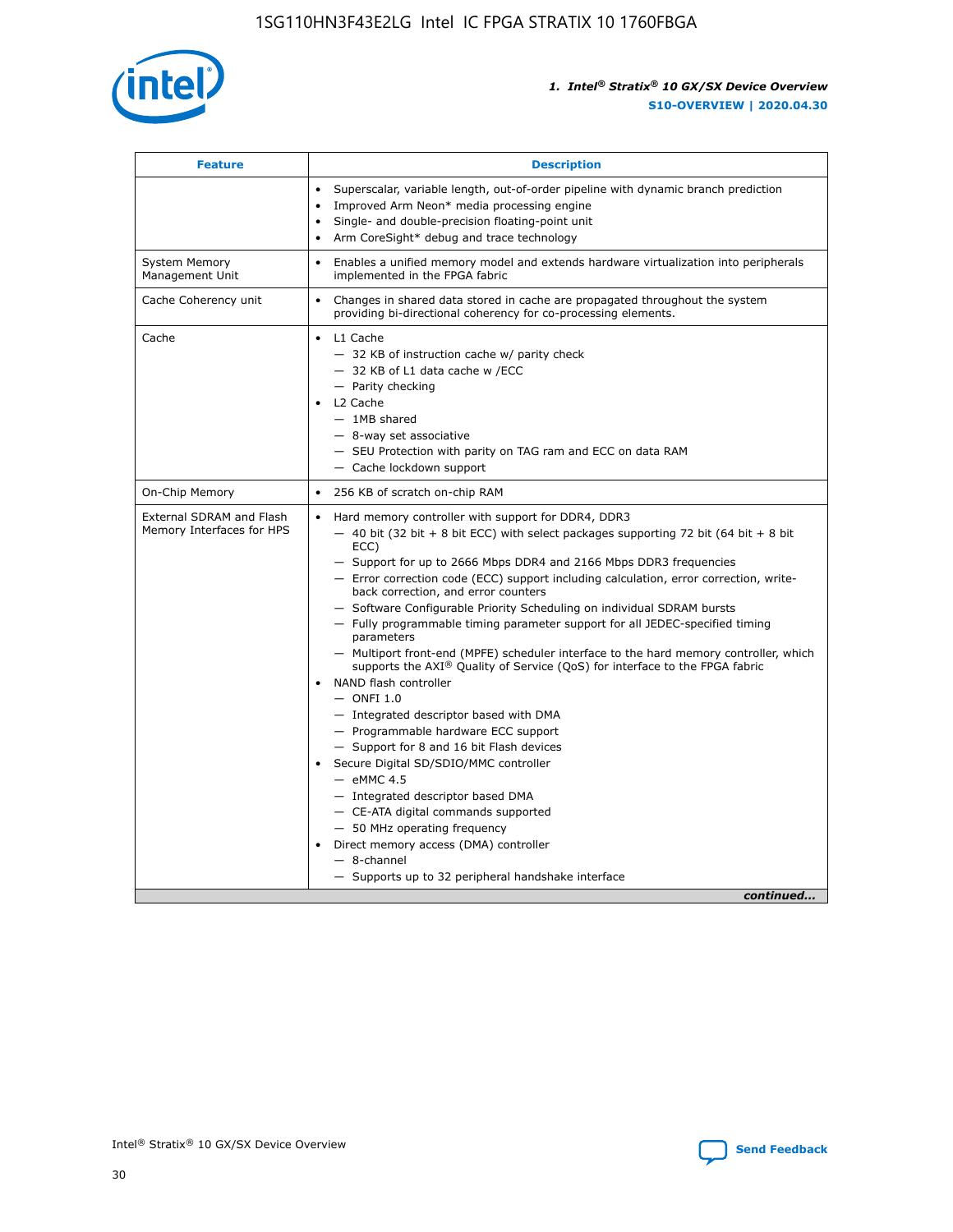![](_page_31_Picture_2.jpeg)

| <b>Feature</b>                         | <b>Description</b>                                                                                                                                                                                                                                                                                                                                                                                                                                                                                                                                                                                                                                                                                                                                                                                                                                                                                                                                                                                                                                                                                                                                                                                                                                                                                                                                                                                                                                                                                                     |
|----------------------------------------|------------------------------------------------------------------------------------------------------------------------------------------------------------------------------------------------------------------------------------------------------------------------------------------------------------------------------------------------------------------------------------------------------------------------------------------------------------------------------------------------------------------------------------------------------------------------------------------------------------------------------------------------------------------------------------------------------------------------------------------------------------------------------------------------------------------------------------------------------------------------------------------------------------------------------------------------------------------------------------------------------------------------------------------------------------------------------------------------------------------------------------------------------------------------------------------------------------------------------------------------------------------------------------------------------------------------------------------------------------------------------------------------------------------------------------------------------------------------------------------------------------------------|
| Communication Interface<br>Controllers | Three 10/100/1000 Ethernet media access controls (MAC) with integrated DMA<br>$\bullet$<br>- Supports RGMII and RMII external PHY Interfaces<br>- Option to support other PHY interfaces through FPGA logic<br>$\bullet$ GMII<br>MII<br>$\bullet$<br>RMII (requires MII to RMII adapter)<br>$\bullet$<br>• RGMII (requires GMII to RGMII adapter)<br>SGMII (requires GMII to SGMII adapter)<br>- Supports IEEE 1588-2002 and IEEE 1588-2008 standards for precision networked<br>clock synchronization<br>- Supports IEEE 802.1Q VLAN tag detection for reception frames<br>- Supports Ethernet AVB standard<br>Two USB On-the-Go (OTG) controllers with DMA<br>- Dual-Role Device (device and host functions)<br>• High-speed (480 Mbps)<br>• Full-speed (12 Mbps)<br>• Low-speed (1.5 Mbps)<br>• Supports USB 1.1 (full-speed and low-speed)<br>- Integrated descriptor-based scatter-gather DMA<br>- Support for external ULPI PHY<br>- Up to 16 bidirectional endpoints, including control endpoint<br>$-$ Up to 16 host channels<br>- Supports generic root hub<br>- Configurable to OTG 1.3 and OTG 2.0 modes<br>Five $I2C$ controllers (three can be used by EMAC for MIO to external PHY)<br>- Support both 100 Kbps and 400 Kbps modes<br>- Support both 7 bit and 10 bit addressing modes<br>- Support Master and Slave operating mode<br>Two UART 16550 compatible<br>- Programmable baud rate up to 115.2 Kbaud<br>Four serial peripheral interfaces (SPI) (2 Masters, 2 Slaves)<br>- Full and Half duplex |
| Timers and I/O                         | Timers<br>$\bullet$<br>- 4 general-purpose timers<br>$-4$ watchdog timers<br>48 HPS direct I/O allow HPS peripherals to connect directly to I/O<br>Up to three IO48 banks may be assigned to HPS for HPS DDR access                                                                                                                                                                                                                                                                                                                                                                                                                                                                                                                                                                                                                                                                                                                                                                                                                                                                                                                                                                                                                                                                                                                                                                                                                                                                                                    |
| Interconnect to Logic Core             | • FPGA-to-HPS Bridge<br>- Allows IP bus masters in the FPGA fabric to access to HPS bus slaves<br>- Configurable 32, 64, or 128 bit AMBA AXI interface<br>HPS-to-FPGA Bridge<br>- Allows HPS bus masters to access bus slaves in FPGA fabric<br>- Configurable 32, 64, or 128 bit AMBA AXI interface allows high-bandwidth HPS<br>master transactions to FPGA fabric<br>HPS-to-SDM and SDM-to-HPS Bridges<br>- Allows the HPS to reach the SDM block and the SDM to bootstrap the HPS<br>Light Weight HPS-to-FPGA Bridge<br>- Light weight 32 bit AXI interface suitable for low-latency register accesses from HPS<br>to soft peripherals in FPGA fabric<br>FPGA-to-HPS SDRAM Bridge<br>- Up to three AMBA AXI interfaces supporting 32, 64, or 128 bit data paths                                                                                                                                                                                                                                                                                                                                                                                                                                                                                                                                                                                                                                                                                                                                                    |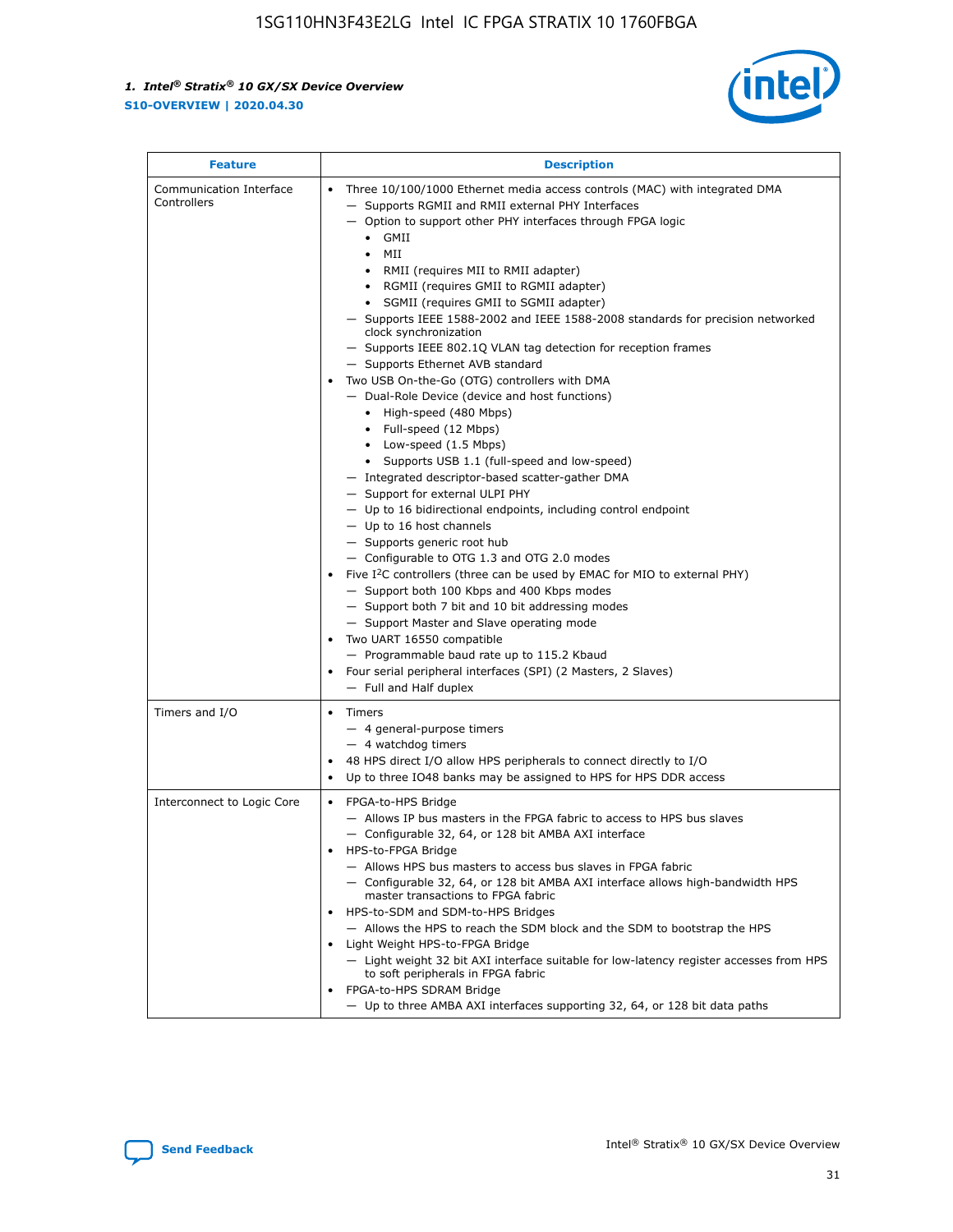![](_page_32_Picture_1.jpeg)

## **1.19. Power Management**

Intel Stratix 10 devices use the advanced Intel 14 nm tri-gate process technology, the all new Intel Hyperflex core architecture to enable Hyper-Folding, power gating, and several optional power reduction techniques to reduce total power consumption by as much as 70% compared to previous generation high-performance Stratix V devices.

Intel Stratix 10 standard power devices (-V) are SmartVID devices. The core voltage supplies (VCC and VCCP) for each SmartVID device must be driven by a PMBus voltage regulator dedicated to that Intel Stratix 10 device. Use of a PMBus voltage regulator for each SmartVID (-V) device is mandatory; it is not an option. A code is programmed into each SmartVID device during manufacturing that allows the PMBus voltage regulator to operate at the optimum core voltage to meet the device performance specifications.

With the new Intel Hyperflex core architecture, designs can run 2X faster than previous generation FPGAs. With 2X performance and same required throughput, architects can cut the data path width in half to save power. This optimization is called Hyper-Folding. Additionally, power gating reduces static power of unused resources in the FPGA by powering them down. The Intel Quartus Prime software automatically powers down specific unused resource blocks such as DSP and M20K blocks, at configuration time.

The optional power reduction techniques in Intel Stratix 10 devices include:

• **Available Low Static Power Devices**—Intel Stratix 10 devices are available with a fixed core voltage that provides lower static power than the SmartVID standard power devices, while maintaining device performance

Furthermore, Intel Stratix 10 devices feature Intel's low power transceivers and include a number of hard IP blocks that not only reduce logic resources but also deliver substantial power savings compared to soft implementations. In general, hard IP blocks consume up to 50% less power than the equivalent soft logic implementations.

## **1.20. Device Configuration and Secure Device Manager (SDM)**

All Intel Stratix 10 devices contain a Secure Device Manager (SDM), which is a dedicated triple-redundant processor that serves as the point of entry into the device for all JTAG and configuration commands. The SDM also bootstraps the HPS in SoC devices ensuring that the HPS can boot using the same security features that the FPGA devices have.

![](_page_32_Picture_12.jpeg)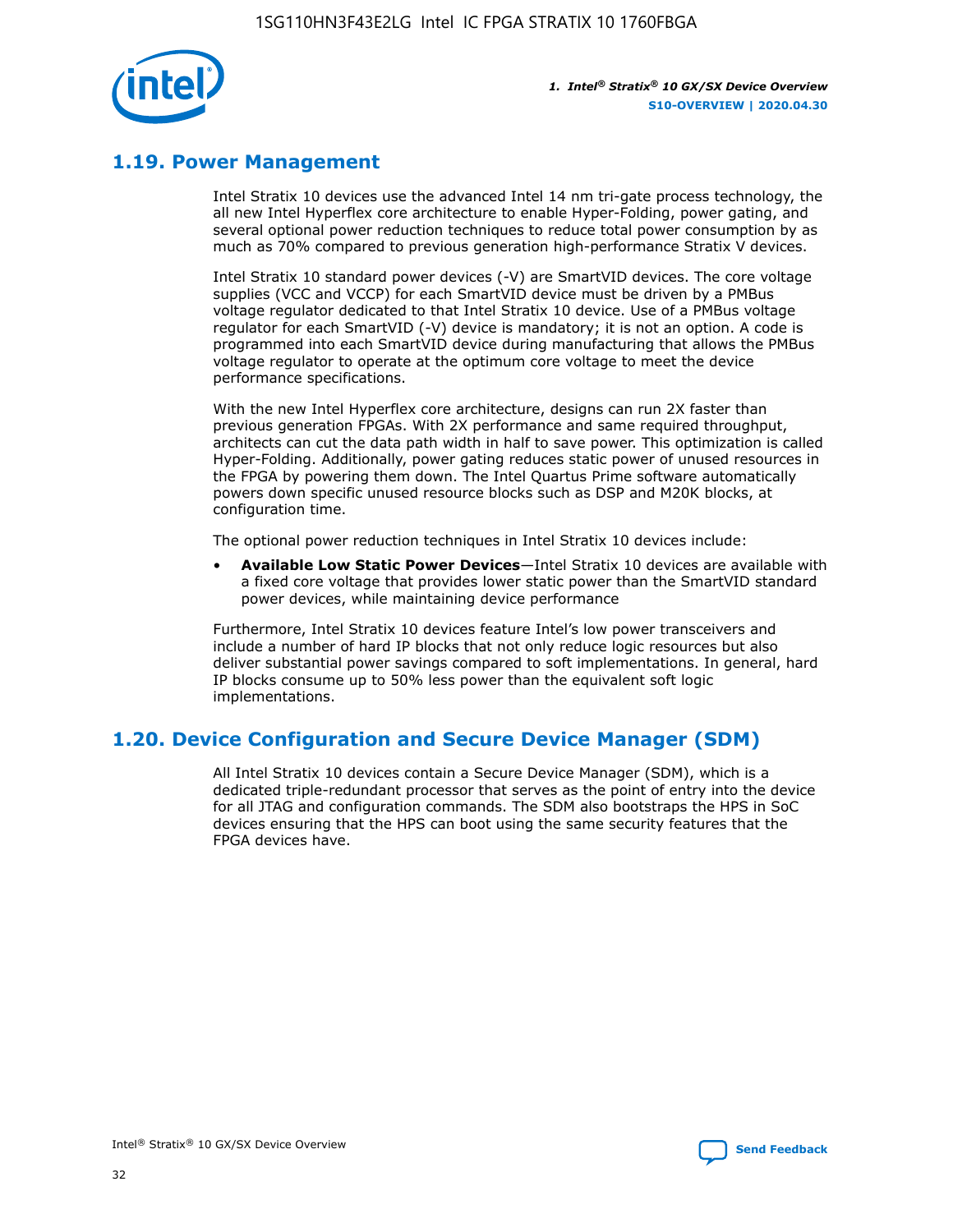![](_page_33_Picture_2.jpeg)

![](_page_33_Figure_3.jpeg)

![](_page_33_Figure_4.jpeg)

During configuration, Intel Stratix 10 devices are divided into logical sectors, each of which is managed by a local sector manager (LSM). The SDM passes configuration data to each of the LSMs across the on-chip configuration network. This allows the sectors to be configured independently, one at a time, or in parallel. This approach achieves simplified sector configuration and reconfiguration, as well as reduced overall configuration time due to the inherent parallelism. The same sector-based approach is used to respond to single-event upsets and security attacks.

While the sectors provide a logical separation for device configuration and reconfiguration, they overlay the normal rows and columns of FPGA logic and routing. This means there is no impact to the Intel Quartus Prime software place and route, and no impact to the timing of logic signals that cross the sector boundaries.

![](_page_33_Picture_7.jpeg)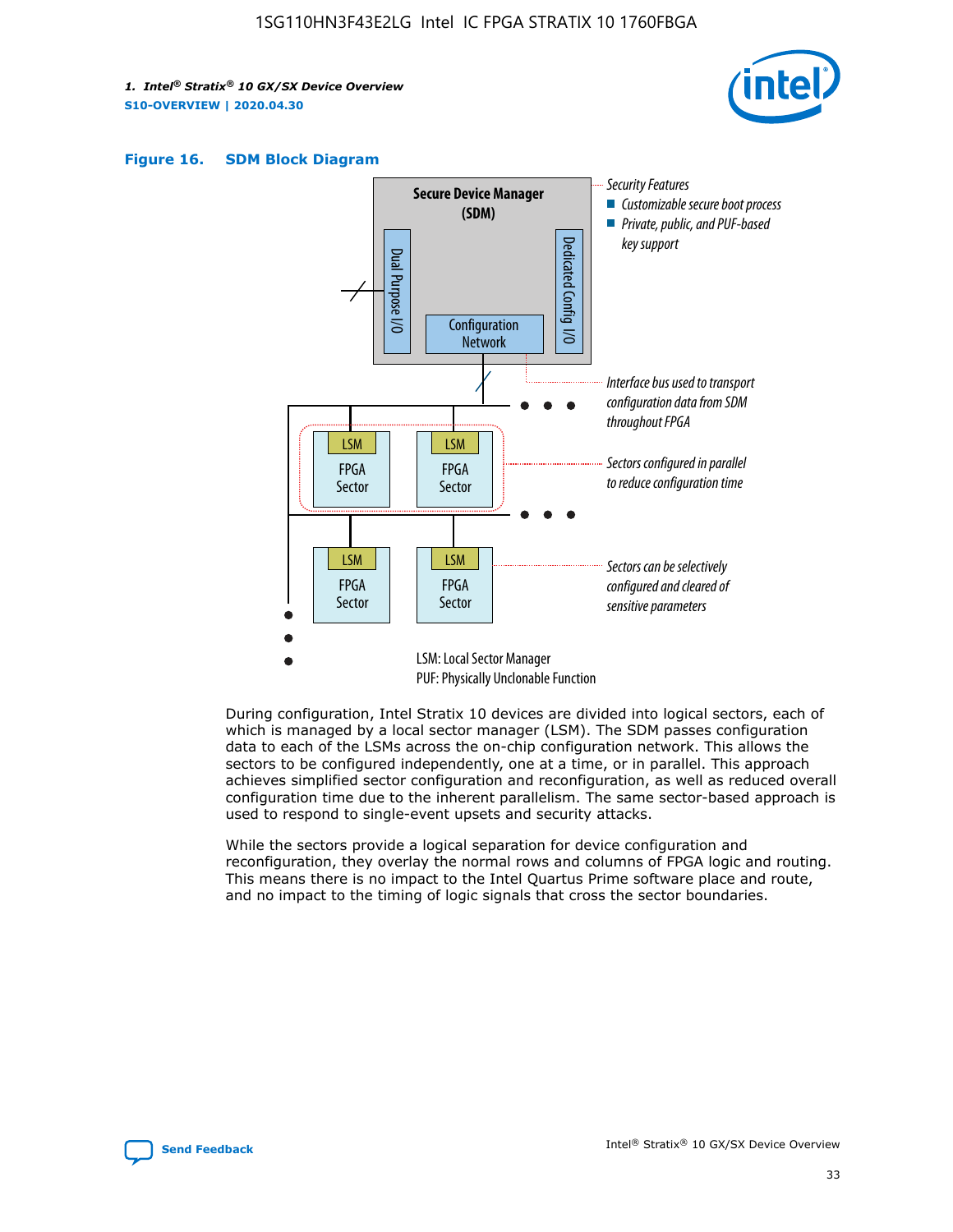![](_page_34_Picture_1.jpeg)

The SDM enables robust, secure, fully-authenticated device configuration. It also allows for customization of the configuration scheme, which can enhance device security. For configuration and reconfiguration, this approach offers a variety of advantages:

- Dedicated secure configuration manager
- Reduced device configuration time, because sectors are configured in parallel
- Updateable configuration process
- Reconfiguration of one or more sectors independent of all other sectors
- Zeroization of individual sectors or the complete device

The SDM also provides additional capabilities such as register state readback and writeback to support ASIC prototyping and other applications.

## **1.21. Device Security**

Building on top of the robust security features present in the previous generation devices, Intel Stratix 10 FPGAs and SoCs include a number of new and innovative security enhancements. These features are also managed by the SDM, tightly coupling device configuration and reconfiguration with encryption, authentication, key storage and anti-tamper services.

Security services provided by the SDM include:

- Bitstream encryption
- Multi-factor authentication
- Hard encryption and authentication acceleration; AES-256, SHA-256/384, ECDSA-256/384
- Volatile and non-volatile encryption key storage and management
- Boot code authentication for the HPS
- Physically Unclonable Function (PUF) service
- Updateable configuration process
- Secure device maintenance and upgrade functions
- Side channel attack protection
- Scripted response to sensor inputs and security attacks, including selective sector zeroization
- Readback, JTAG and test mode disable
- Enhanced response to single-event upsets (SEU)
- Black key provisioning
- Physical anti-tamper

See the *Intel Stratix 10 Device Security User Guide* for a complete list of all security features.

The SDM and associated security services provide a robust, multi-layered security solution for your Intel Stratix 10 design.

![](_page_34_Picture_29.jpeg)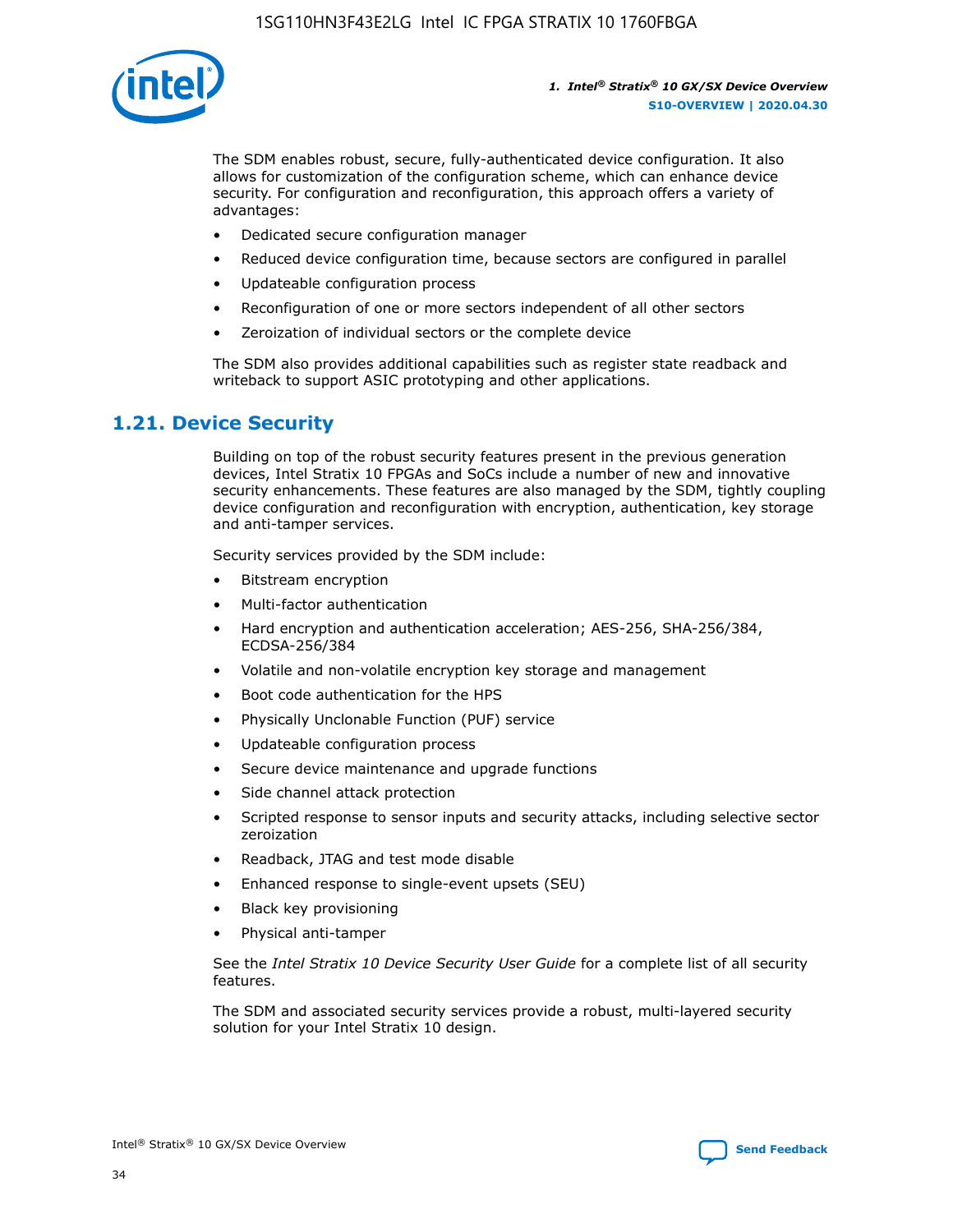![](_page_35_Picture_2.jpeg)

#### **Table 14. Device Security**

| <b>Intel Stratix 10 Family Variant</b> | <b>Bitstream Authentication</b> | <b>Advanced Security Features</b> <sup>(12)</sup> |
|----------------------------------------|---------------------------------|---------------------------------------------------|
| GX/SX                                  | All devices                     | -AS suffix part number required                   |

#### **Related Information**

- [My Intel Support](https://www.intel.com/content/www/us/en/programmable/my-intel/mal-home.html)
- [Intel Stratix 10 Device Security User Guide](https://www.intel.com/content/www/us/en/programmable/documentation/ndq1483601370898.html#wcd1483611014402)

## **1.22. Configuration via Protocol Using PCI Express**

Configuration via protocol using PCI Express allows the FPGA to be configured across the PCI Express bus, simplifying the board layout and increasing system integration. Making use of the embedded PCI Express hard IP operating in autonomous mode before the FPGA is configured, this technique allows the PCI Express bus to be powered up and active within the 100 ms time allowed by the PCI Express specification. Intel Stratix 10 devices also support partial reconfiguration across the PCI Express bus which reduces system down time by keeping the PCI Express link active while the device is being reconfigured.

## **1.23. Partial and Dynamic Reconfiguration**

Partial reconfiguration allows you to reconfigure part of the FPGA while other sections continue running. This capability is required in systems where uptime is critical, because it allows you to make updates or adjust functionality without disrupting services.

In addition to lowering power and cost, partial reconfiguration also increases the effective logic density by removing the necessity to place in the FPGA those functions that do not operate simultaneously. Instead, these functions can be stored in external memory and loaded as needed. This reduces the size of the required FPGA by allowing multiple applications on a single FPGA, saving board space and reducing power. The partial reconfiguration process is built on top of the proven incremental compile design flow in the Intel Quartus Prime design software

Dynamic reconfiguration in Intel Stratix 10 devices allows transceiver data rates, protocols and analog settings to be changed dynamically on a channel-by-channel basis while maintaining data transfer on adjacent transceiver channels. Dynamic reconfiguration is ideal for applications that require on-the-fly multiprotocol or multirate support. Both the PMA and PCS blocks within the transceiver can be reconfigured using this technique. Dynamic reconfiguration of the transceivers can be used in conjunction with partial reconfiguration of the FPGA to enable partial reconfiguration of both core and transceivers simultaneously.

## **1.24. Fast Forward Compile**

The innovative Fast Forward Compile feature in the Intel Quartus Prime software identifies performance bottlenecks in your design and provides detailed, step-by-step performance improvement recommendations that you can then implement. The Compiler reports estimates of the maximum operating frequency that can be achieved

<sup>(12)</sup> Contact My Intel Support for additional information.

![](_page_35_Picture_17.jpeg)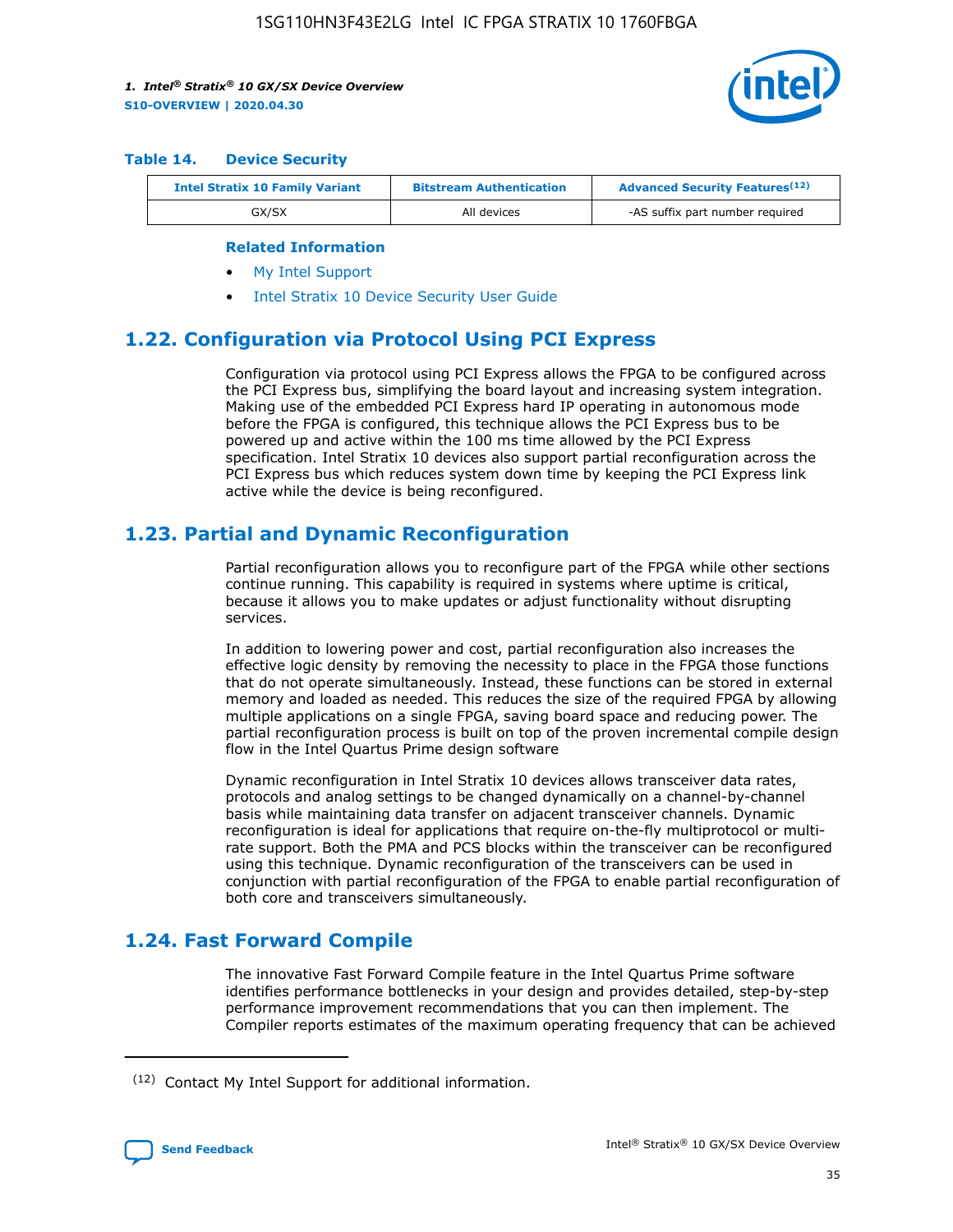![](_page_36_Picture_1.jpeg)

by applying the recommendations. As part of the new Hyper-Aware design flow, Fast Forward Compile maximizes the performance of your Intel Stratix 10 design and achieves rapid timing closure.

Previously, this type of optimization required multiple time-consuming design iterations, including full design re-compilation to determine the effectiveness of the changes. Fast Forward Compile enables you to make better decisions about where to focus your optimization efforts, and how to increase your design performance and throughput. This technique removes much of the guesswork of performance exploration, resulting in fewer design iterations and as much as 2X core performance gains for Intel Stratix 10 designs.

## **1.25. Single Event Upset (SEU) Error Detection and Correction**

Intel Stratix 10 FPGAs and SoCs offer robust SEU error detection and correction circuitry. The detection and correction circuitry includes protection for Configuration RAM (CRAM) programming bits and user memories. The CRAM is protected by a continuously running parity checker circuit with integrated ECC that automatically corrects one or two bit errors and detects higher order multibit errors.

The physical layout of the CRAM array is optimized to make the majority of multi-bit upsets appear as independent single-bit or double-bit errors which are automatically corrected by the integrated CRAM ECC circuitry. In addition to the CRAM protection, user memories also include integrated ECC circuitry and are layout optimized for error detection and correction.

The SEU error detection and correction hardware is supported by both soft IP and the Intel Quartus Prime software to provide a complete SEU mitigation solution. The components of the complete solution include:

- Hard error detection and correction for CRAM and user M20K memory blocks
- Optimized physical layout of memory cells to minimize probability of SEU
- Sensitivity processing soft IP that reports if CRAM upset affects a used or unused bit
- Fault injection soft IP with the Intel Quartus Prime software support that changes state of CRAM bits for testing purposes
- Hierarchy tagging in the Intel Quartus Prime software
- Triple Mode Redundancy (TMR) used for the Secure Device Manager and critical on-chip state machines

In addition to the SEU mitigation features listed above, the Intel 14 nm tri-gate process technology used for Intel Stratix 10 devices is based on FinFET transistors which have reduced SEU susceptibility versus conventional planar transistors.

## **1.26. Document Revision History for the Intel Stratix 10 GX/SX Device Overview**

| <b>Document</b><br><b>Version</b> | <b>Changes</b>             |
|-----------------------------------|----------------------------|
| 2020.04.30                        | Made the following change: |
|                                   | continued                  |

![](_page_36_Picture_19.jpeg)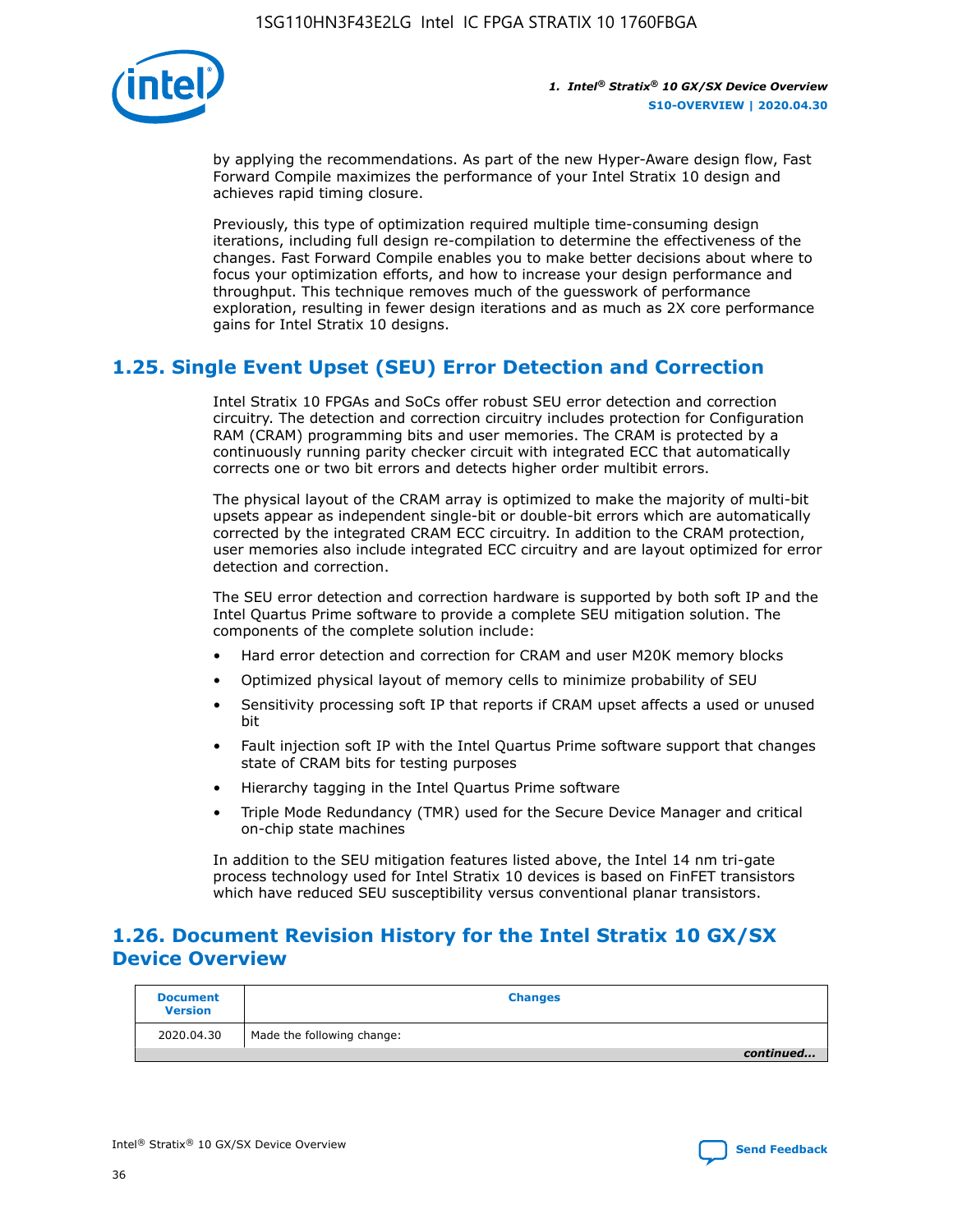![](_page_37_Picture_2.jpeg)

| <b>Document</b><br><b>Version</b> | <b>Changes</b>                                                                                                                                                                                                                                                                                                                                                                                                                                                                                                                                                                                                                                                                                                                                                                                                                                                                                                                                                                                       |
|-----------------------------------|------------------------------------------------------------------------------------------------------------------------------------------------------------------------------------------------------------------------------------------------------------------------------------------------------------------------------------------------------------------------------------------------------------------------------------------------------------------------------------------------------------------------------------------------------------------------------------------------------------------------------------------------------------------------------------------------------------------------------------------------------------------------------------------------------------------------------------------------------------------------------------------------------------------------------------------------------------------------------------------------------|
|                                   | • Added the GX 10M variant.                                                                                                                                                                                                                                                                                                                                                                                                                                                                                                                                                                                                                                                                                                                                                                                                                                                                                                                                                                          |
| 2020.03.24                        | Made the following changes:<br>Added advanced security (-AS) devices.<br>Added level shifter details for the Intel Stratix 10 SX/GX 400 device.                                                                                                                                                                                                                                                                                                                                                                                                                                                                                                                                                                                                                                                                                                                                                                                                                                                      |
| 2019.08.19                        | Made the following changes:<br>Added composition details for the leaded and lead-free contact device options.<br>$\bullet$<br>Updated the I/O PLL counts.<br>$\bullet$                                                                                                                                                                                                                                                                                                                                                                                                                                                                                                                                                                                                                                                                                                                                                                                                                               |
| 2019.02.15                        | Made the following changes:<br>Changed the number of included logic elements globally.<br>Removed logic density 450, logic density 550, and package code 48 from the "Sample Ordering<br>$\bullet$<br>Code and Available Options for Intel Stratix 10 Devices" figure.<br>Updated description of the higher density in the "Innovations in Intel Stratix 10 FPGAs and SoCs"<br>section.<br>Updated description of the general purpose I/Os in the "Intel Stratix 10 FPGA and SoC Common<br>Device Features" table.<br>Removed support for LPDDR3 globally.<br>Updated the "Intel Stratix 10 FPGA and SoC Architecture Block Diagram" figure.<br>$\bullet$<br>Updated the "Intel Stratix 10 GX/SX FPGA and SoC Family Plan-FPGA Core (part 1)" table.<br>$\bullet$<br>Updated the "Intel Stratix 10 GX/SX FPGA and SoC Family Plan-Interconnects, PLLs and Hard IP<br>(part 2)" table.<br>Updated and merged the "Intel Stratix 10 GX/SX FPGA and SoC Family Package Plan" tables.                    |
| 2018.08.08                        | Made the following changes:<br>Changed the specs for QDRII+ and QDRII+ Xtreme and added specs for QDRIV in the "External<br>$\bullet$<br>Memory Interface Performance" table.<br>Updated description of the power options in the "Sample Ordering Code and Available Options for<br>Intel Stratix 10 Devices" figure.<br>Changed the description of the technology and power management features in the "Intel Stratix 10<br>FPGA and SoC Common Device Features" table.<br>Changed the description of SmartVID in the "Power Management" section.<br>Changed the direction arrow from the coefficient registers block in the "DSP Block: High Precision<br>Fixed Point Mode" figure.                                                                                                                                                                                                                                                                                                                |
| 2017.10.30                        | Made the following changes:<br>Removed the embedded eSRAM feature globally.<br>$\bullet$<br>Removed the Low Power (VID) and Military operating temperature options, and package code 53<br>$\bullet$<br>from the "Sample Ordering Code and Available Options for Stratix 10 Devices" figure.<br>Changed the Maximum transceiver data rate (chip-to-chip) specification for L-Tile devices in the<br>$\bullet$<br>"Key Features of Intel Stratix 10 Devices Compared to Stratix V Devices" table.                                                                                                                                                                                                                                                                                                                                                                                                                                                                                                     |
| 2016.10.31                        | Made the following changes:<br>• Changed the number of available transceivers to 96, globally.<br>Changed the single-precision floating point performance to 10 TFLOP, globally.<br>Changed the maximum datarate to 28.3 Gbps, globally.<br>$\bullet$<br>Changed some of the features listed in the "Stratix 10 GX/SX Device Overview" section.<br>$\bullet$<br>Changed descriptions for the GX and SX devices in the "Stratix 10 Family Variants" section.<br>$\bullet$<br>Changed the "Sample Ordering Code and Available Options for Stratix 10 Devices" figure.<br>Changed the features listed in the "Key Features of Stratix 10 Devices Compared to Stratix V<br>Devices" table.<br>Changed the descriptions of the following areas of the "Stratix 10 FPGA and SoC Common Device<br>Features" table:<br>- Transceiver hard IP<br>- Internal memory blocks<br>- Core clock networks<br>- Packaging<br>Reorganized and updated all tables in the "Stratix 10 FPGA and SoC Family Plan" section. |
|                                   | continued                                                                                                                                                                                                                                                                                                                                                                                                                                                                                                                                                                                                                                                                                                                                                                                                                                                                                                                                                                                            |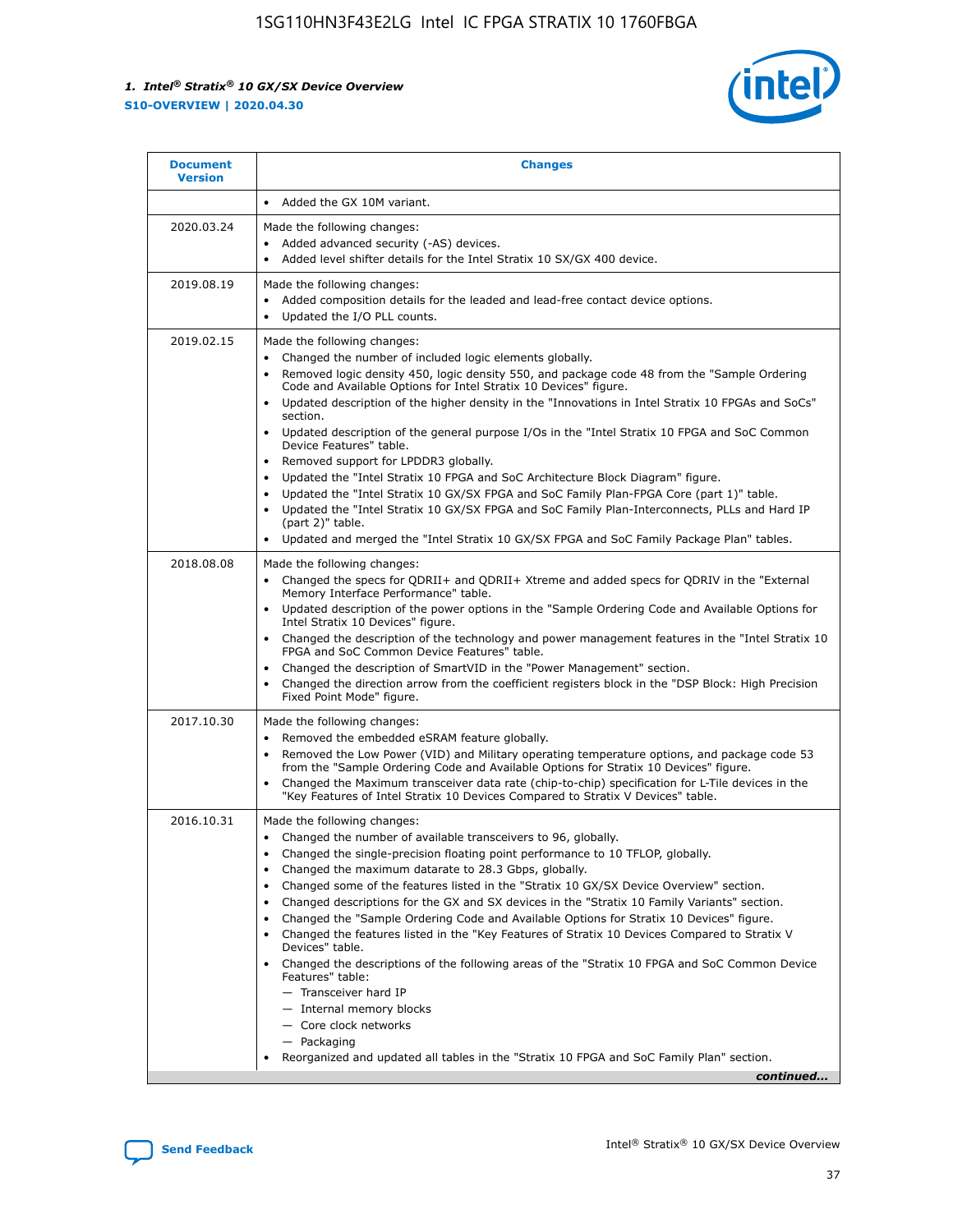![](_page_38_Picture_1.jpeg)

| <b>Document</b><br><b>Version</b> | <b>Changes</b>                                                                                                                                                                                                                                                                                                                                                                                                                                                                                                                                                                                                                                                                                                                                                                                                                                                                                                                                                                                     |
|-----------------------------------|----------------------------------------------------------------------------------------------------------------------------------------------------------------------------------------------------------------------------------------------------------------------------------------------------------------------------------------------------------------------------------------------------------------------------------------------------------------------------------------------------------------------------------------------------------------------------------------------------------------------------------------------------------------------------------------------------------------------------------------------------------------------------------------------------------------------------------------------------------------------------------------------------------------------------------------------------------------------------------------------------|
|                                   | Removed the "Migration Between Arria 10 FPGAs and Stratix 10 FPGAs" section.<br>Removed footnotes from the "Transceiver PCS Features" table.<br>Changed the HMC description in the "External Memory and General Purpose I/O" section.<br>Changed the number of fPLLs in the "Fractional Synthesis PLLs and I/O PLLs" section.<br>Clarified HMC data width support in the "Key Features of the Stratix 10 HPS" table.<br>Changed the description in the "Internal Embedded Memory" section.<br>Changed the datarate for the Standard PCS and SDI PCS features in the "Transceiver PCS Features"<br>table.<br>Added a note to the "PCI Express Gen1/Gen2/Gen3 Hard IP" section.<br>Updated the "Key Features of the Stratix 10 HPS" table.<br>Changed the description for the Cache coherency unit in the "Key Features of the Stratix 10 HPS"<br>table.<br>Changed the description for the external SDRAM and Flash memory interfaces for HPS in the "Key<br>Features of the Stratix 10 HPS" table. |
| 2015.12.04                        | Initial release.                                                                                                                                                                                                                                                                                                                                                                                                                                                                                                                                                                                                                                                                                                                                                                                                                                                                                                                                                                                   |

![](_page_38_Picture_4.jpeg)